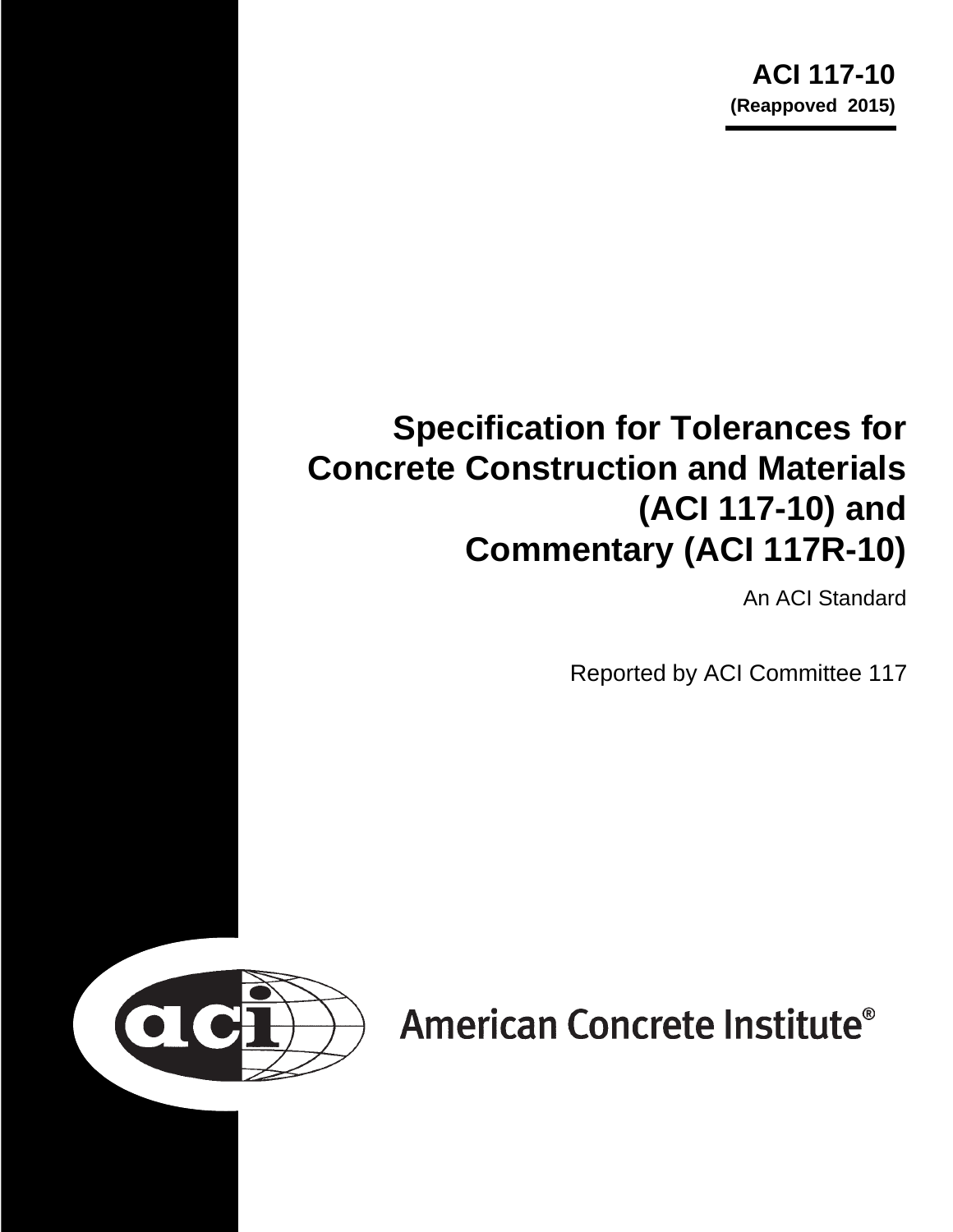

# American Concrete Institute<sup>®</sup> Advancing concrete knowledge

# **Specification for Tolerances for Concrete Construction and Materials and Commentary**

Copyright by the American Concrete Institute, Farmington Hills, MI. All rights reserved. This material may not be reproduced or copied, in whole or part, in any printed, mechanical, electronic, film, or other distribution and storage media, without the written consent of ACI.

The technical committees responsible for ACI committee reports and standards strive to avoid ambiguities, omissions, and errors in these documents. In spite of these efforts, the users of ACI documents occasionally find information or requirements that may be subject to more than one interpretation or may be incomplete or incorrect. Users who have suggestions for the improvement of ACI documents are requested to contact ACI. Proper use of this document includes periodically checking for errata at **www.concrete.org/committees/errata.asp** for the most up-to-date revisions.

ACI committee documents are intended for the use of individuals who are competent to evaluate the significance and limitations of its content and recommendations and who will accept responsibility for the application of the material it contains. Individuals who use this publication in any way assume all risk and accept total responsibility for the application and use of this information.

All information in this publication is provided "as is" without warranty of any kind, either express or implied, including but not limited to, the implied warranties of merchantability, fitness for a particular purpose or non-infringement.

ACI and its members disclaim liability for damages of any kind, including any special, indirect, incidental, or consequential damages, including without limitation, lost revenues or lost profits, which may result from the use of this publication.

It is the responsibility of the user of this document to establish health and safety practices appropriate to the specific circumstances involved with its use. ACI does not make any representations with regard to health and safety issues and the use of this document. The user must determine the applicability of all regulatory limitations before applying the document and must comply with all applicable laws and regulations, including but not limited to, United States Occupational Safety and Health Administration (OSHA) health and safety standards.

**Order information:** ACI documents are available in print, by download, on CD-ROM, through electronic subscription, or reprint and may be obtained by contacting ACI.

Most ACI standards and committee reports are gathered together in the annually revised *ACI Manual of Concrete Practice* (MCP).

**American Concrete Institute 38800 Country Club Drive Farmington Hills, MI 48331 U.S.A. Phone: 248-848-3700 Fax: 248-848-3701**

# **www.concrete.org**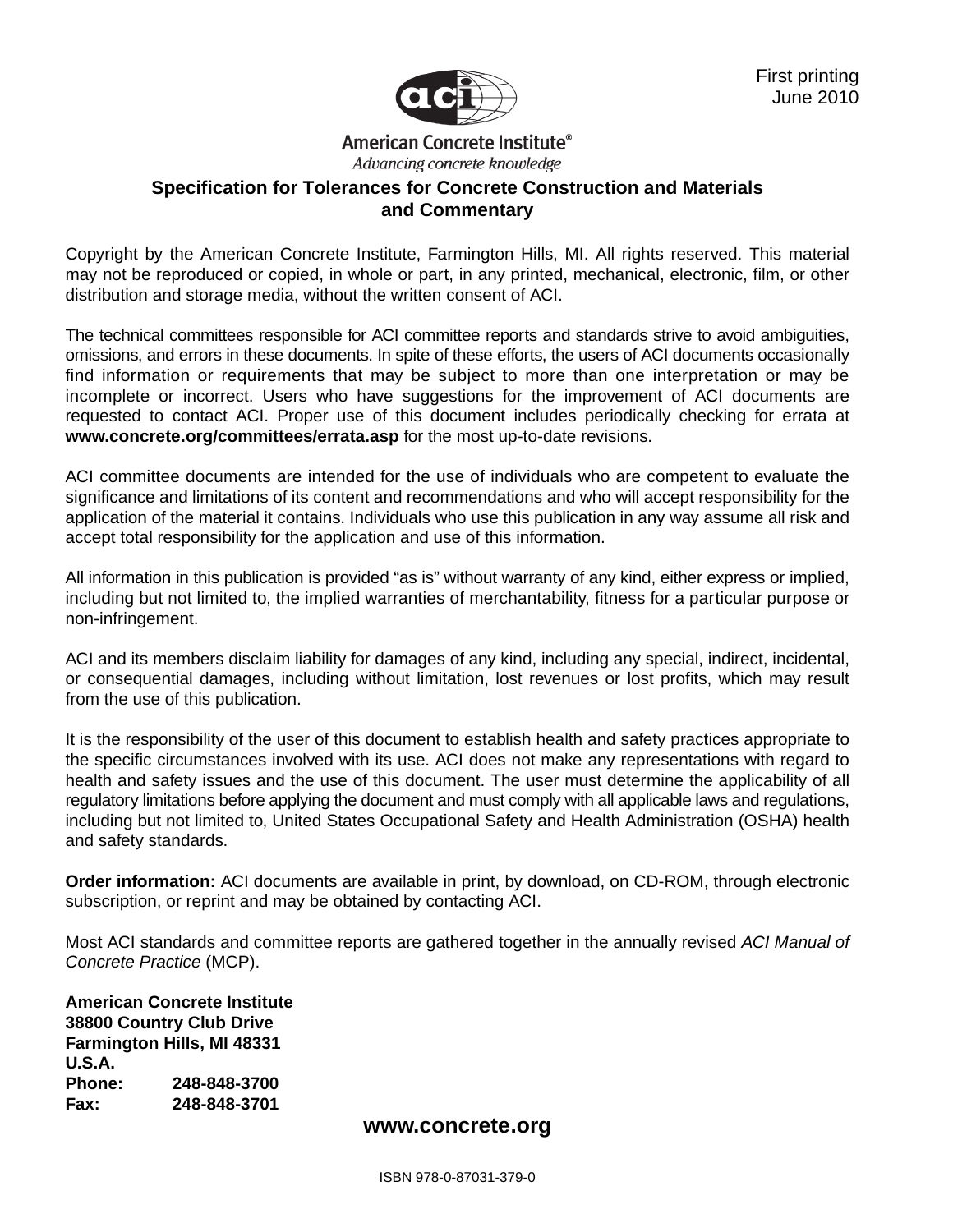

# **Specification for Tolerances for Concrete Construction and Materials (ACI 117-10) and Commentary (ACI 117R-10)**

An ACI Standard

Reported by ACI Committee 117

Eldon G. Tipping Chair

Ron Eldridge Michael L. Leming Bob L. Payne Michael A. West

Scott M. Anderson **Allen Face Allen Face Conald M. Marks** David N. Peterson Karl J. Bakke Robert A. Halvorson Ross S. Martin William S. Phelan David K. Ballast Mark G. Josten Steven W. McCrary B. Duke Pointer Bryan M. Birdwell **Richard L. Knox** Arthur W. McKinney Peter J. Ruttura Gregory P. Birley Jeff L. LaRue Colin T. Milberg Michael J. Schneider Thomas J. Downs Michael W. Lee William R. Nash Bruce A. Suprenant

Scott Michael Anderson Secretary

*Specification synopsis: This specification provides standard tolerances for concrete construction and materials. This document is intended to be used by specification writers and ACI committees writing standards as the reference document for establishing tolerances for concrete construction and materials.*

*Commentary synopsis: This report is a commentary on the "Specifications for Tolerances for Concrete Construction and Materials (ACI 117)." It is intended to be used with ACI 117 for clarity of interpretation and insight into the intent of the committee regarding the application of the tolerances set forth therein.*

**Keywords:** architectural concrete; concrete; construction; drilled piers; formwork; foundation; mass concrete; pier; prestressed concrete; reinforced concrete; reinforcement; specification; splice; tilt-up concrete; tolerances.

ACI Committee Reports, Guides, Manuals, and Commentaries are intended for guidance in planning, designing, executing, and inspecting construction. This document is intended for the use of individuals who are competent to evaluate the significance and limitations of its content and recommendations and who will accept responsibility for the application of the material it contains. The American Concrete Institute disclaims any and all responsibility for the stated principles. The Institute shall not be liable for any loss or damage arising therefrom.

Reference to this document shall not be made in contract documents. If items found in this document are desired by the Architect/Engineer to be a part of the contract documents, they shall be restated in mandatory language for incorporation by the Architect/Engineer.

ACI 117 Specification and Commentary are presented in a sideby-side column format, with code text placed in the left column and the corresponding commentary text aligned in the right column. To distinguish the specification from the commentary, the specification has been printed in Helvetica, which is the typeface for this paragraph.

The Commentary is printed in Times Roman, which is the typeface for this paragraph. Commentary section numbers are preceded by the letter "R" to distinguish them from specification section numbers. The commentary is not a part of ACI Specification 117-10.

ACI 117-10 supersedes ACI 117-06 and was adopted March 1, 2010 and published June 2010.

Copyright © 2010, American Concrete Institute.

All rights reserved including rights of reproduction and use in any form or by any means, including the making of copies by any photo process, or by electronic or mechanical device, printed, written, or oral, or recording for sound or visual reproduction or for use in any knowledge or retrieval system or device, unless permission in writing is obtained from the copyright proprietors.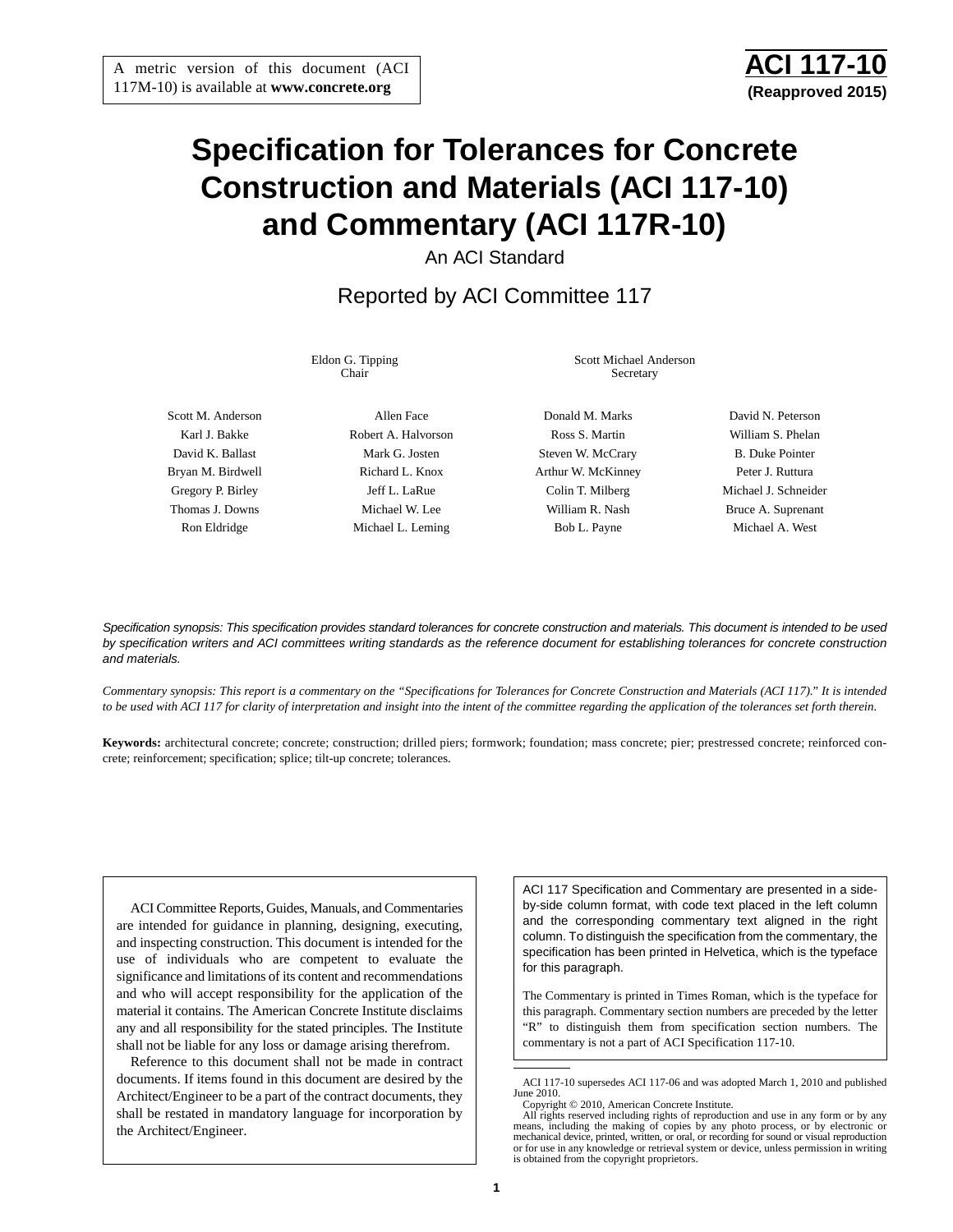#### **CONTENTS**

# **Introduction, p. 3**

### **Section 1—General requirements, p. 5**

- 1.1—Scope
- 1.2—Requirements
- 1.3—Definitions
- 1.4—Referenced standards

### **Section 2—Materials, p. 13**

- 2.1—Reinforcing steel fabrication and assembly
- 2.2—Reinforcement location
- 2.3—Placement of embedded items, excluding dowels in slabs-on-ground
- 2.4—Concrete batching
- 2.5—Concrete properties

### **Section 3—Foundations, p. 25**

- 3.1—Deviation from plumb
- 3.2—Deviation from location
- 3.3—Deviation from elevation
- 3.4—Deviation from plane
- 3.5—Deviation from cross-sectional dimensions of foundations

### **Section 4—Cast-in-place concrete for buildings, p. 31**

- 4.1—Deviation from plumb
- 4.2—Deviation from location
- 4.3—Not used
- 4.4—Deviation from elevation
- 4.5—Deviation from cross-sectional dimensions
- 4.6—Deviation from formed opening width or height
- 4.7—Deviation from relative elevations or widths for stairs
- 4.8—Deviation from slope or plane
- 4.9—Sawcut depth in slab-on-ground

### **Section 5—Cast-in-place concrete at interface with precast concrete (except tilt-up concrete), p. 45**

- 5.1—Deviation from elevation—cast-in-place concrete
- 5.2—Deviation from location—cast-in-place concrete
- 5.3—Deviation from dimension—cast-in-place concrete
- 5.4—Deviation from plane at bearing surface—cast-inplace concrete measured over length or width of bearing surface

### **Section 6—Masonry, p. 51**

This section has been removed.

### **Section 7—Cast-in-place, vertically slipformed building elements, p. 53**

- 7.1—Deviation from plumb for buildings and cores
- 7.2—Horizontal deviation
- 7.3—Cross-sectional dimensions
- 7.4—Openings through elements
- 7.5—Embedded plates
- 7.6—Deviation from plumb for slipformed and jumpformed silos

## **Section 8—Mass concrete, p. 55**

8.1—Deviation from plumb

- 8.2—Horizontal deviation
- 8.3—Vertical deviation
- 8.4—Cross-sectional dimension
- 8.5—Deviation from plane

### **Section 9—Canal lining, p. 57**

- 9.1—Horizontal deviation
- 9.2—Vertical deviation
- 9.3—Cross-sectional dimensions

#### **Section 10—Monolithic water-conveying tunnels, siphons, conduits, and spillways, p. 59**

- 10.1—Horizontal deviation
- 10.2—Vertical deviation
- 10.3—Cross-sectional dimensions
- 10.4—Deviation from plane

### **Section 11—Cast-in-place bridges, p. 61**

- 11.1—Deviation from plumb
- 11.2—Horizontal deviation
- 11.3—Vertical deviation
- 11.4—Length, width, or depth of specified elements
- 11.5—Deviation from plane
- 11.6—Deck reinforcement cover
- 11.7—Bearing pads

#### **Section 12—Exterior pavements and sidewalks, p. 63**

- 12.1—Horizontal deviation
- 12.2—Vertical deviation of surface

### **Section 13—Chimneys and cooling towers, p. 65**

- 13.1—Deviation from plumb
- 13.2—Outside shell diameter
- 13.3—Wall thickness

### **Section 14—Cast-in-place nonreinforced pipe, p. 67**

- 14.1—Wall thickness
- 14.2—Pipe diameter
- 14.3—Offsets
- 14.4—Surface indentations
- 14.5—Grade and alignment
- 14.6—Concrete slump

#### **Section 15—Tilt-up concrete, p. 69**

- 15.1—Panel forming
- 15.2—Deviation from plumb
- 15.3—Deviation from elevation
- 15.4—Deviation from location
- 15.5—Deviation from slope or plane
- 15.6—Deviation from relative widths

**Notes to Specifier, p. 73** General notes

**Foreword to checklists, p. 75**

### **Mandatory Requirements Checklist, p. 75**

### **Optional Requirements Checklist, p. 76**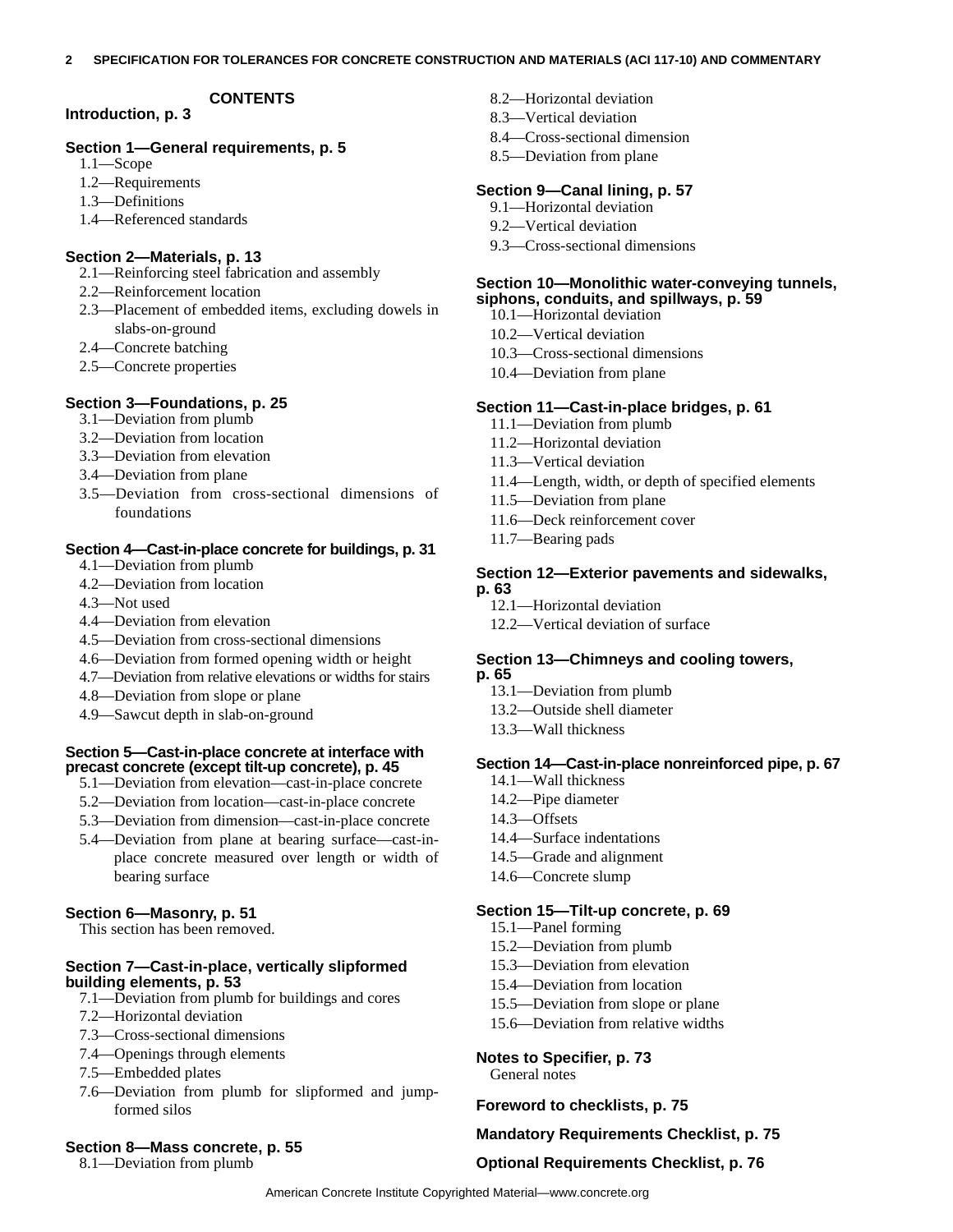# **INTRODUCTION**

# **SPECIFICATION COMMENTARY**

This commentary pertains to "Specifications for Tolerances for Concrete Construction and Materials (ACI 117-10)." The purpose of the commentary is to provide an illustrative and narrative complement to the specification; it is not a part of the specification.

No structure is exactly level, plumb, straight, and true. Tolerances are a means to establish permissible variation in dimension and location, giving both the designer and the contractor limits within which the work is to be performed. They are the means by which the designer conveys to the contractor the performance expectations upon which the design is based or that the project requires. Such specified tolerances should reflect design assumptions and project needs, being neither overly restrictive nor lenient.

Necessity rather than desirability should be the basis of selecting tolerances.

As the title "Specifications for Tolerances for Concrete Construction and Materials (ACI 117)" implies, the tolerances given are standard or usual tolerances that apply to various types and uses of concrete construction. They are based on normal needs and common construction techniques and practices. Specified tolerances at variance with the standard values can cause both increases and decreases in the cost of construction.

*Economic feasibility*—The specified degree of accuracy has a direct impact on the cost of production and the construction method. In general, the higher degree of construction accuracy required, the higher the construction cost, and the lower the degree of construction accuracy, the higher the cost of required repairs.

*Relationship of all components*—The required degree of accuracy of individual parts can be influenced by adjacent units and materials, joint and connection details, and the possibility of the accumulation of tolerances in critical dimensions.

*Construction techniques*—The feasibility of a tolerance depends on available craftsmanship, technology, materials, and project management.

*Compatibility*—Designers are cautioned to use finish and architectural details that are compatible with the type and anticipated method of construction. The finish and architectural details used should be compatible with achievable concrete tolerances.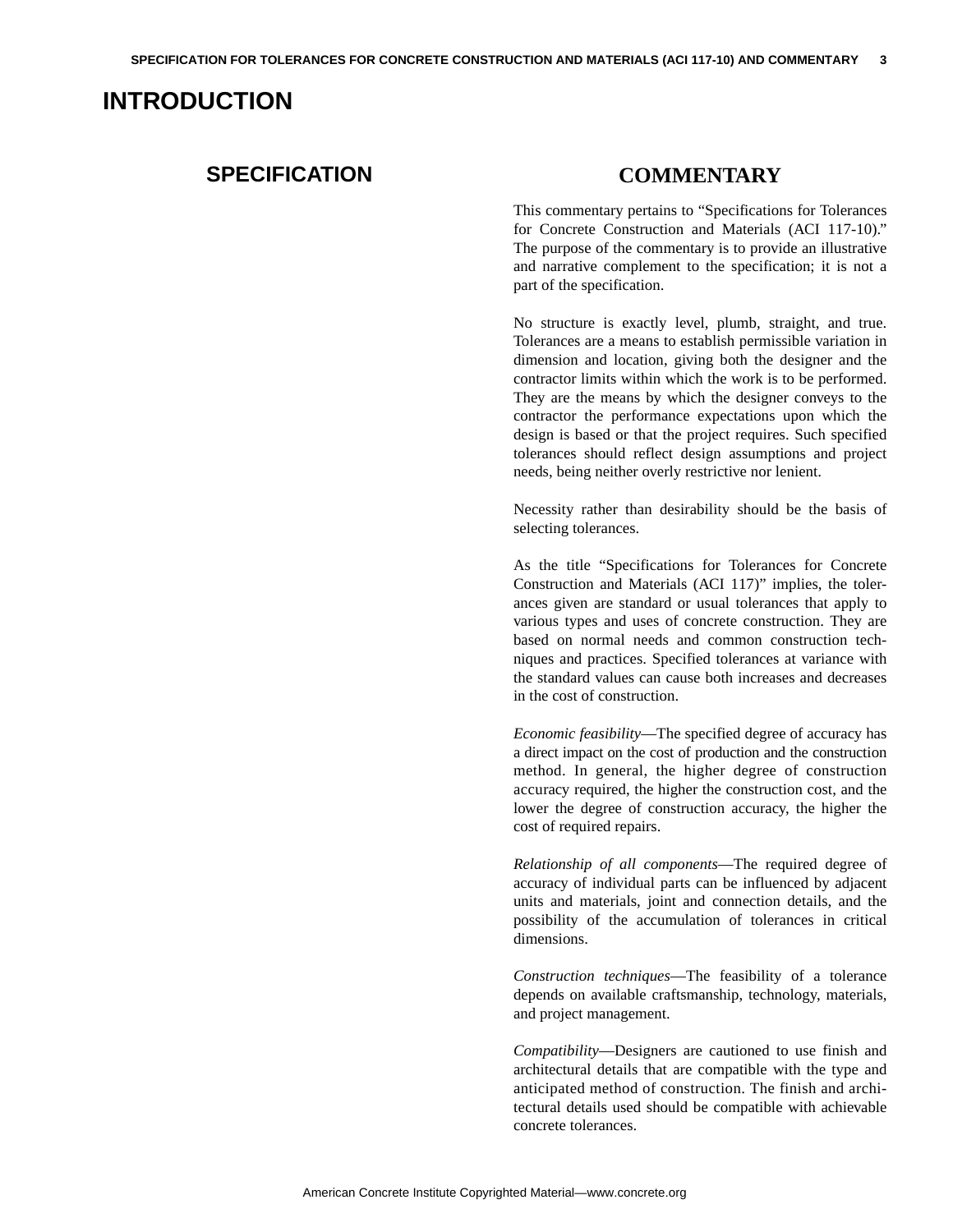### **Contract document references**

*ACI specification documents*—The following American Concrete Institute standards provide mandatory tolerance requirements for concrete construction and can be referenced in Contract Documents:

- 117 Specification for Tolerances for Concrete Construction and Materials and Commentary
- ITG-7 Specification for Tolerances for Precast Concrete
- 301 Specifications for Structural Concrete
- 303.1 Standard Specification for Cast-in-Place Architectural Concrete
- 336.1 Specification for the Construction of Drilled Piers

TMS 602/530.1/

ASCE 6 Specification for Masonry Structures and Commentary

*ACI informative documents*—The documents of the following American Concrete Institute committees cover practice, procedures, and state-of-the-art guidance for the categories of construction as listed: General building...... ACI 302, 303, 304, 305, 311, 315, 336, 347

| <u> General Dunding  ACT 502, 505, 504, 505, 511, 515, 550, 547</u> |
|---------------------------------------------------------------------|
| Special structuresACI 207, 307, 313, 325, 332, 334, 358             |
|                                                                     |
|                                                                     |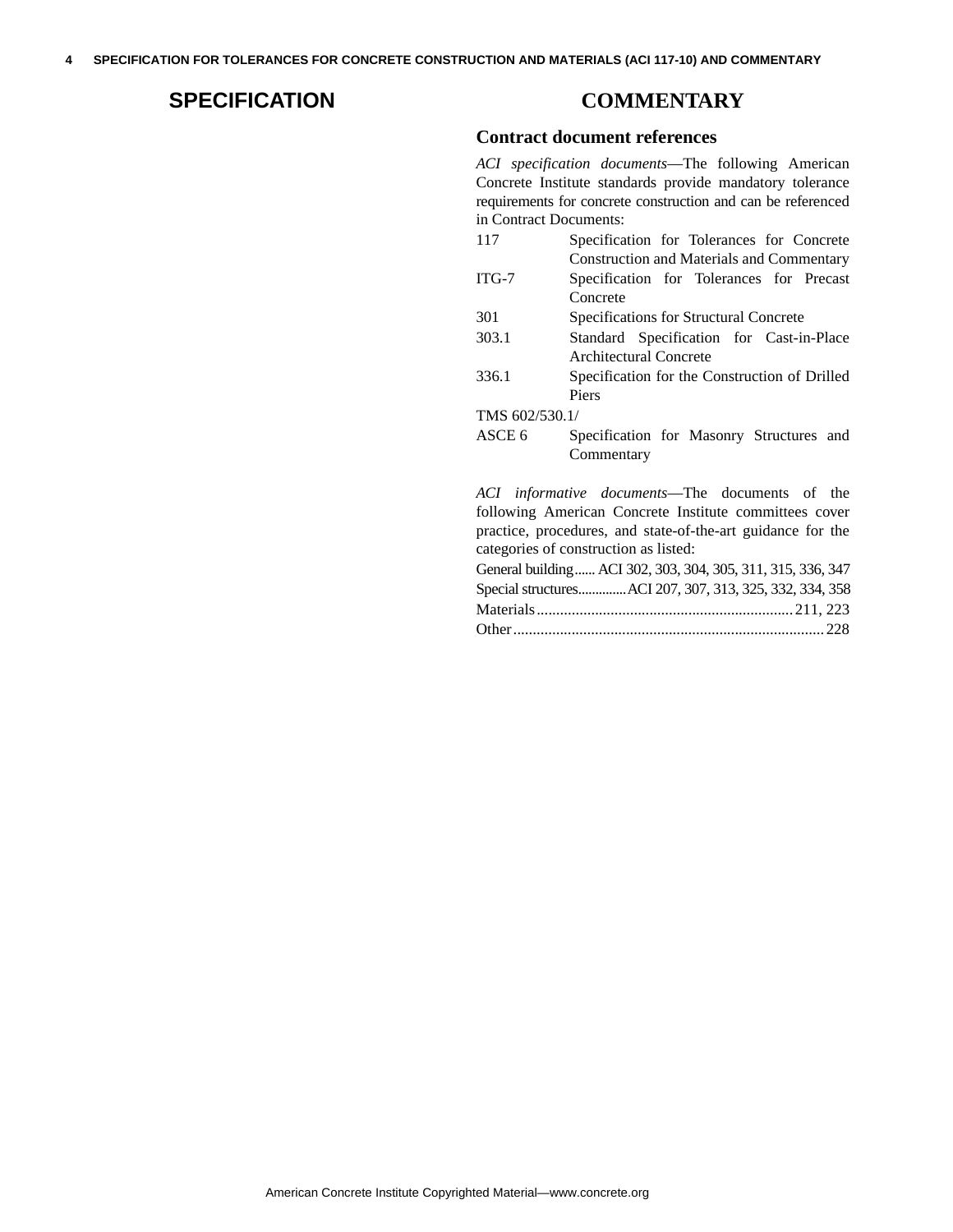# **SECTION 1—GENERAL REQUIREMENTS**

# **SPECIFICATION COMMENTARY**

### **1.1—Scope**

**1.1.1** This specification designates standard tolerances for concrete construction.

**1.1.2** The indicated tolerances govern unless otherwise specified.

Tolerances in this specification are for typical concrete construction and construction procedures and are applicable to exposed concrete and to architectural concrete. Materials that interface with or connect to concrete elements may have tolerance requirements that are not compatible with those contained in this document.

This specification does not apply to specialized structures, such as nuclear reactors and containment vessels, bins, prestressed circular structures, and single-family residential construction. It also does not apply to precast concrete or to shotcrete.

Tolerances for specialized concrete construction that is outside the scope of this specification shall be specified in Contract Documents.

**1.1.3** A series of preconstruction tolerance coordination meetings shall be scheduled and held prior to the commencement of the Work. The Contractor, subcontractors, material suppliers, and other key parties shall attend. All parties shall be given the opportunity to identify any tolerance questions and conflicts that are applicable to the work with materials, prefabricated elements, and Work assembled/installed in the field by the Contractor.

# **1.2—Requirements**

**1.2.1** Concrete construction and materials shall comply with specified tolerances.

**R1.1—Scope**

**R1.1.2** Specification of more restrictive tolerances for specialized construction, such as architectural concrete, often results in an increase in material cost and time of construction.

**R1.1.3** Preconstruction tolerance coordination meetings provide an opportunity for key participants to identify and to resolve tolerance compatibility issues prior to construction.

# **R1.2—Requirements**

An example of a specific application that uses a multiple of toleranced items that together yield a toleranced result is the location of the face of a concrete wall. The wall has a tolerance on location (Section 4.2.1), measured at the foundation of the wall, and is allowed to deviate from the specified plane (Sections 4.1 and 4.8.2). The application of the location tolerance (Section 4.2.1) cannot be used to increase the plumb tolerance contained in Section 4.1. Similarly, the tolerance on member thickness (Section 4.5) shall not be allowed to increase the tolerance envelope resulting from the application of Sections 4.1, 4.2.1, and 4.8.2. If the base of the wall is incorrectly located by the maximum amount allowed by Section 4.2.1, then the plumb tolerance (Section 4.1) dictates that the face of the wall move back toward the correct location, and at a rate that does not exceed the provisions of Section 4.8.2. Refer to Fig. R1.2.3.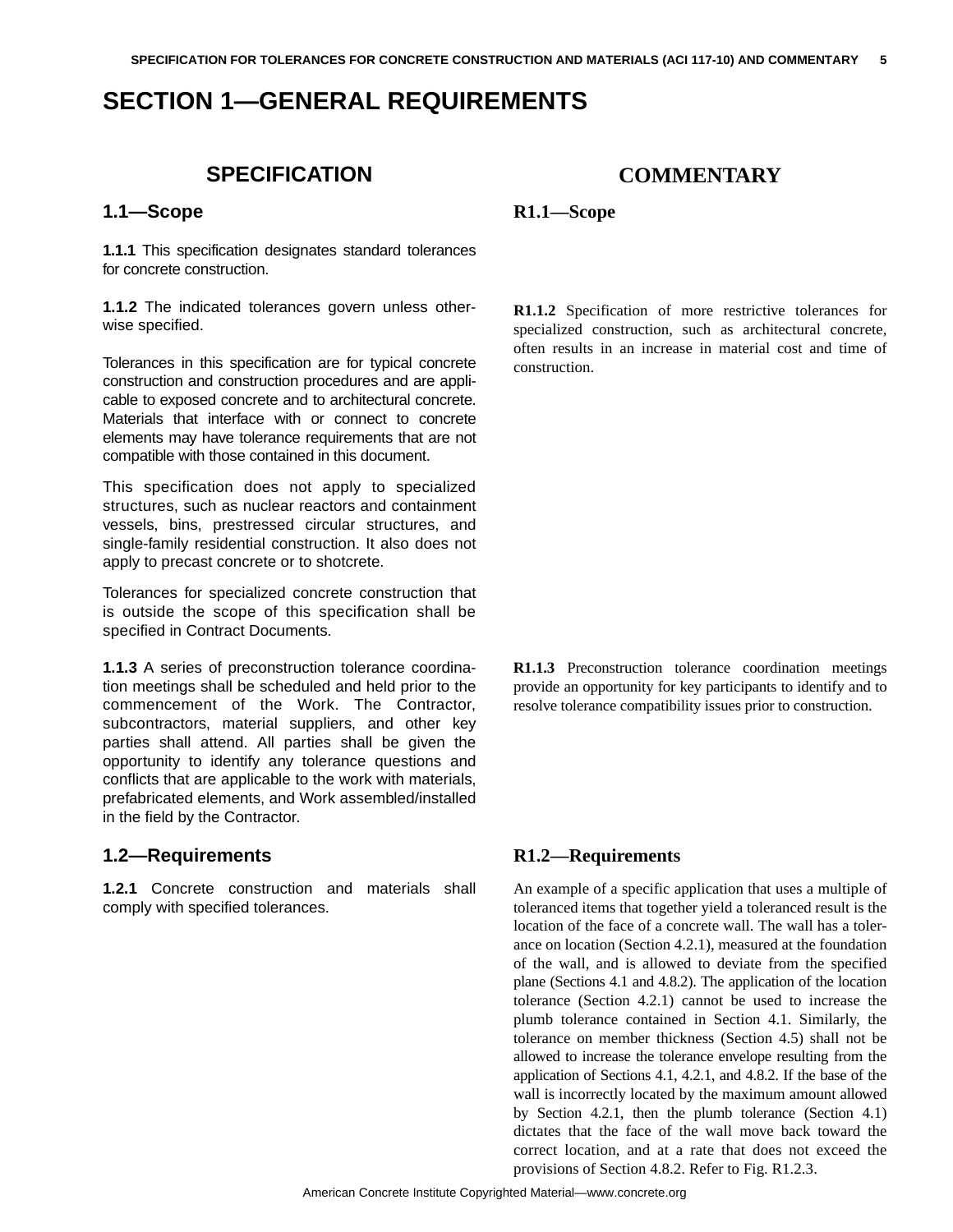

*Fig. R1.2.3—Use of multiple of toleranced items to yield toleranced result.*

**1.2.2** Tolerances shall not extend the structure beyond legal boundaries. Tolerances are measured from the points, lines, and surfaces defined in Contract Documents. If application of tolerances causes the extension of the structure beyond legal boundaries, the tolerance must be reduced.

**1.2.3** Tolerances are not cumulative. The most restrictive tolerance controls.

**1.2.4** Plus (+) tolerance increases the amount or dimension to which it applies, or raises a deviation from level. Minus (–) tolerance decreases the amount or dimension to which it applies, or lowers a deviation from level. Where only one signed tolerance is specified  $(+ or -)$ , there is no specified tolerance in the opposing direction.

**R1.2.2** If the application of tolerances causes the extension of the structure beyond legal boundaries, the Architect/ Engineer should be notified to initiate conflict resolution.

**R1.2.3** Accumulations of individual tolerances on a single item should not be used to increase an established tolerance. Individual tolerances are unique to their specific application and should not be combined with other tolerances to form a tolerance envelope. The separately specified tolerances must remain separate and not cumulative.

Each tolerance stands alone when evaluating the acceptability of concrete construction. Refer to Fig. R1.2.3.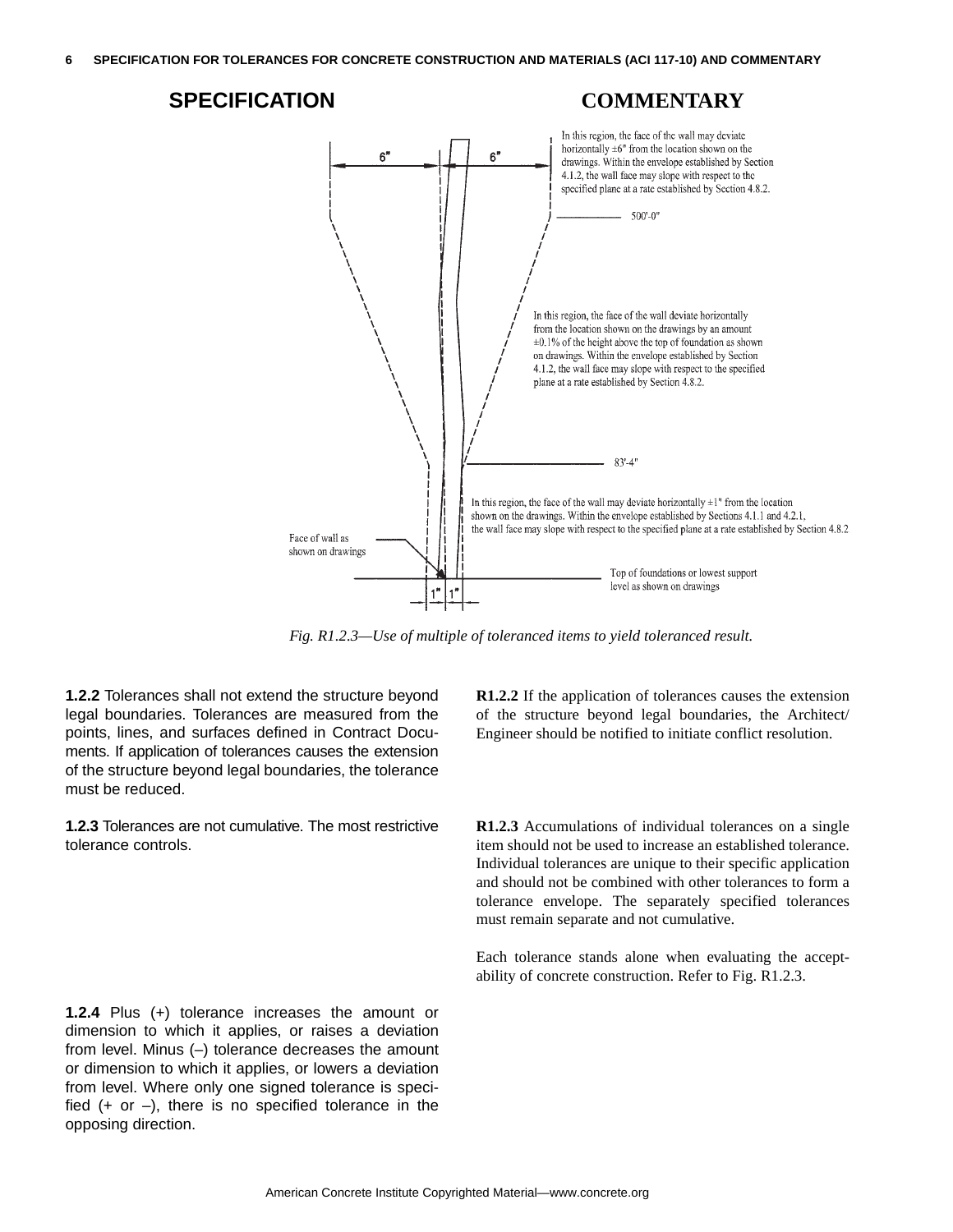**1.2.5** If the tolerances in this document are exceeded for structural concrete, refer to Contact Documents for acceptance criteria. For other concrete, the Architect/ Engineer may accept the element if it meets one of the following criteria:

- a) Exceeding the tolerances does not affect the structural integrity, legal boundaries, or architectural requirements of the element; or
- b) The element or total erected assembly can be modified to meet all structural and architectural requirements.

# **1.3—Definitions**

ACI provides a comprehensive list of definitions through an online resource, "ACI Concrete Terminology," http://terminology.concrete.org. Definitions provided here complement that resource.

**Architect/Engineer**—architectural firm, engineering firm, or architectural and engineering firm issuing contract documents, administering the work under contract documents, or both (also called engineerarchitect).

**arris**—the sharp external corner edge that is formed at the junction of two planes or surfaces.

**bowing**—deviation of the edge or surface of a planar element from a line passing through any two corners of the element.

**bundled bar equivalent area**—total area of reinforcing bars contained in the bundle.

**concrete, exposed**—concrete surfaces formed so as to yield an acceptable texture and finish for permanent exposure to view.

**Contract Documents**—a set of documents supplied by the owner to the contractor that serve as the basis for construction. These documents contain contract forms, contract conditions, specifications, drawings, addenda, and contract changes.

**Contractor**—the person, firm, or entity under contract for construction of the Work.

# **SPECIFICATION COMMENTARY**

**R1.2.5** For acceptance criteria for structural concrete, refer to ACI 301, Section 1.7.

**R1.3—Definitions**

**arris**—refer to Fig. R1.3.1.

**bowing**—refer to Fig. R1.3.2.







American Concrete Institute Copyrighted Material—www.concrete.org *Fig. R1.3.2—Bowing.*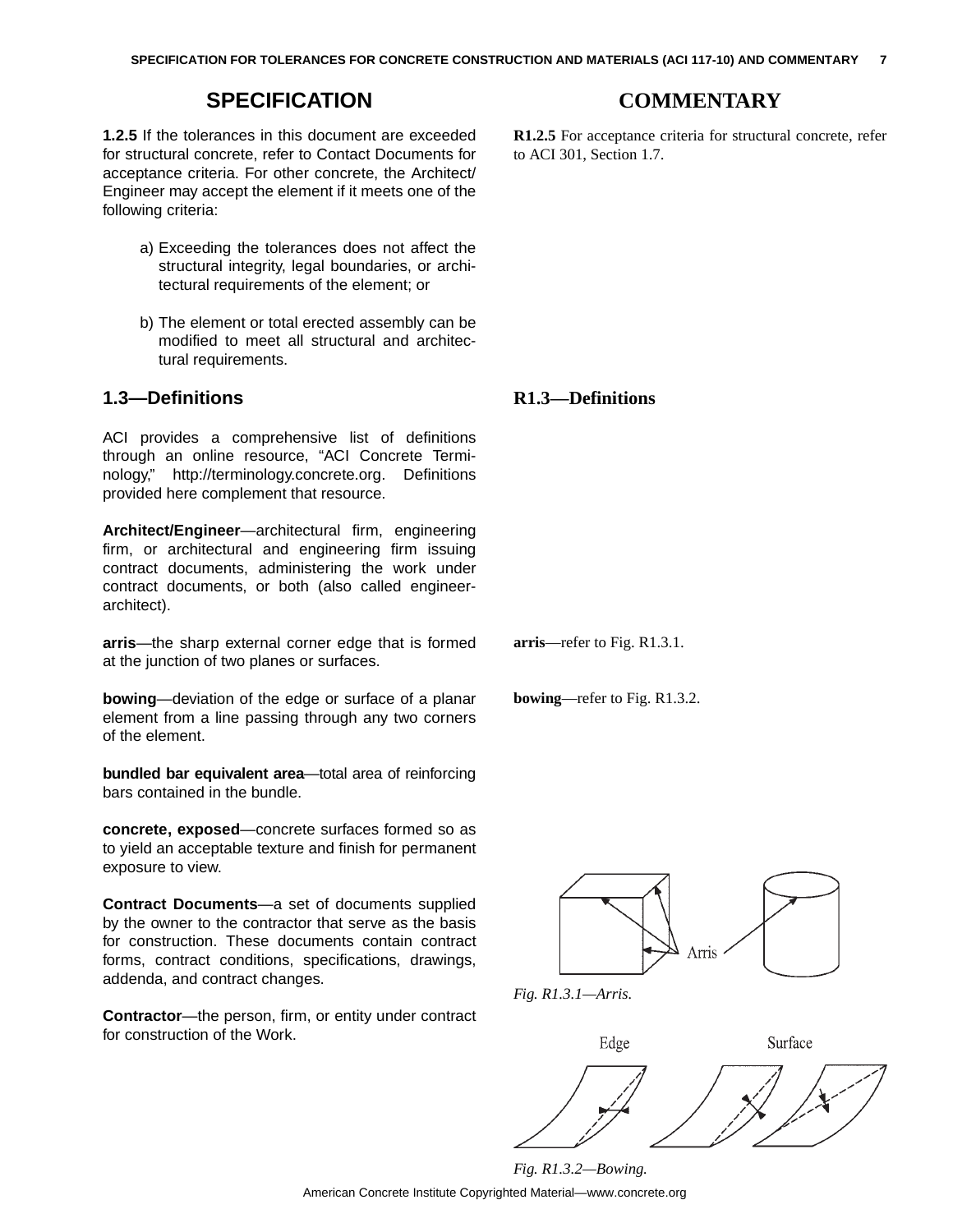**8 SPECIFICATION FOR TOLERANCES FOR CONCRETE CONSTRUCTION AND MATERIALS (ACI 117-10) AND COMMENTARY**

# **SPECIFICATION COMMENTARY**

**cover**—the least distance between the surface of embedded reinforcement and the surface of the concrete.

**deviation**—departure from an established point, line, or surface; measured normal (perpendicular) to the reference line or surface.

**deviation from plane**—the distance between a point on a reference plane and the corresponding point on the actual plane.

**cover**—refer to Fig. R1.3.3.

**deviation**—refer to Fig. R1.3.4.

**deviation from plane**—refer to Fig. R1.3.5(a) and (b).



*Fig. R1.3.3—Cover.*



*Fig. R1.3.4—Deviation.*



*Fig. R1.3.5—Deviation from plane.*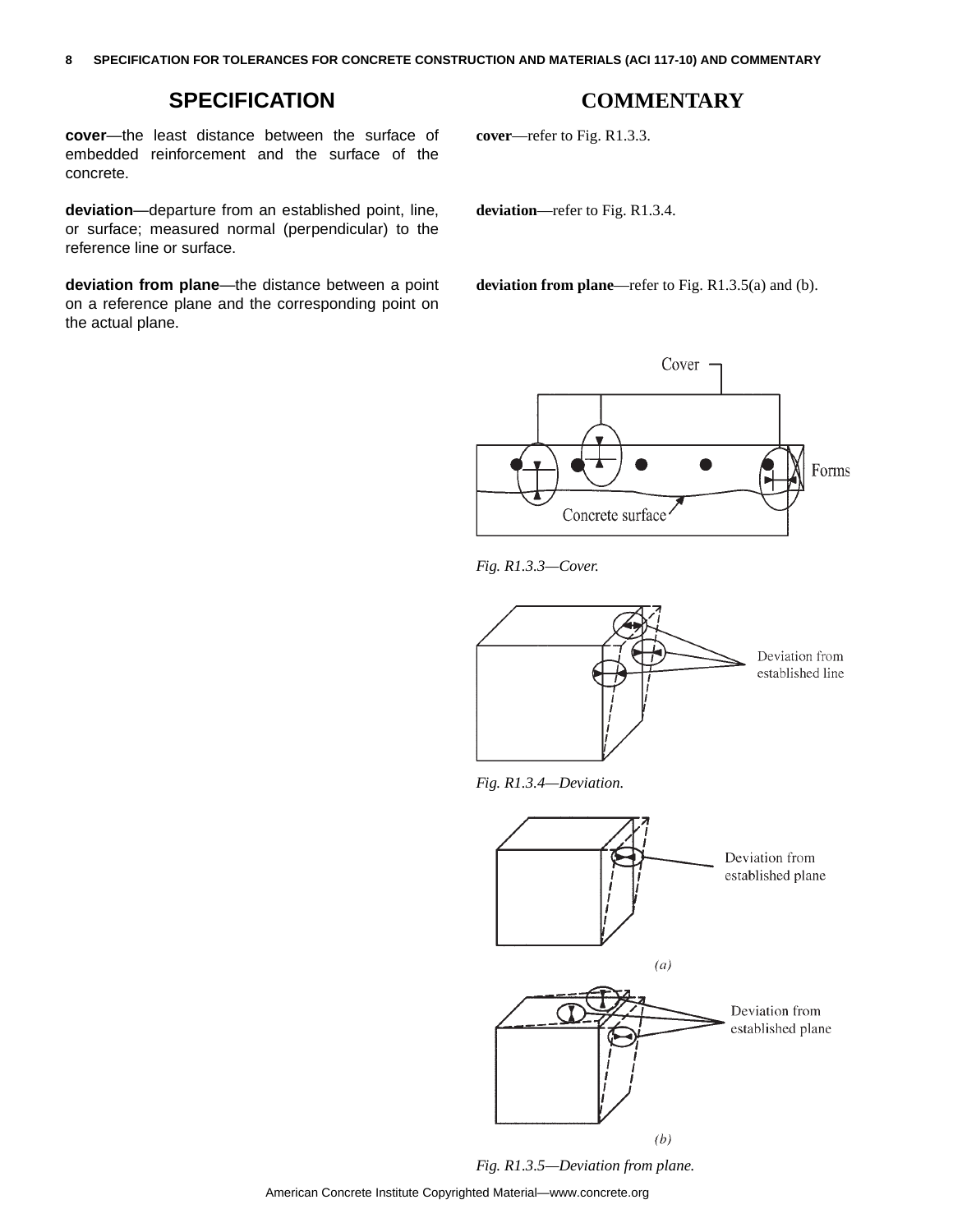**deviation, horizontal**—departure from an established point, line, or surface, measured normal (perpendicular) to a vertical line through the point of interest.

**deviation, vertical**—departure from an established point, line, or surface, measured normal (perpendicular) to a horizontal line through the point of interest.

**deviation , horizontal**—refer to Fig. R1.3.6(a), (b), and (c).

**deviation, vertical**—refer to Fig. R1.3.7(a) and (b).



*Fig. R1.3.6—Horizontal deviation.*



Horizontal plane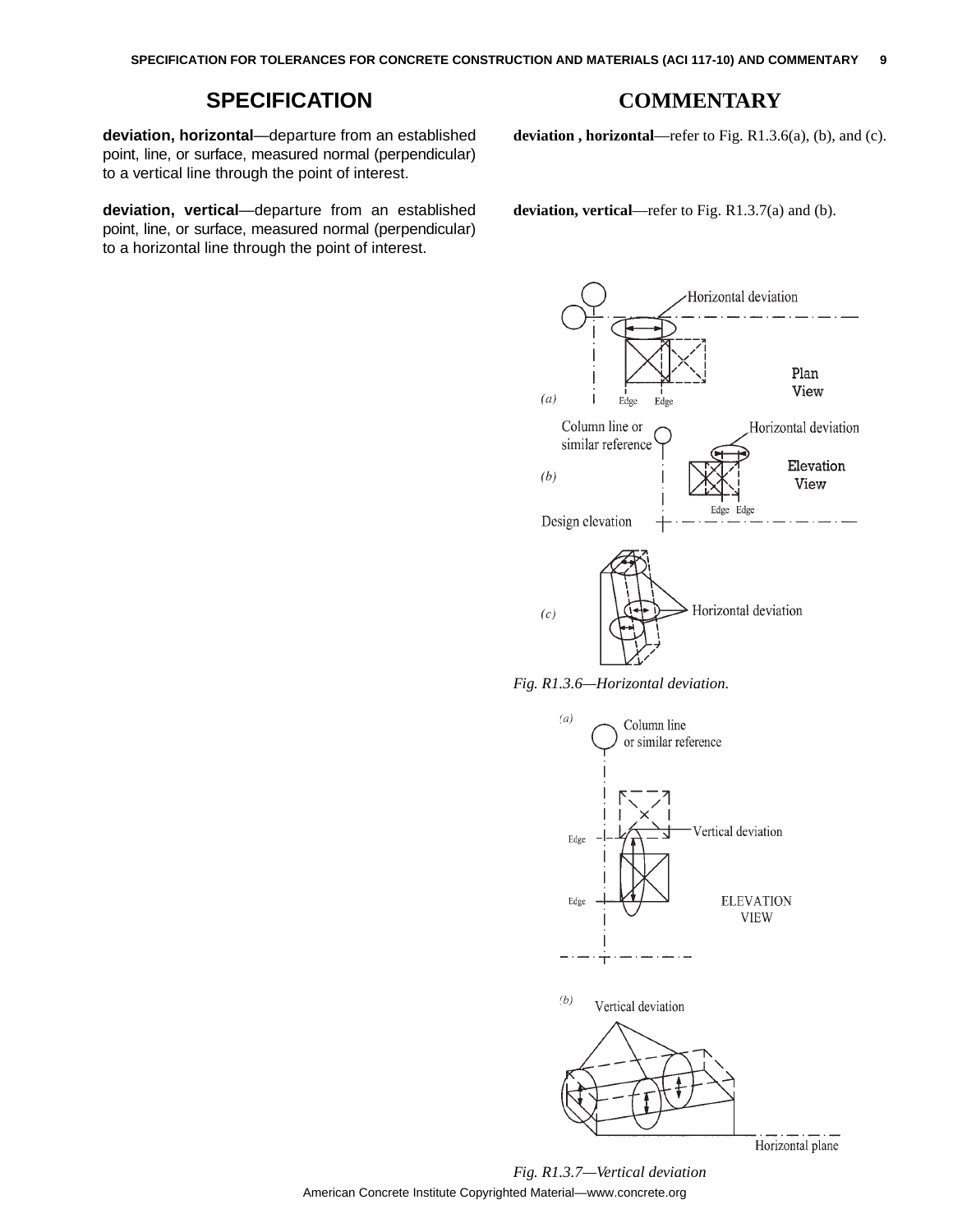Vertical deviation, horizontal deviation, and deviation from plumb are individually used to establish a tolerance envelope for each deviation type within which permissible variations can occur. Deviation from plane is used to determine the rate of change of adjacent points (slope tolerance) occurring within the tolerance envelope. In this fashion, the slope and smoothness of surfaces and lines within a tolerance envelope are controlled. Abrupt changes such as offsets, saw-toothing, and sloping of lines and surfaces properly located within a tolerance envelope may be objectionable for exposed concrete. The acceptable relative alignment of points on a surface or line is determined by using a slope tolerance. Effective use of a slope tolerance requires that the specific distance over which the slope is to be measured is established, and that the measurement device only contacts the surface at this specific distance.

**flatness**—refer to Fig. R1.3.8.

**flatness**—deviation of a surface from a plane.

**footing**—a structural element of a foundation that transmits loads directly to the soil.

**foundation**—a system of structural elements that transmit loads from the structure above to the earth.

**levelness**—deviation of a line or surface from a horizontal line or surface.

**Project Drawings**—graphic presentation of project requirements.

**Project Specification**—the written document that details requirements for the Work in accordance with service parameters and other specific criteria.

**tolerance**—the permitted deviation from a specified dimension, location, or quantity.

**Work**—the entire construction or separately identifiable parts thereof required to be furnished under Contract Documents.

**levelness**—refer to Fig. R1.3.8.



*Fig. R1.3.8—Flatness and levelness.*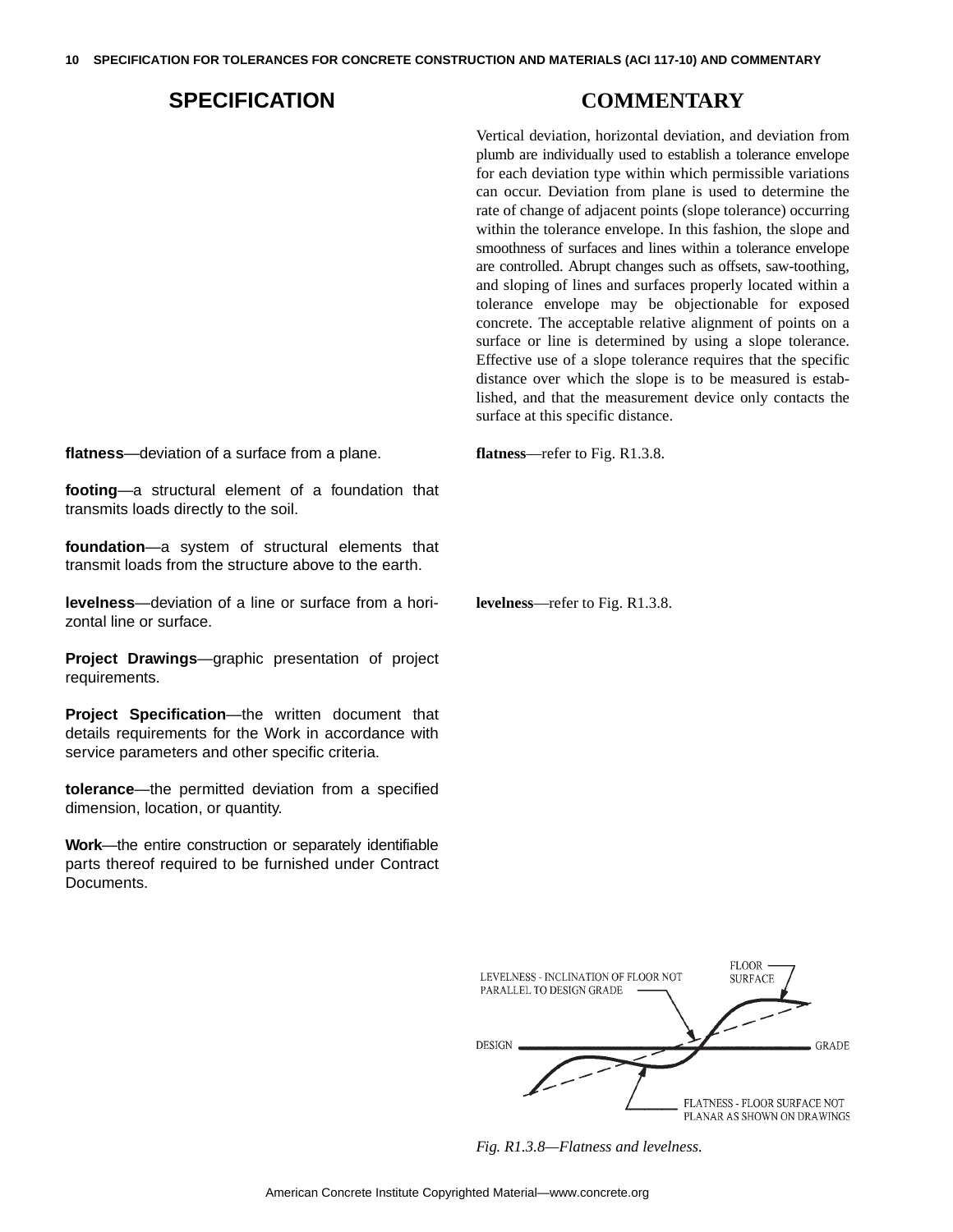# **1.4—Reference standards**

*ASTM International*

- C94/C94M-09 Standard Specification for Ready-Mixed Concrete
- C174/C174M-06 Standard Test Method for Measuring Thickness of Concrete Elements Using Drilled Concrete Cores
- C1383-04 Standard Test Method for Measuring the P-Wave Speed and the Thickness of Concrete Plates Using the Impact-Echo Method
- D4748-06 Standard Test Method for Determining Thickness of Bound Pavement Layers Using Short-Pulse Radar
- E1155-96 (2008) Standard Test Method for Determining  $F_F$  Floor Flatness and  $F_L$ Floor Levelness Numbers
- E1486-98 (2004) Standard Test Method for Determining Floor Tolerances Using Waviness, Wheel Path and Levelness Criteria

# **R1.4—Informative references**

The documents listed below are revised frequently. The reader is advised to contact the proper sponsoring group if it is desired to refer to the latest version.

*American Concrete Institute*

| 301    | Specifications for Structural Concrete        |  |  |  |  |
|--------|-----------------------------------------------|--|--|--|--|
| 304.6R | Guide for the Use of Volumetric-Measuring and |  |  |  |  |
|        | <b>Continuous Mixing Concrete Equipment</b>   |  |  |  |  |
| 318    | Building Code Requirements for Structural     |  |  |  |  |
|        | Concrete and Commentary                       |  |  |  |  |
|        |                                               |  |  |  |  |

*American Institute of Steel Construction* Design Guide 1: Base Plates and Anchor Rod Design

*American Society of Concrete Contractors* Position Statement #14—Anchor Bolt Tolerances

*ASTM International*

C685/C685M Standard Specification for Concrete Made by Volumetric Batching and Continuous Mixing

*Concrete Reinforcing Steel Institute*

10MSP Manual of Standard Practice

*Precast/Prestressed Concrete Institute*

| MNL-116 | Manual for Quality Control for Plants and |  |  |  |
|---------|-------------------------------------------|--|--|--|
|         | Production of Structural Precast Concrete |  |  |  |
|         | <b>Products</b>                           |  |  |  |
|         |                                           |  |  |  |

MNL-135 Tolerance Manual for Precast and Prestressed Concrete Construction

*National Ready Mixed Concrete Association*

Quality Control Manual—Section 3; Certification of Ready Mixed Concrete Production Facilities (Checklist)

*Volumetric Mixer Manufacturers Bureau*

VMMB 100 Volumetric Mixer Standards of the Volumetric Mixer Manufacturers Bureau

These publications may be obtained from:

American Concrete Institute 38800 Country Club Drive Farmington Hills, MI 48331 www.concrete.org

American Institute of Steel Construction One East Wacker Dr., Suite 700 Chicago, IL 60601 www.aisc.org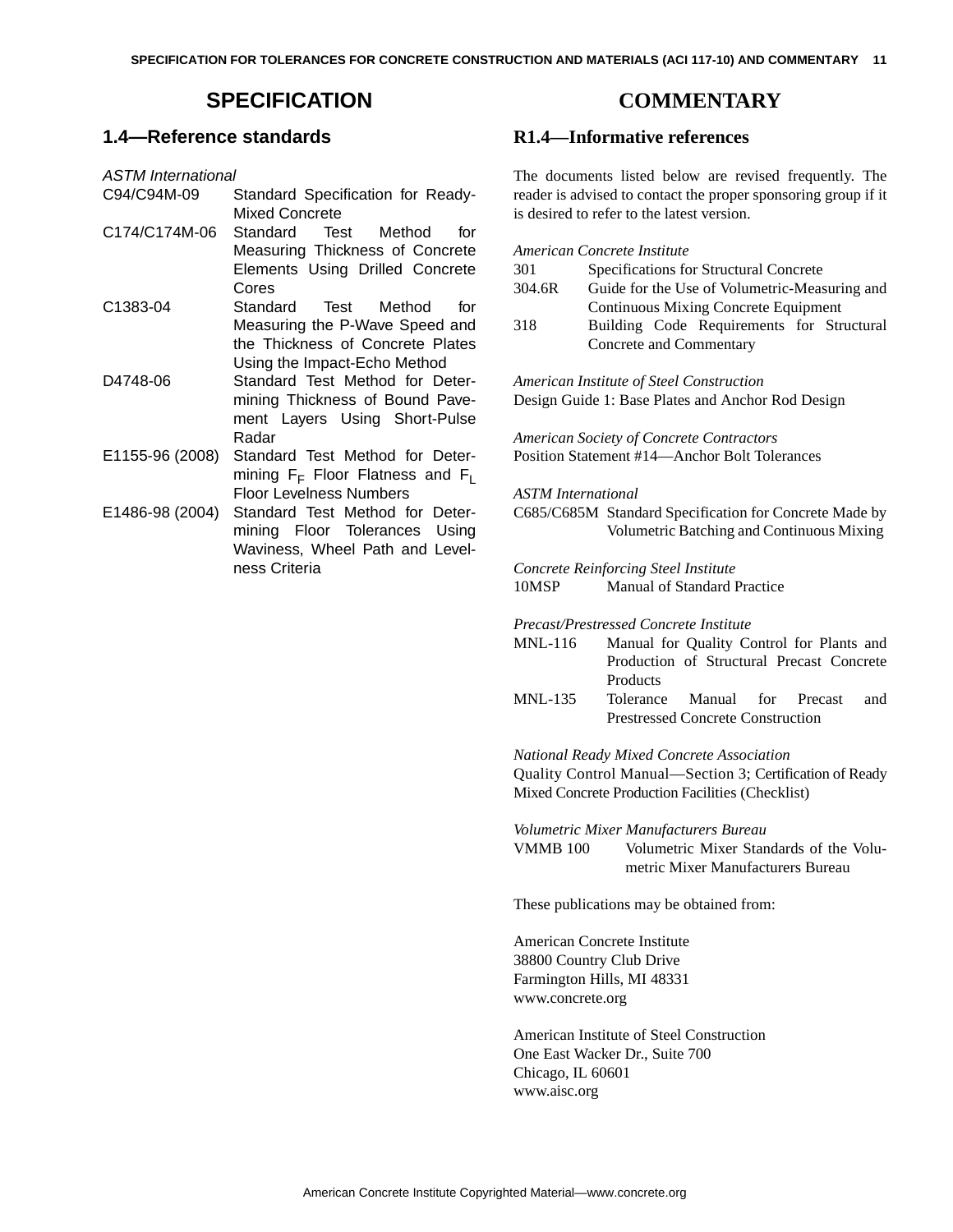American Society of Concrete Contractors 2025 Brentwood Blvd. St. Louis, MO 63144 www.ascconline.org

ASTM International 100 Barr Harbor Dr. West Conshohocken, PA 19428 www.astm.org

Concrete Reinforcing Steel Institute 933 North Plum Grove Rd. Schaumburg, IL 60173 www.crsi.org

Precast/Prestressed Concrete Institute 200 W. Adams St., #2100 Chicago, IL 60606 www.pci.org

National Ready Mixed Concrete Association 900 Spring Street Silver Spring, MD 20910 www.nrmca.org

Volumetric Mixer Manufacturers Bureau 900 Spring Street Silver Spring, MD 20910 www.vmmb.org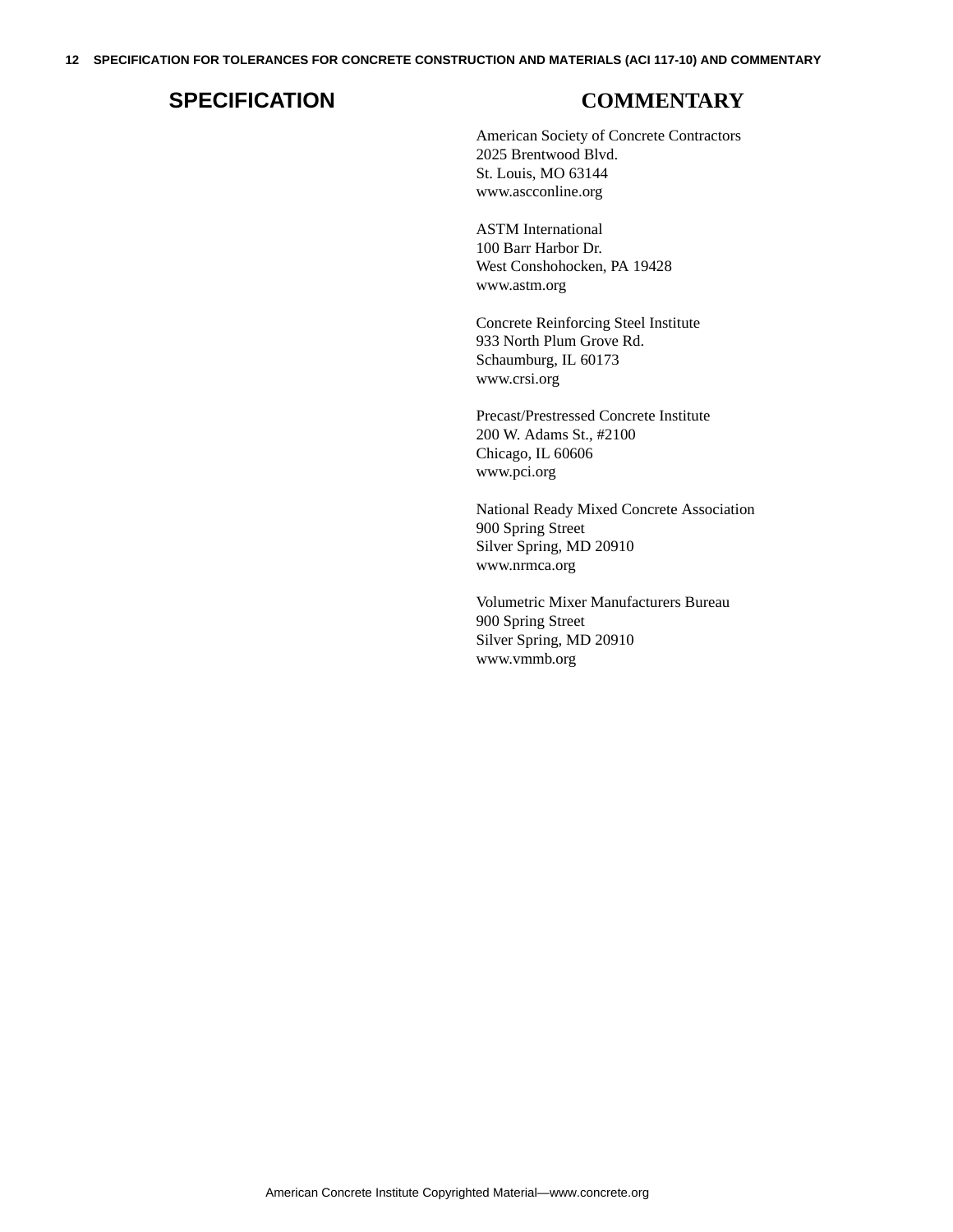# **SECTION 2—MATERIALS**

# **SPECIFICATION**

# **2.1—Reinforcing steel fabrication and assembly**

For bars No. 3 through 11 in size, refer to Fig. 2.1(a).

For bars No. 14 and 18 in size, refer to Fig. 2.1(b).



 $\overline{1}$ 



Note: All tolerances single plane and as shown.

Dimensions on this line are to be within tolerance shown but are not to differ from the opposite parallel dimension more than  $1/2$  in. (15 mm). The "Angular deviation-maximum  $\pm 2-1/2$  degrees or  $\pm 1/2$  in./It (40 mm/

"If application of positive tolerance to Type 9 results in a chord length > the<br>arc or bar length, the bar may be shipped straight.<br>Tolerances for Types S1-S6, S11, T1-T3, T6-T9 apply to bar size No. 3<br>through 8 (No. 10 th

*Fig. 2.1(a)—Standard fabricating tolerances for bar sizes No. 3 through 11. (Figure courtesy of Concrete Reinforcing Steel Institute.)*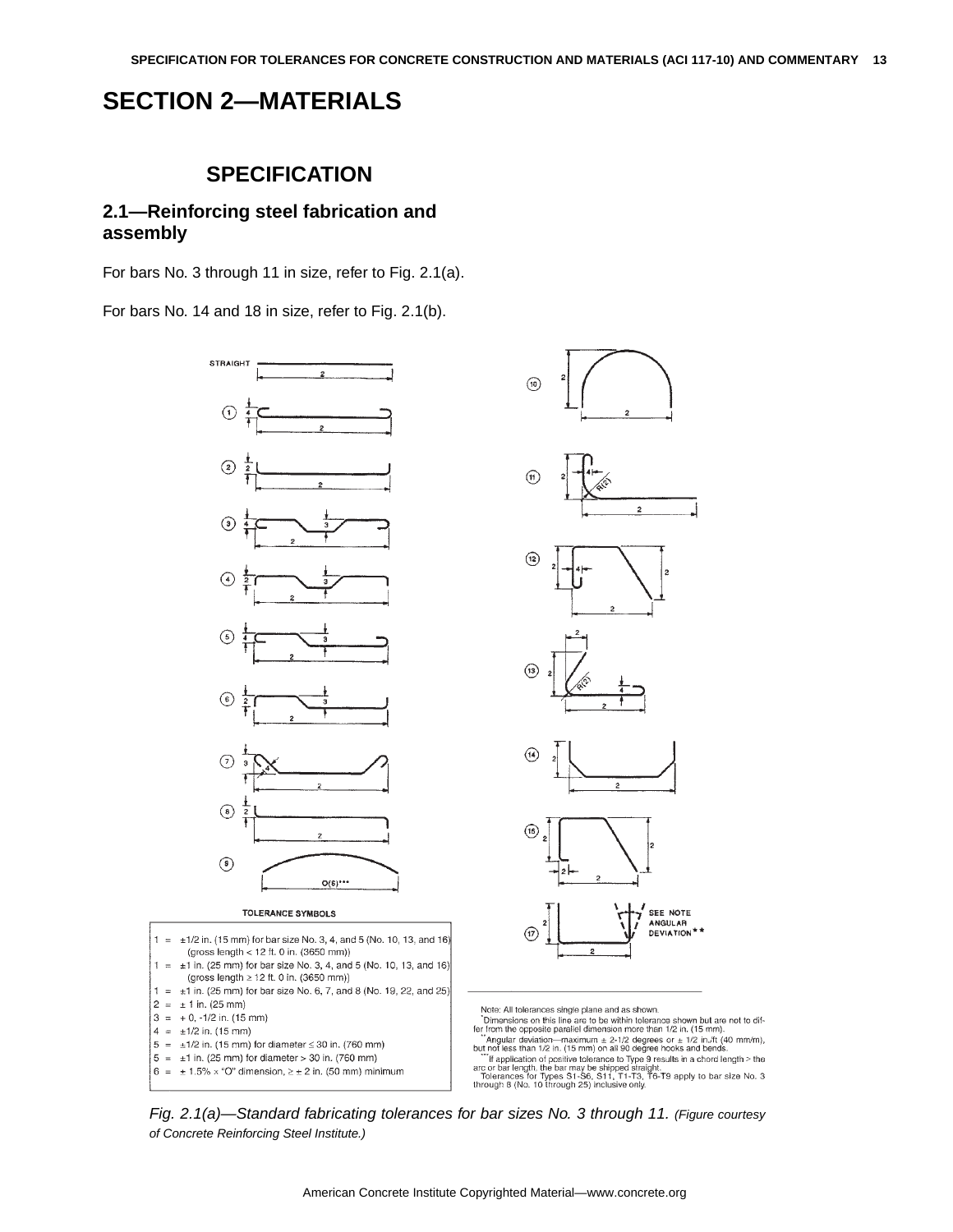# **SPECIFICATION**





o,

 $\overline{2}$ 

 $^{(2)}$ 

 $(23)$ 

 $\circled{24}$ 





 $(\tau_1)$ 

 $(19)$ 

 $(26)$ **STANDEE** (ISOMETRIC VIEW)









(тз)

 $1<sup>4</sup>$  $\binom{2}{2}$ 



**SPIRAL** 

### **TOLERANCE SYMBOLS**

- $1 = \pm 1/2$  in. (15 mm) for bar size No. 3, 4, and 5 (No. 10, 13, and 16) (gross length < 12 ft. 0 in. (3650 mm))
- $1 = \pm 1$  in. (25 mm) for bar size No. 3, 4, and 5 (No. 10, 13, and 16) (gross length ≥ 12 ft. 0 in. (3650 mm))
- $1 = \pm 1$  in. (25 mm) for bar size No. 6, 7, and 8 (No. 19, 22, and 25)
- $2 = \pm 1$  in. (25 mm)
- $3 = +0, -1/2$  in. (15 mm)
- $4 = \pm 1/2$  in. (15 mm)
- $5 = \pm 1/2$  in. (15 mm) for diameter  $\leq 30$  in. (760 mm)
- $5 = \pm 1$  in. (25 mm) for diameter > 30 in. (760 mm)
- 6 =  $\pm$  1.5%  $\times$  "O" dimension,  $\geq \pm 2$  in. (50 mm) minimum
- Note: All tolerances single plane and as shown.
- Dimensions on this line are to be within tolerance shown but are not to differ from the opposite parallel dimension more than 1/2 in. (15 mm).
- Angular deviation—maximum  $\pm$  2-1/2 degrees or  $\pm$  1/2 in./ft (40 mm/m),<br>but not less than 1/2 in. (15 mm) on all 90 degree hooks and bends.
- For the policiation of positive tolerance to Type 9 results in a chord length ≥<br>the arc or bar length, the bar may be shipped straight.<br>Tolerances for Types S1-S6, S11, T1-T3, T6-T9 apply to bar size No.<br>3 through 8 (No.
- 

*Fig. 2.1(a) (cont.)—Standard fabricating tolerances for bar sizes No. 3 through 11. (Figure courtesy of Concrete Reinforcing Steel Institute.)*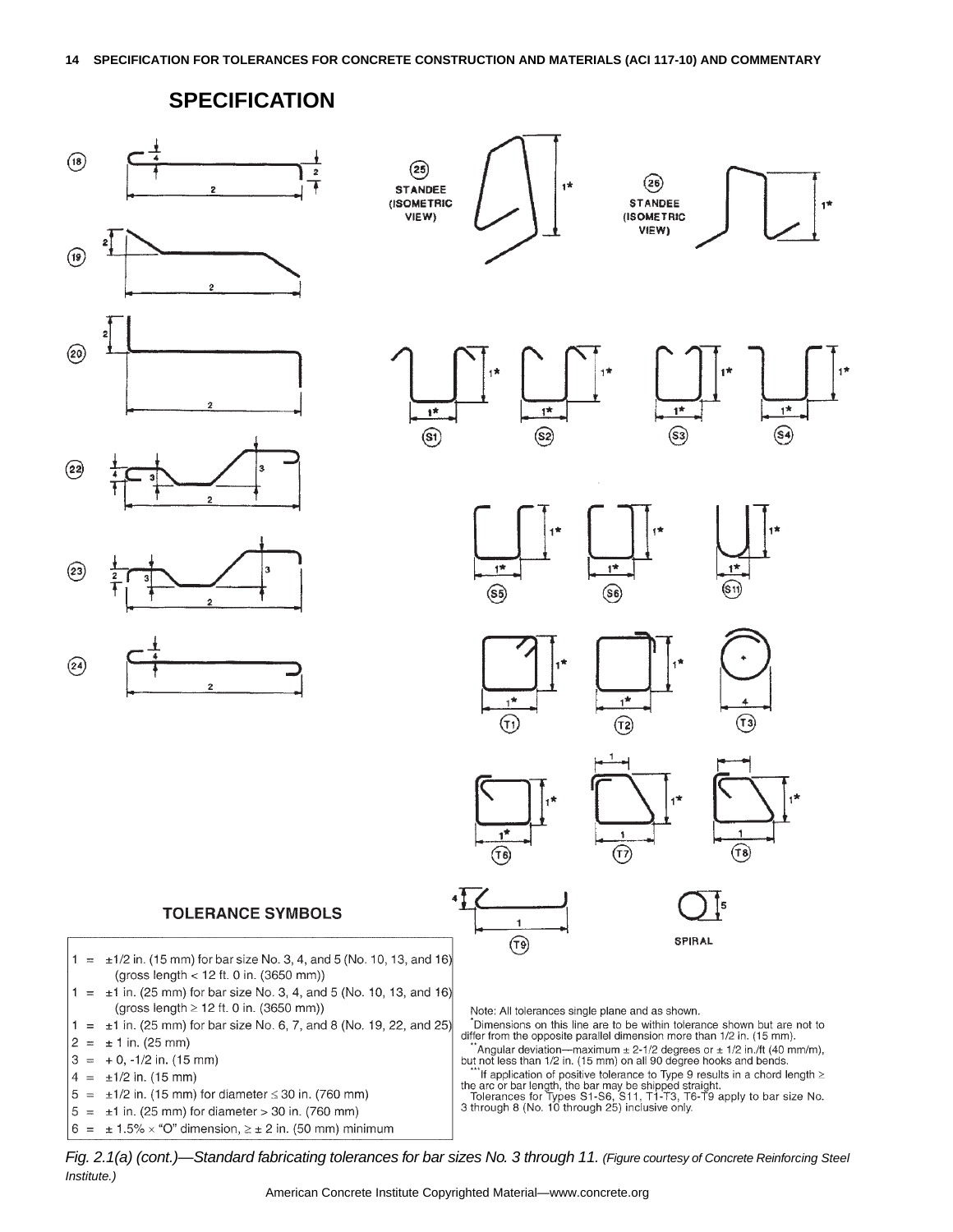SEE NOTE ANGULAR DEVIATION<sup>\*\*</sup>

> 7 T

# **SPECIFICATION**







Note: All tolerances single plane as shown.

Saw-cut both ends-Overall length ± 1/2 in. (15 mm).

Saw-cut both ends—Overall length  $\pm$  1/2 in. (15 mm).<br>
"Angular deviation—Maximum  $\pm$  2 1/2 degrees or  $\pm$  1/2 in./ft (40 mm/m) on all 90 degree hooks and bends.<br>
"If application of positive tolerance to Type 9 results

*Fig. 2.1(b)—Standard fabricating tolerances for bar sizes No. 14 and 18. (Figure courtesy of Concrete Reinforcing Steel Institute.)*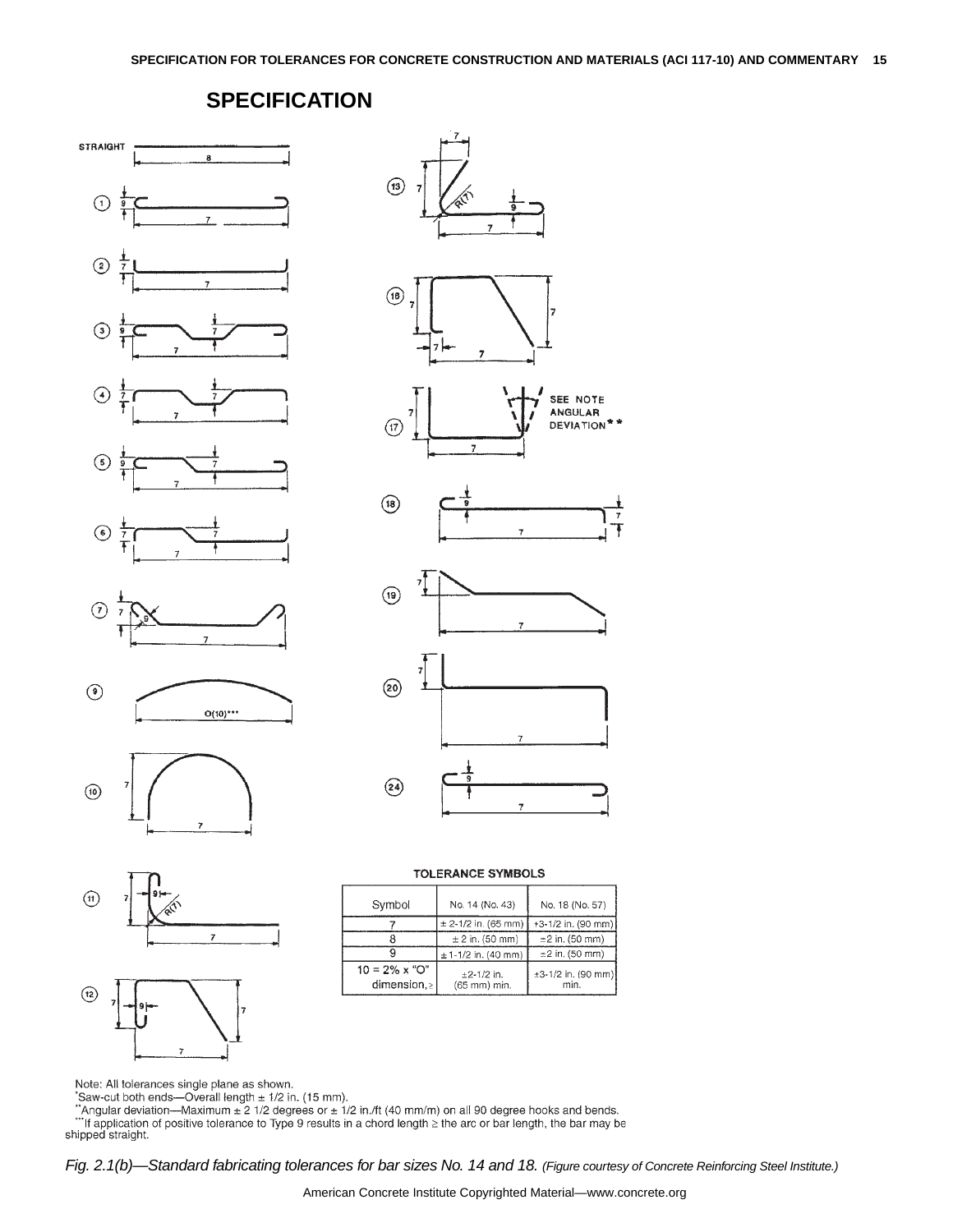For bars No. 8 through 18 in size used in end-bearing splices, refer to Fig. 2.1(c).

For all end-bearing splice assemblies, refer to Fig. 2.1(d).

For all bar sizes, specified minimum inside radius of bend .................................................................... –0 in.



Maximum deviation from "square" to the end 12 in. [300 mm] of the bar (bar sizes #8 through #18 [#25 through #57]) should be 1-1/2° for compression connections.

*Fig. 2.1(c)—Maximum end deviation for bars No. 8 through 18 in size used in end-bearing splices. (Figure courtesy of Concrete Reinforcing Steel Institute.)*



*Fig. 2.1(d)—Maximum assembled gap for all bars used in end-bearing splices. (Figure courtesy of Concrete Reinforcing Steel Institute.)*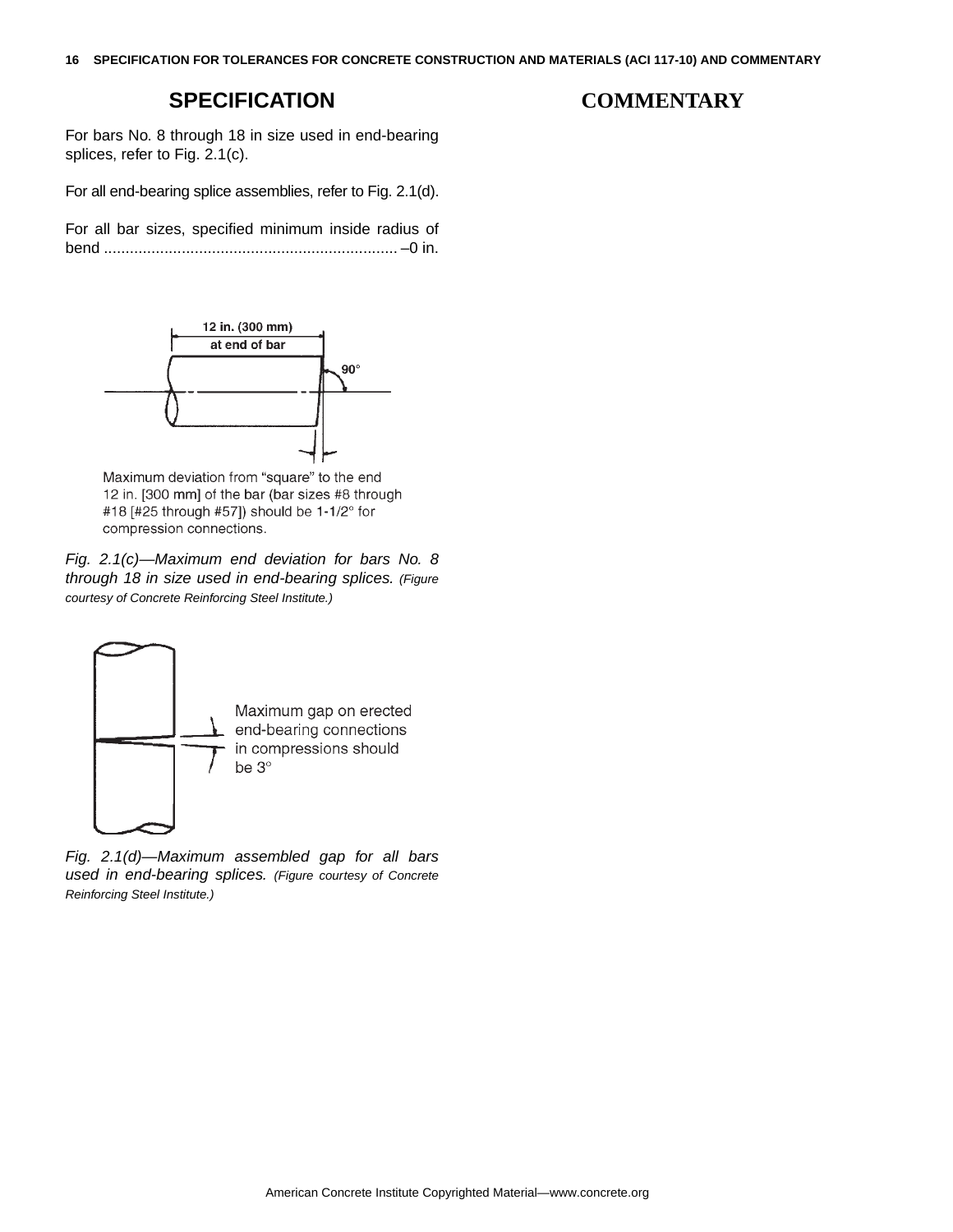# **2.2—Reinforcement location**

# **2.2.1** *Placement of nonprestressed reinforcement* When member depth (or thickness) is 4 in. or less ..........................................................................±1/4 in.

When member depth (or thickness) is over 4 in. and not over 12 in.....................................................±3/8 in.

When member depth (or thickness) is over 12 in. ..........................................................................±1/2 in.

**2.2.2** *Concrete cover measured perpendicular to concrete surface* When member depth (or thickness) is 12 in. or less ..........................................................................–3/8 in.

When member depth (or thickness) is over 12 in. ..........................................................................–1/2 in.

Reduction in cover shall not exceed 1/3 the specified concrete cover.

Reduction in cover to formed soffits shall not exceed  $1/4$  in.

|  |  | 2.2.3 Vertical deviation for slab-on-ground reinforcement |  |
|--|--|-----------------------------------------------------------|--|
|  |  |                                                           |  |

# **R2.2—Reinforcement location**

The tolerance for *d*, as stated in ACI 318, is for use in a strength calculation and should not be used as a placement tolerance for construction.

**R2.2.1, R2.2.2, and R2.2.3** Tolerances for fabrication, placement, and lap splices for welded wire reinforcement are not covered by ACI 117 and, if required, should be specified by the Specifier. Before placement of concrete, inspection of reinforcing bars for conformance to specified placement tolerances may involve measurements to formwork or soil. Refer to Fig. R2.2.1(a),(b), and (c). An absolute limitation on one side of the reinforcement placement is established by the limit on the reduction in cover. Refer to Fig. R2.2.2(a) to (d) and Fig. R2.2.3.



*Fig. R2.2.1—Placement.*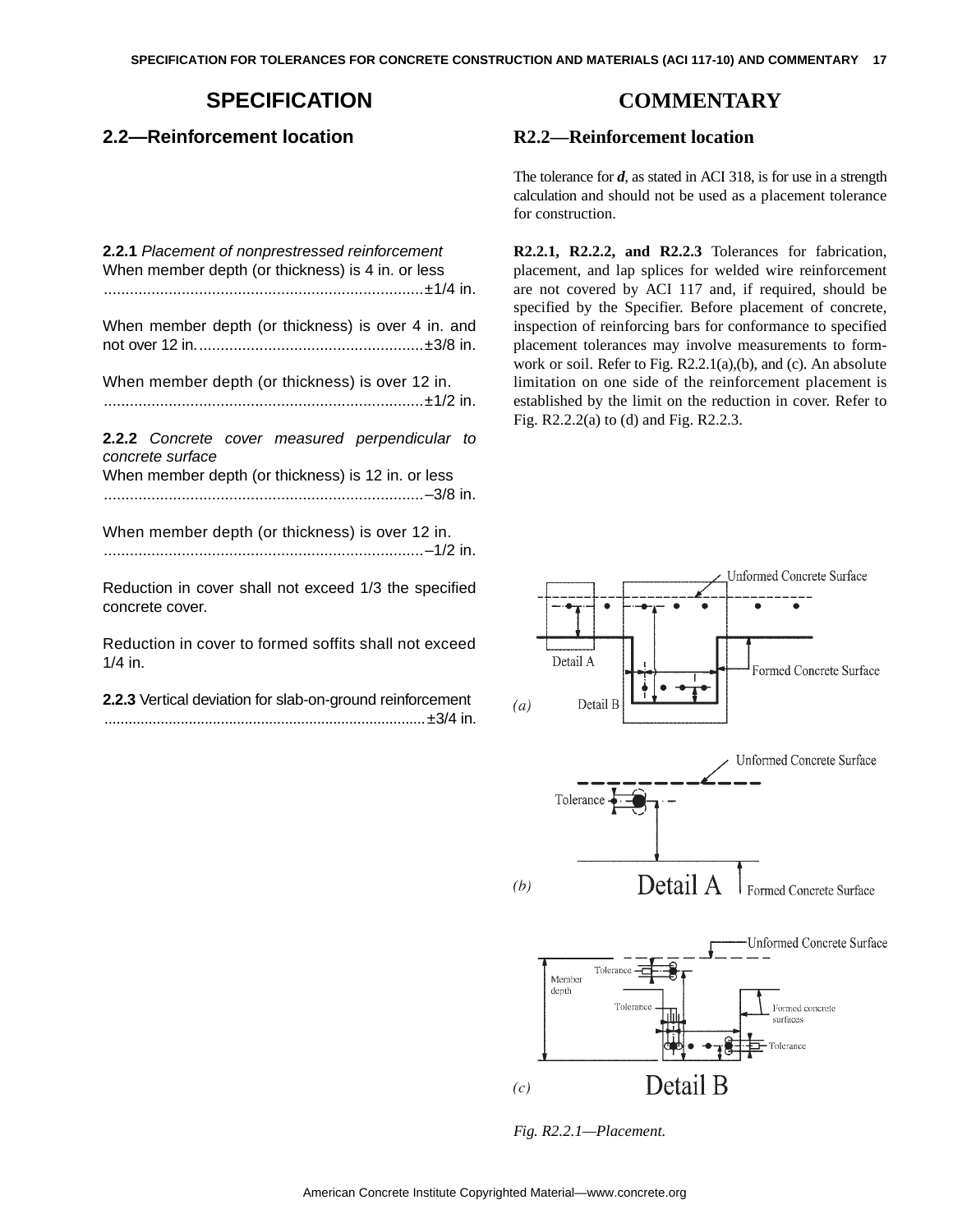

*Fig. R2.2.2—Cover.*



*Fig. R2.2.3—Vertical placement.*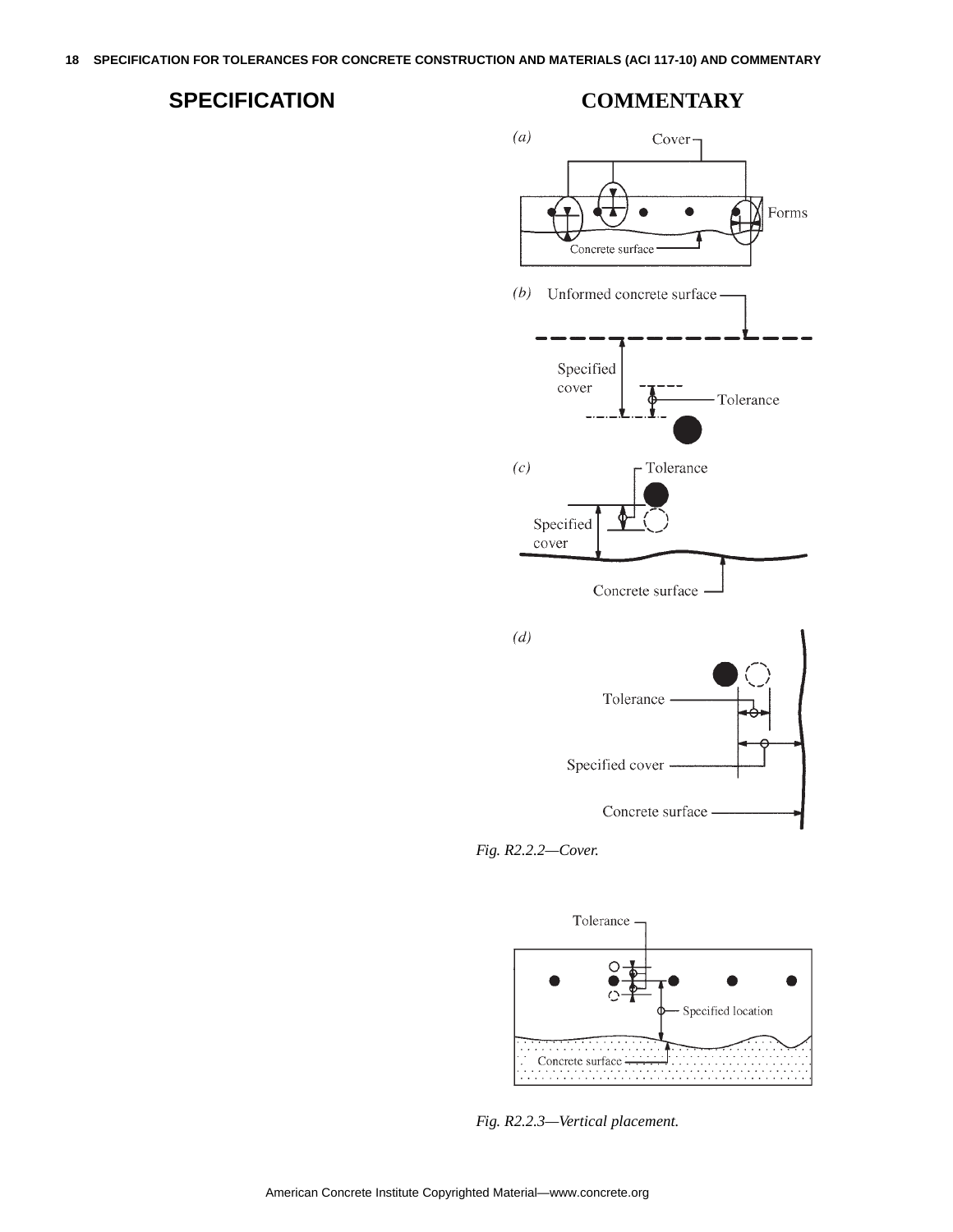**2.2.4** *Clearance between reinforcement or between reinforcement and embedment* One-quarter specified distance not to exceed .............................................................................±1 in.

Distance between reinforcement shall not be less than the greater of the bar diameter or 1 in. for unbundled bars.

For bundled bars, the distance between bundles shall not be less than the greater of 1 in. or a bar diameter derived from the equivalent total area of all bars in the bundle.

**2.2.5** *Spacing of nonprestressed reinforcement, measured along a line parallel to the specified spacing* Except as noted below.........................................±3 in.

Stirrups, the lesser of  $\pm 3$  in. or  $\pm 1$  in. per ft of beam depth

Ties, the lesser of  $\pm 3$  in. or  $\pm 1$  in. per ft of least column width

The total number of bars shall not be fewer than that specified.

**R2.2.4 and R2.2.5** The spacing tolerance of reinforcement consists of an envelope with an absolute limitation on one side of the envelope determined by the limit on the reduction in distance between reinforcement. In addition, the allowable tolerance on spacing should not cause a reduction in the specified number of reinforcing bars used. Designers are cautioned that selecting a beam width that exactly meets their design requirements may not allow for reinforcement placement tolerance. This sometimes happens when lapspliced bars take up extra space and cannot accommodate the placement tolerance. Where reinforcement quantities and available space are in conflict with spacing requirements of these sections, the Contractor and designer might consider bundling a portion of the reinforcement. Bundling of bars requires approval of the designer. Refer to Fig. R2.2.4(a) to (e) and R2.2.5.





*Fig. R2.2.4—Clear distance.*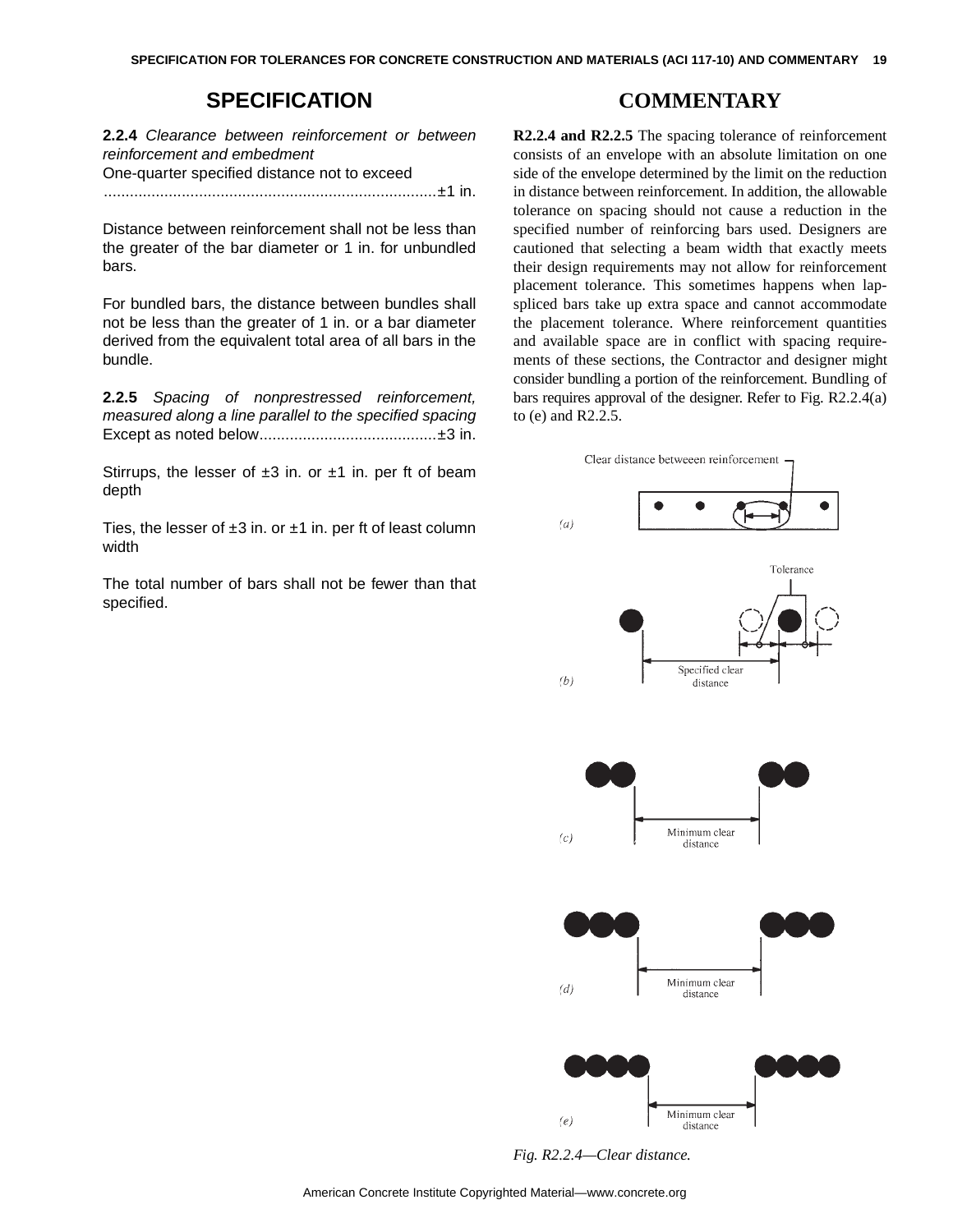

*Fig. R2.2.5—Reinforcement spacing.*

**2.2.6** *Placement of prestressing reinforcement or prestressing ducts, measured from form surface*

**2.2.6.1** *Horizontal deviation*

Element depth (or thickness) 24 in. or less ...........±1/2 in.

Element depth (or thickness) over 24 in. .......... ±1 in.

**2.2.6.2** *Vertical deviation* Element depth (or thickness) 8 in. or less ........ ±1/4 in.

Element depth (or thickness) over 8 in. and not over 24 in. ................................................................ ±3/8 in.

Element depth (or thickness) more than 24 in.... $\pm 1/2$  in.

**R.2.2.6** The vertical deviation tolerance should be considered in establishing minimum prestressing tendon covers, particularly in applications exposed to deicer chemicals or saltwater environments where use of additional cover is recommended to compensate for placing tolerances. Slab behavior is relatively insensitive to horizontal location of tendons. Refer to Fig. R2.2.6(a) and (b).



*Fig. R2.2.6—Prestressing reinforcement placement.*

| 2.2.7 Longitudinal location of bends in bars and ends<br>of bars  |
|-------------------------------------------------------------------|
| At discontinuous ends of corbels and brackets $\dots \pm 1/2$ in. |
| At discontinuous ends of other elements  ±1 in.                   |
|                                                                   |
| <b>2.2.8</b> Embedded length of bars and length of bar laps       |
|                                                                   |

**R2.2.7 and R2.2.8** The tolerance for the location of the ends of reinforcing steel is determined by these two sections.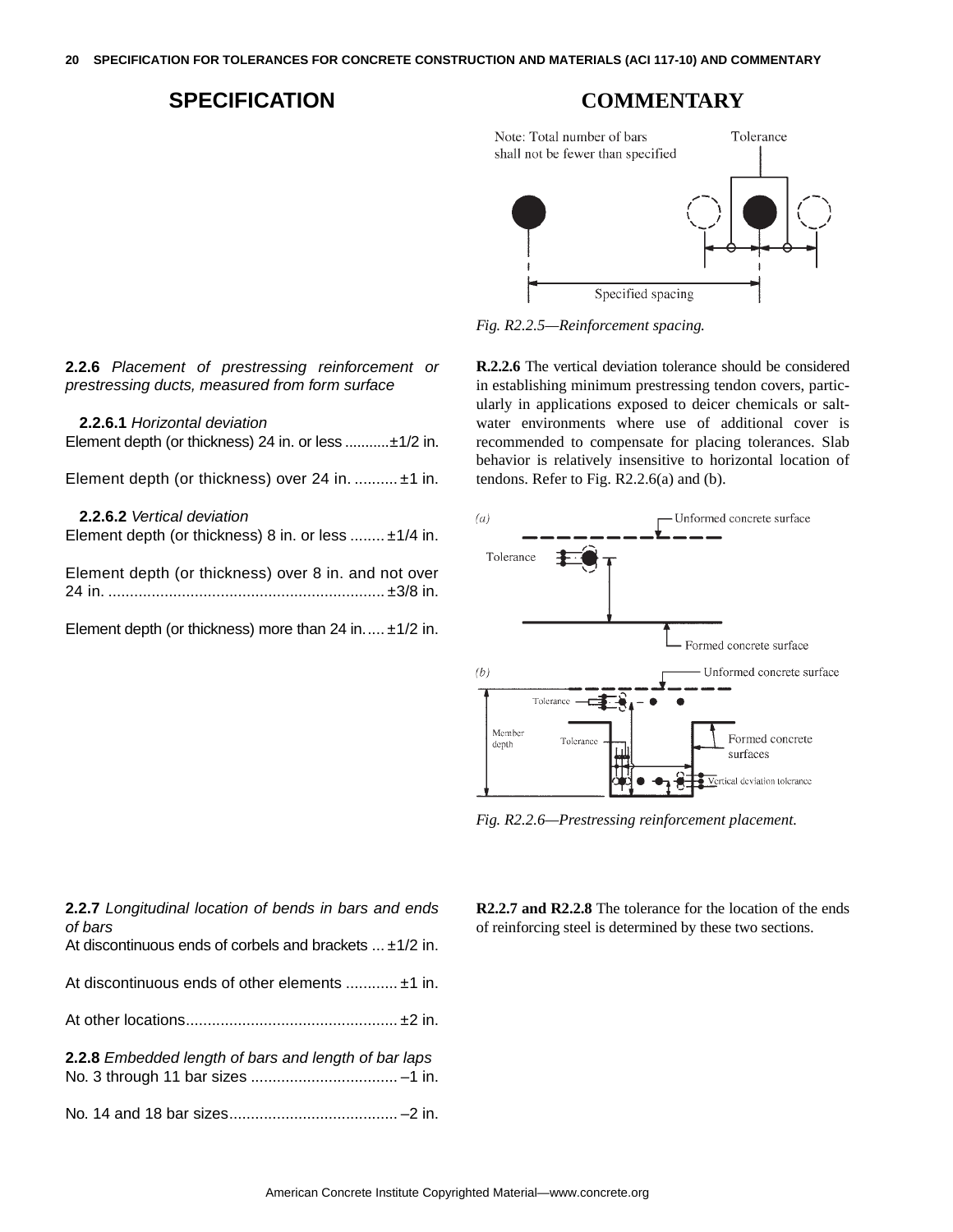**2.2.9** Bearing plate for prestressing tendons, deviation from specified plane

.................. ±1/4 in. per ft, but not less than ±1/8 in.

**R2.2.9** The tolerance for conformance of prestressing tendon bearing plates to the specified plane is established by this section. Refer to Fig. R2.2.9.



*Fig. R2.2.9—Bearing plate for prestressing tendons.*

**R2.2.10** The tolerance for placement of dowels is determined by this section. Refer to Fig. R2.2.10.1, R2.2.10.2, and R2.2.10.3.







*Fig. R2.2.10.2—Dowel spacing.*



*Fig. R2.2.10.3—Dowel deviation from line.*

**2.2.10** *Placement of smooth rod or plate dowels in slabs-on-ground*

**2.2.10.1** Centerline of dowel, vertical deviation measured from bottom of concrete slab at the joint for element depth 8 in. or less................................±1/2 in.

When element depth is over 8 in. .........................±1 in.

**2.2.10.2** Spacing of dowels, measured along a line parallel to the specified spacing..............................±3 in.

The total number of dowels shall not be fewer than that specified.

**2.2.10.3** Centerline of dowel with respect to a horizontal line that is perpendicular to the plane established by the joint Horizontal deviation ..........................................±1/2 in.

Vertical deviation...............................................±1/2 in.

American Concrete Institute Copyrighted Material—www.concrete.org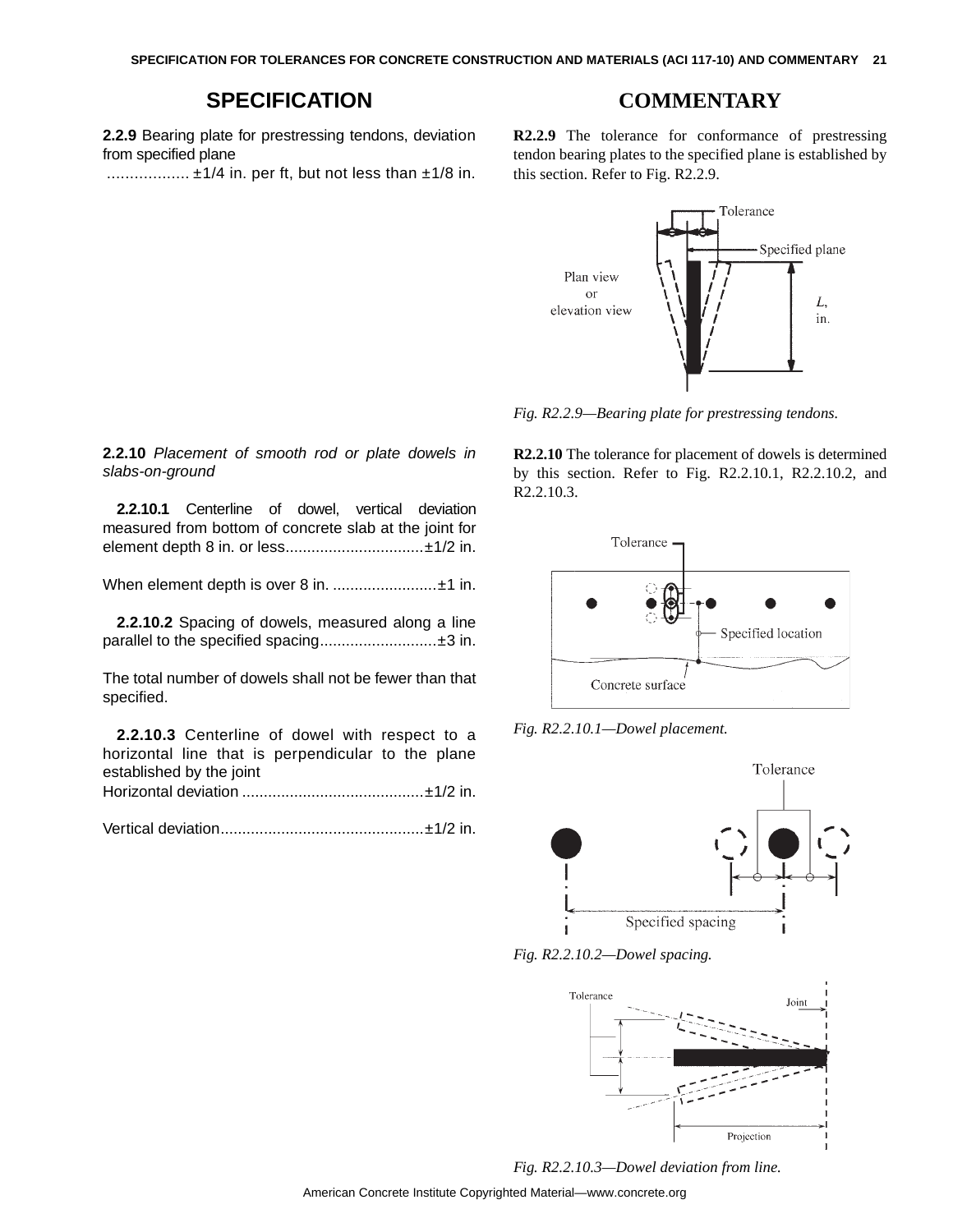# **2.3—Placement of embedded items, excluding dowels in slabs-on-ground**

|  | 2.3.1 Clearance to nearest reinforcement shall be the   |  |
|--|---------------------------------------------------------|--|
|  | greater of the bar diameter, largest aggregate size, or |  |
|  |                                                         |  |

**2.3.2** *Centerline of assembly from specified location*

# **R2.3—Placement of embedded items, excluding dowels in slabs-on-ground**

**R2.3.1** The minimum clearance between reinforcement and embedded items is determined by this section. Refer to Fig. R2.3.1(a) and (b).



*Fig. R2.3.1—Clear distance.*

### **2.3.3** *Surface of assembly from surface of element*

| Assembly dimension 12 in. or smaller |  |
|--------------------------------------|--|
|                                      |  |
|                                      |  |
|                                      |  |

Assembly dimension greater than 12 in. ..........  $\pm$ 1/2 in.

### **2.3.4** *Anchor bolts in concrete*

**2.3.4.1** *Top of anchor bolt from specified elevation* Vertical deviation .............................................. ±1/2 in.

**2.3.4.2** *Centerline of individual anchor bolts from specified location*

Horizontal deviation

|  |  |  |  | for 1 in., 1-1/4 in., and 1-1/2 in. bolts  ±3/8 in. |  |
|--|--|--|--|-----------------------------------------------------|--|
|  |  |  |  | for 1-3/4 in., 2 in., and 2-1/2 in. bolts  ±1/2 in. |  |

**R2.3.3** The tolerance for the elevation of the top of anchor bolts is consistent with that contained in the American Institute of Steel Construction's Code of Standard Practice (AISC 303-10). The tolerance for the location of anchor bolts is based on using oversized holes per the *AISC Design Guide 1: Base Plates and Anchor Rod Design*, recommendations of the Structural Steel Educational Council, and concrete contractor anchor bolt placement techniques. Refer to the American Society of Concrete Contractor's *Position Statement #14*.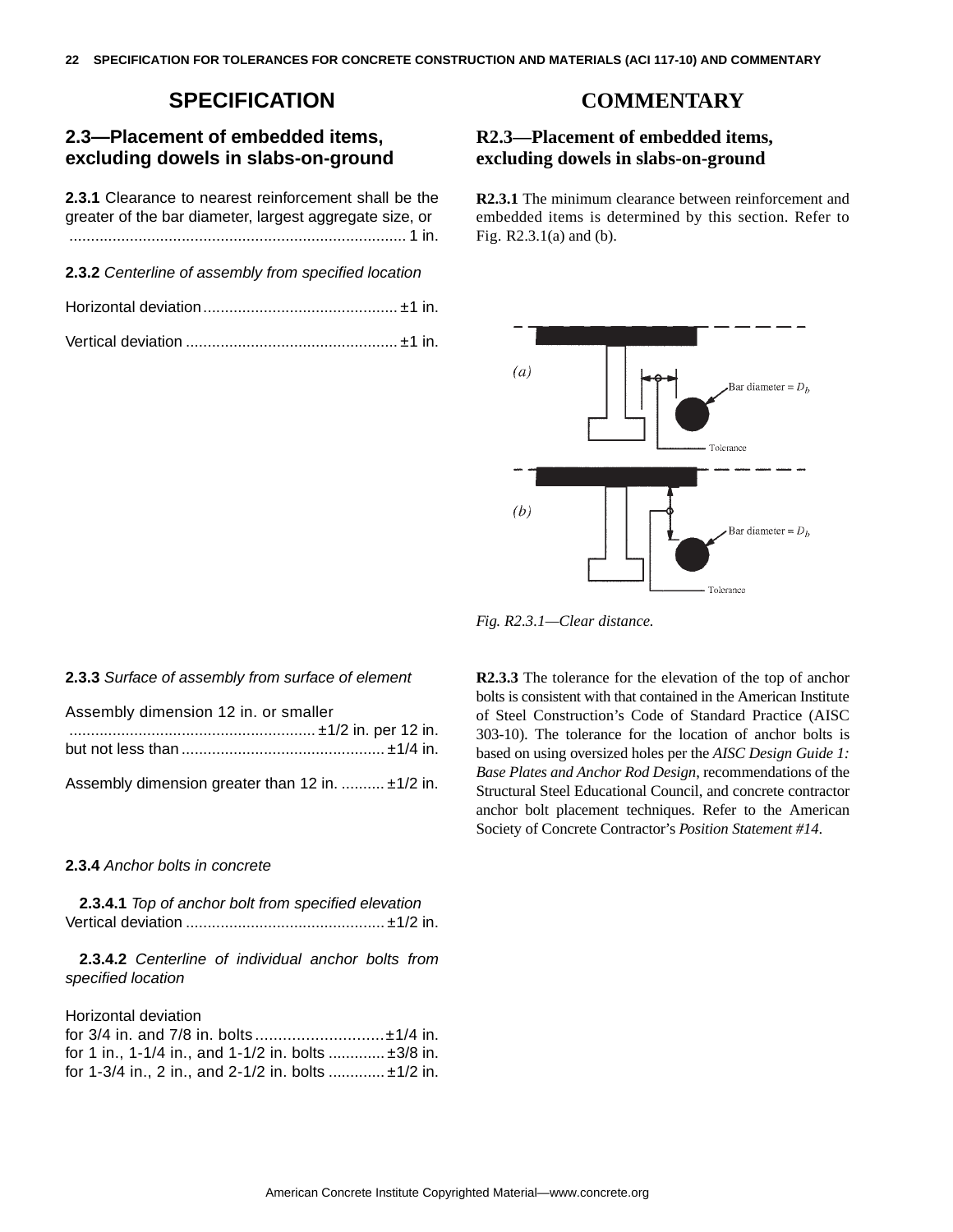# **2.4—Concrete batching**

Refer to Table 2.4.

### **Table 2.4—Concrete batching tolerances (ASTM C94/C94M)**

| Material                                                         | Tolerance                                                                                                                     |
|------------------------------------------------------------------|-------------------------------------------------------------------------------------------------------------------------------|
| Cementitious materials<br>30% of scale capacity or greater       | $±1\%$ of required mass                                                                                                       |
| Less than 30% of scale capacity                                  | -0 to +4% of the required mass                                                                                                |
| Water<br>Added water or ice, and free<br>water on aggregates     | ±1% of the total water content<br>(including added water, ice, and<br>water on aggregates)                                    |
| Total water content (measured by<br>weight or volume)            | $\pm 3\%$ of total water content                                                                                              |
| Aggregates<br>Cumulative batching:<br>Over 30% of scale capacity | $±1\%$ of the required mass                                                                                                   |
| 30% of scale capacity or less                                    | ±0.3% of scale capacity or 3% of<br>the required mass, whichever is<br>less                                                   |
| Individual material batching                                     | ±2% of the required mass                                                                                                      |
| Admixtures                                                       | ±3% of the required amount or<br>plus or minus the amount of<br>dosage required for 100 lb of<br>cement, whichever is greater |

# **2.5—Concrete properties**

### **2.5.1** *Slump*

| Where slump is specified as "maximum" or "not to<br>exceed" |
|-------------------------------------------------------------|
|                                                             |
| Specified slump 3 in. or less-1-1/2 in.                     |
| Specified slump more than 3 in-2-1/2 in.                    |
| Where slump is specified as a single value                  |
| Specified slump 2 in. and less ±1/2 in.                     |
| Specified slump more than 2 in. but not greater than        |
| Specified slump more than 4 in±1-1/2 in.                    |
| Where slump is specified as a range no tolerance            |

# **R2.4—Concrete batching**

Refer to ASTM C94/C94M and ACI 304.6R for additional information regarding concrete batching. ASTM C685/ C685M provides information for concrete made with materials continuously batched by volume. The Volumetric Mixer Manufacturers Bureau (VMMB 100) provides standardized information concerning volumetric mixers.

### **R2.5—Concrete properties**

**R2.5.1** Where the specification has specified slump as a maximum, the Project Specifications should provide for one addition of water at the job site for slump adjustment, per ASTM C94/C94M, Section 6. Concrete slump should include a tolerance that allows for both plus or minus deviations so that concrete slumps are not underdesigned to avoid rejection. The water added at the job site should be within the watercementitious material ratio (*w*/*cm*) limitations of the specifications or approved mixture proportions.

Flowing concrete achieved by the incorporation of high-range water-reducing admixtures (HRWRAs) (also called superplasticizers) are regularly used at specified slumps of 7-1/2 in. or greater. In addition, it is difficult to measure high slumps accurately. Consideration should be given to eliminating a maximum slump when a HRWRA is used to achieve flowing concrete. When HRWRAs are used, concrete slump should be specified for the concrete mixture prior to the addition of the HRWRA.

The slump specified should always be evaluated to determine if it is suitable for delivery, placing, and reinforcement clearance.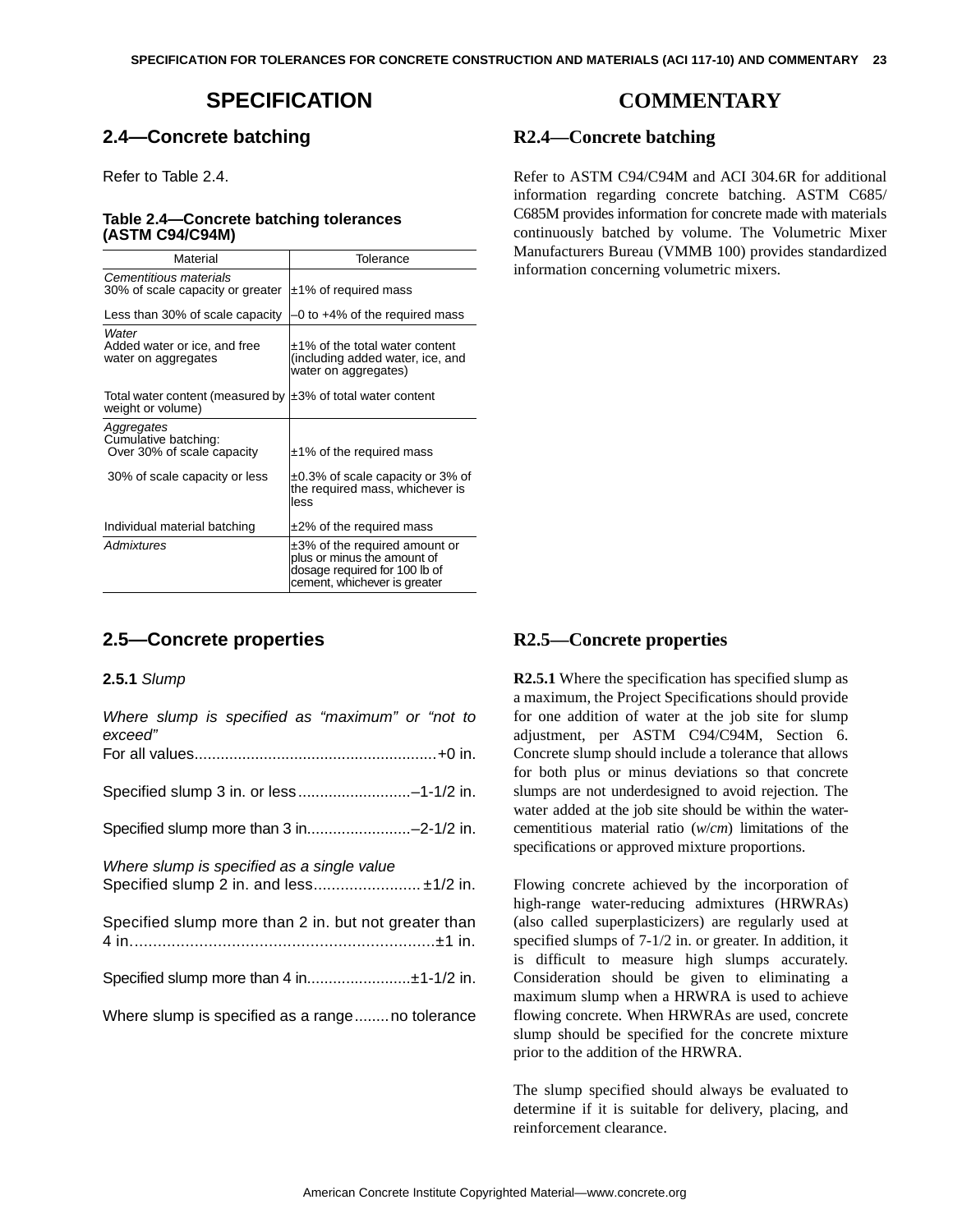**24 SPECIFICATION FOR TOLERANCES FOR CONCRETE CONSTRUCTION AND MATERIALS (ACI 117-10) AND COMMENTARY**

# **SPECIFICATION COMMENTARY**

**2.5.2** *Air content: where no range is specified, the air content tolerance is* ........................................ ±1-1/2%

**R2.5.2** When an air content range is specified, care should be given to address aggregate size and job-site requirements. The range should be adequately wide to accommodate the preceding.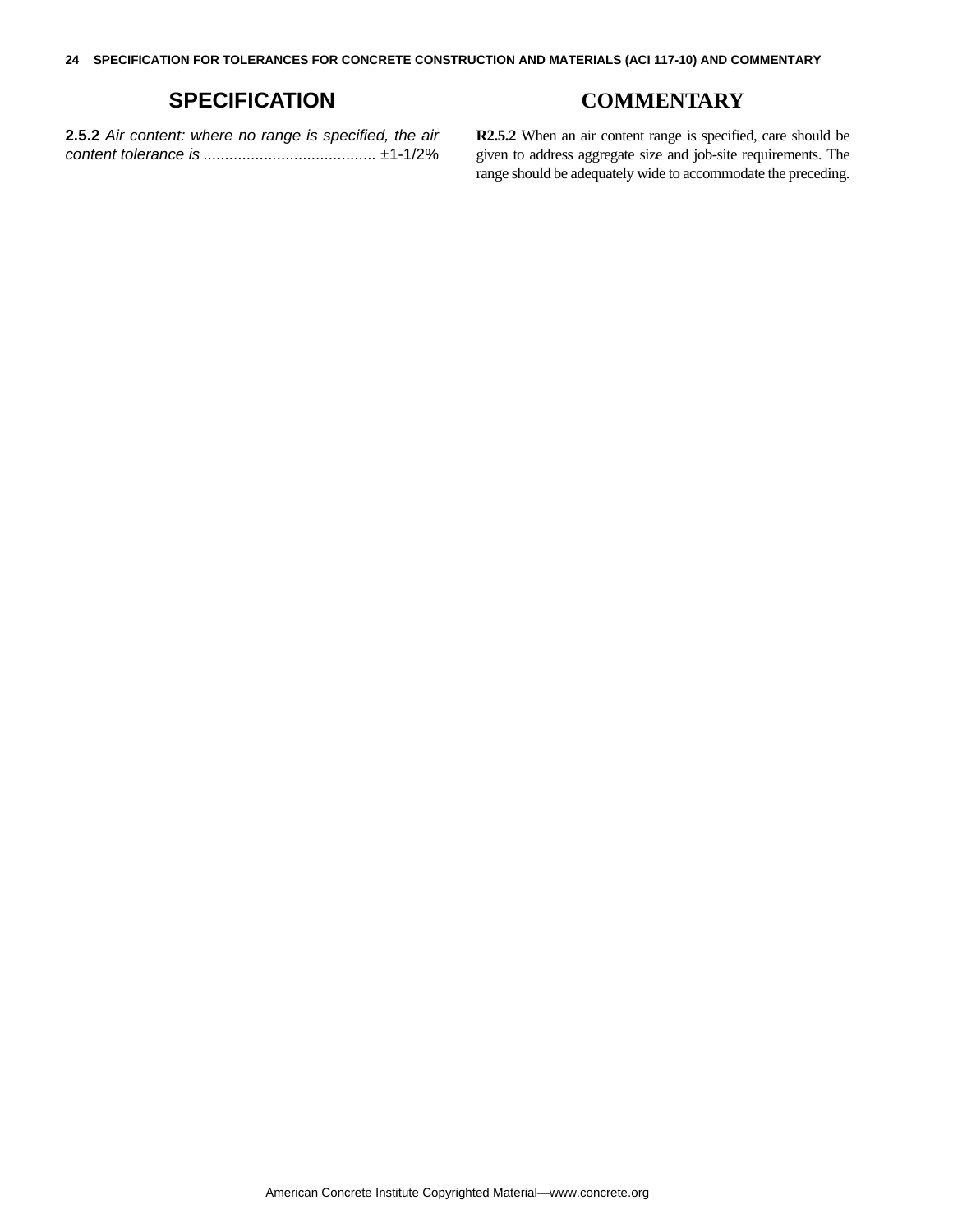# **SECTION 3—FOUNDATIONS**

# **SPECIFICATION COMMENTARY**

# **3.1—Deviation from plumb**

*Excavation shall be measured before concrete placement.*

**3.1.1** *Category A*—For unreinforced concrete piers extending through materials offering no or minimal lateral restraint (for example, water, normally consolidated organic soils, and soils that might liquefy during an earthquake)— $\pm$ 12.5% of shaft diameter.

**3.1.2** *Category B*—For unreinforced concrete piers extending through materials offering lateral restraint (soils other than those indicated in Category A)— ±1.5% of shaft length.

**3.1.3** *Category C*—For reinforced concrete piers— ±2.0% of shaft length.

# **R3.1—Deviation from plumb**

Refer to Fig. R3.1.1, R3.1.2, and R3.1.3.











*Fig. R3.1.3—Category C.*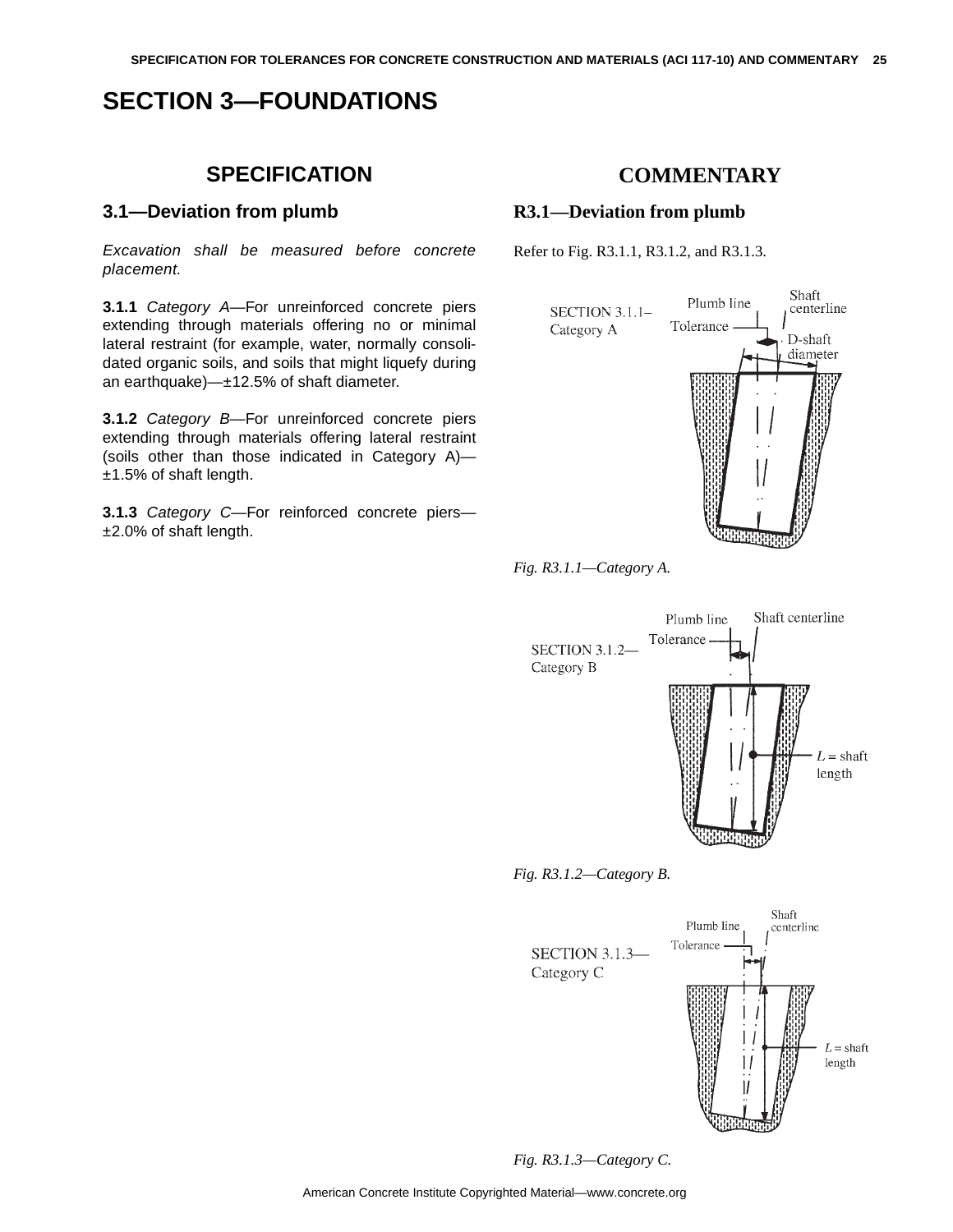# **3.2—Deviation from location**

**3.2.1** *Foundations, unless noted otherwise in this section*

Horizontal deviation of the as-cast edge: Where dimension is 8 ft or more ......................... ±2 in.

Where dimension is less than 8 ft

....the greater of ±2% of specified dimension or 1/2 in.

# **R3.2—Deviation from location**

**R3.2.1** Determines the permissible location of foundations or piers. The allowable deviation for the location of foundations or piers is governed by the dimension of the foundations or piers with an absolute limit, depending on whether the foundations or piers support concrete or masonry. Refer to Fig. R3.2.1(a) and (b).





*Fig. R3.2.1—Foundations, unless otherwise noted.*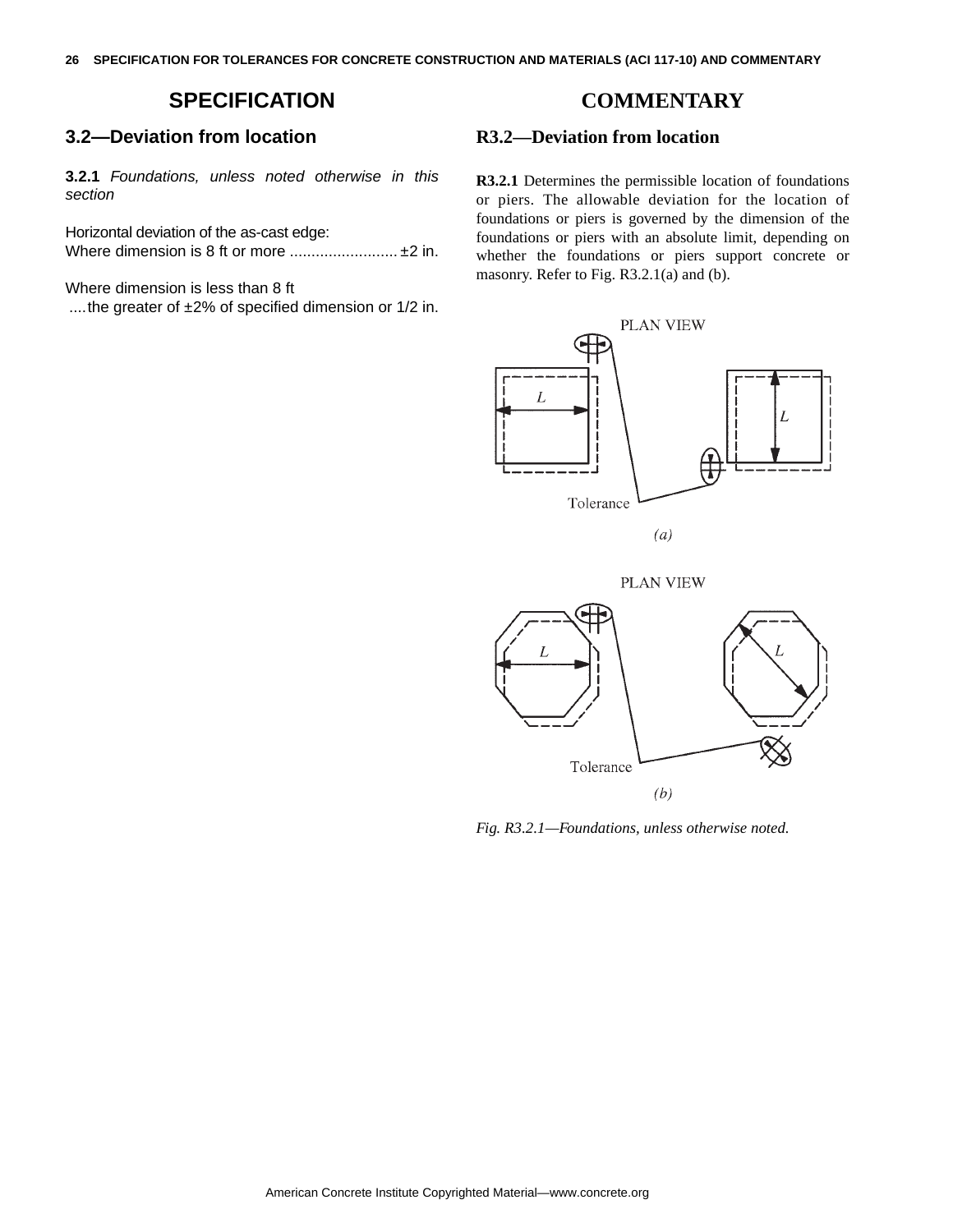**3.2.2** *Foundations supporting masonry*

Horizontal deviation of the as-cast edge shall be the lesser of  $\pm 2\%$  of the foundation's width or  $\pm 1/2$  in.

**R3.2.2** *Foundations supporting masonry*

Refer to Fig. R3.2.2(a) and (b).





*Fig. R3.2.2—Foundations supporting masonry.*

**3.2.3** *Top of drilled piers*

Horizontal deviation of the as-cast center shall be the lesser of 4.2% of the shaft diameter or ±3 in.

### **R3.2.3** *Top of drilled piers*

Refer to Fig. R3.2.3.



*Fig. R3.2.3—Top of drilled piers: horizontal deviation.*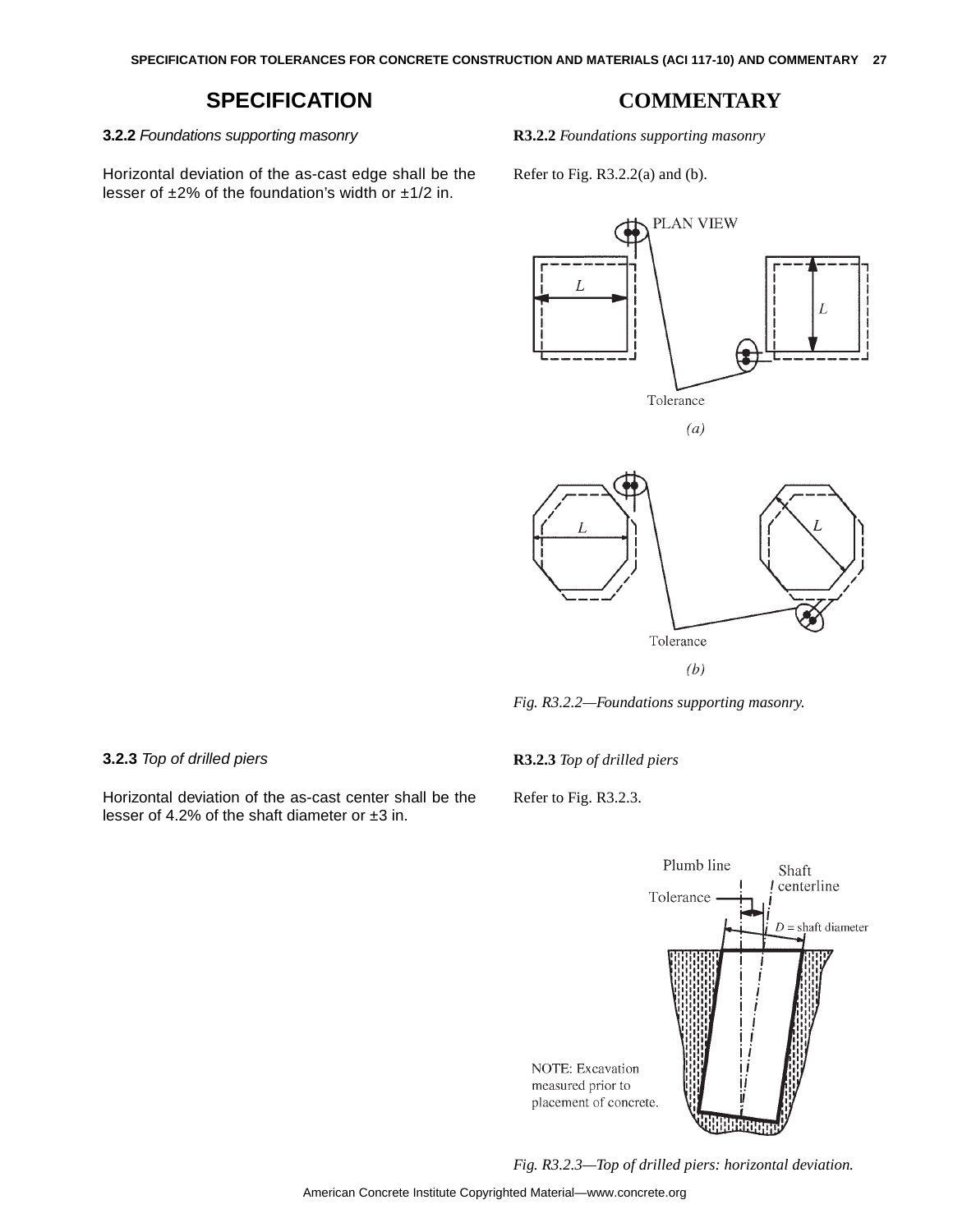# **3.3—Deviation from elevation**

### **3.3.1** *Top surface of foundations*

| 3.3.2 Top surface of drilled piers |  |
|------------------------------------|--|
|                                    |  |
|                                    |  |

# **R3.3—Deviation from elevation**

Determines the location of any point on the top surface of a footing relative to the specified plane. Refer to Fig. R3.3.1 and R3.3.2.









*Fig. R3.3.2—Top surface of drilled piers: vertical deviation.*

# **3.4—Deviation from plane**

### **3.4.1** *Base of bell pier*

The lesser of 10% of the bell diameter or  $\pm 3$  in.

**3.4.2** *Top surface of footings at interface with supported element*

Maximum gap between the concrete and the near surface of a 10 ft straightedge, measured between the support points, shall not exceed +1/2 in.

# **R3.4—Deviation from plane**

Determines the allowable slope of the base of a bell pier. Refer to Fig R3.4.1.



*Fig. R3.4.1—Base of bell pier.*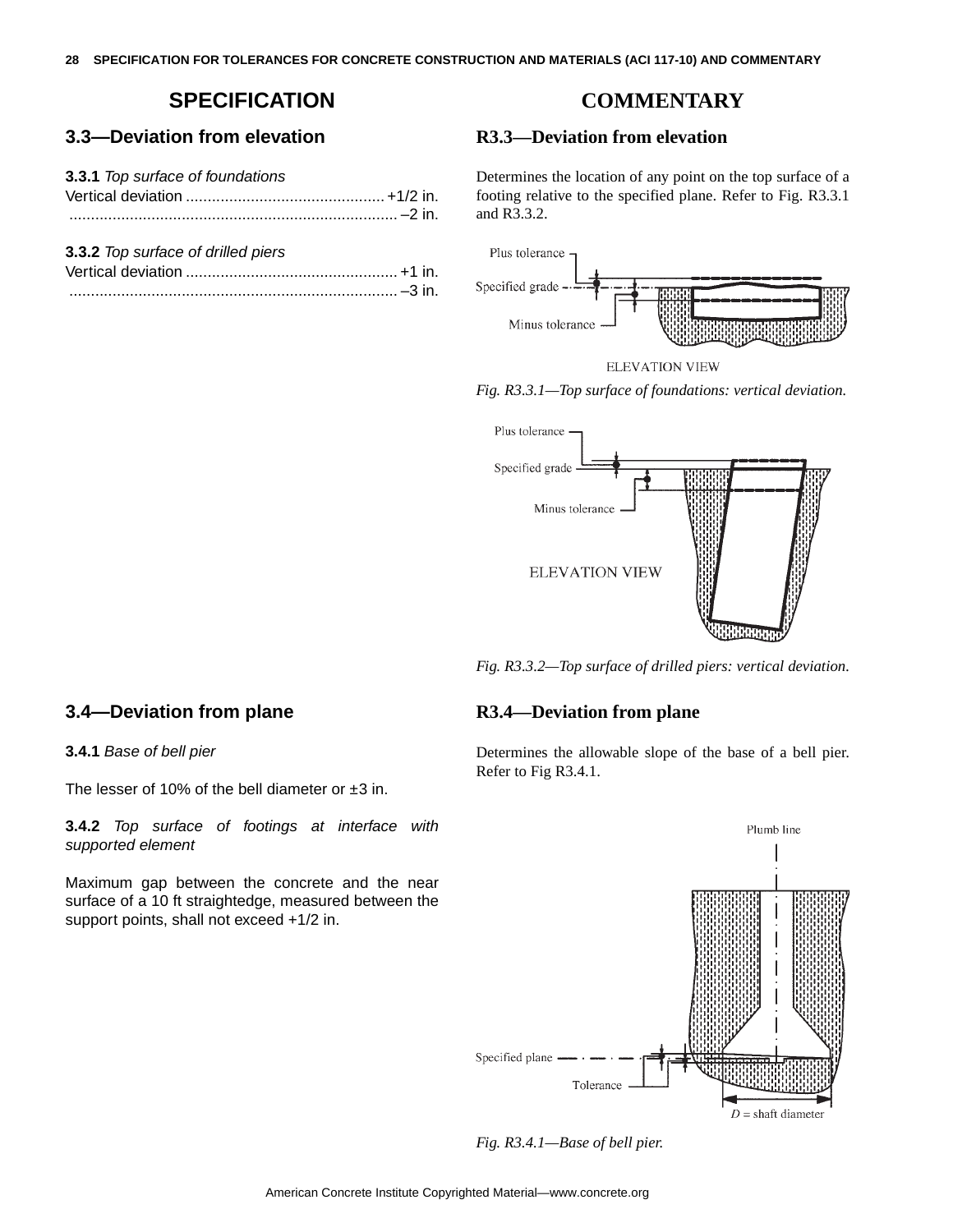# **3.5—Deviation from cross-sectional dimensions of foundations**

# **3.5.1** *Formed foundations*

### **3.5.2** *Unformed foundations cast against soil*

Horizontal deviation from plan dimension. Excavation shall be measured before concrete placement. Tolerance shall apply at all locations. Where dimension is 2 ft or less ...........................+3 in. ..........................................................................–1/2 in.

**3.5.3** Deviation from foundation thickness (*T*)...... –0.05*T*

# **R3.5—Deviation from cross-sectional dimensions of foundations**

Determines the permissible size of a foundation. Refer to Fig. R3.5.1, R3.5.2, and R3.5.3.

**R3.5.2** Inspection for conformance to specified thickness tolerances may involve measurements prior to placement of concrete. Specified tolerances apply to the completed concrete element.



*Fig. R3.5.1—Formed foundations: cross-sectional dimensions.*



*Fig. R3.5.2—Unformed foundations cast against soil.*



*Fig. R3.5.3—Deviation from foundation thickness.*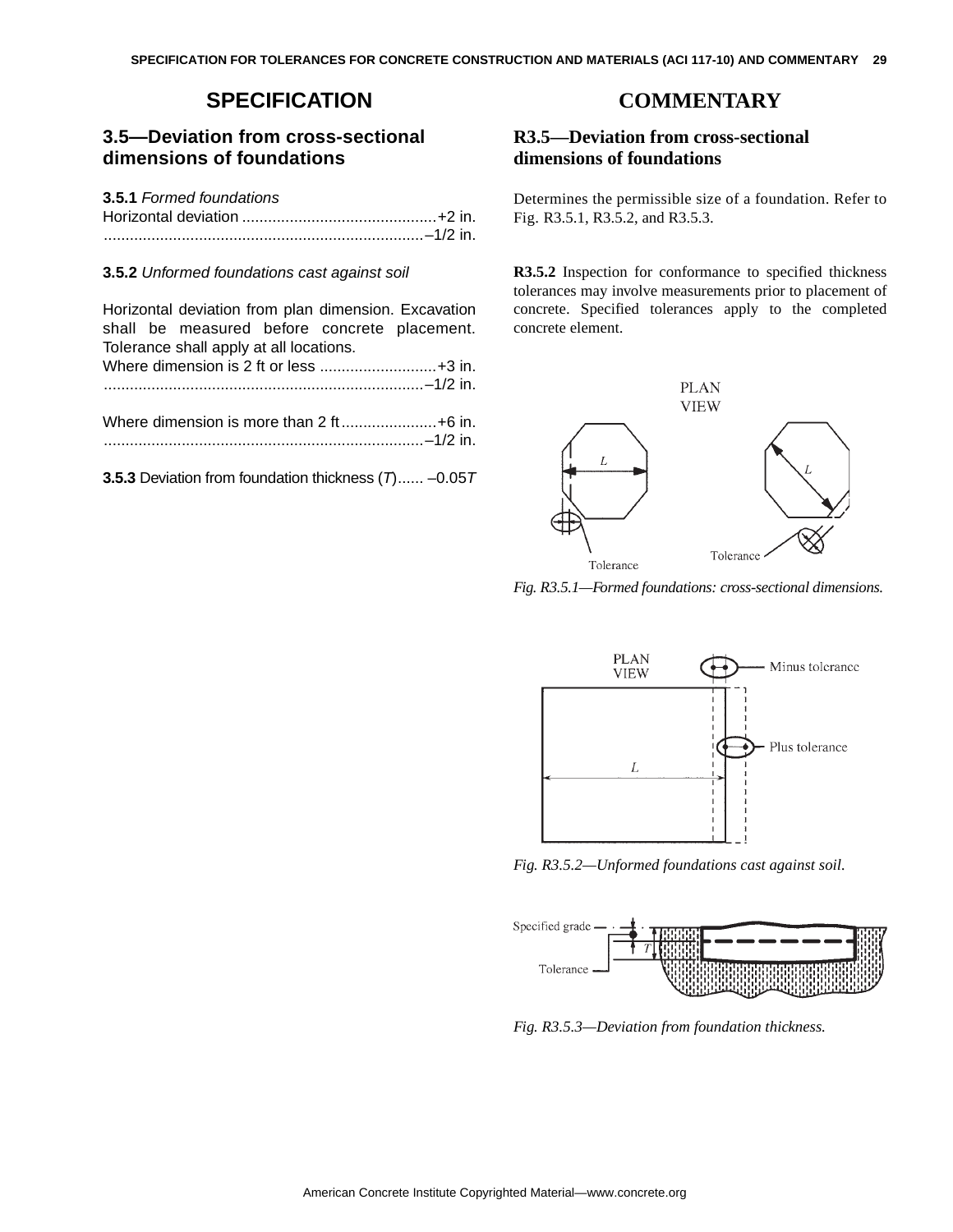**Notes**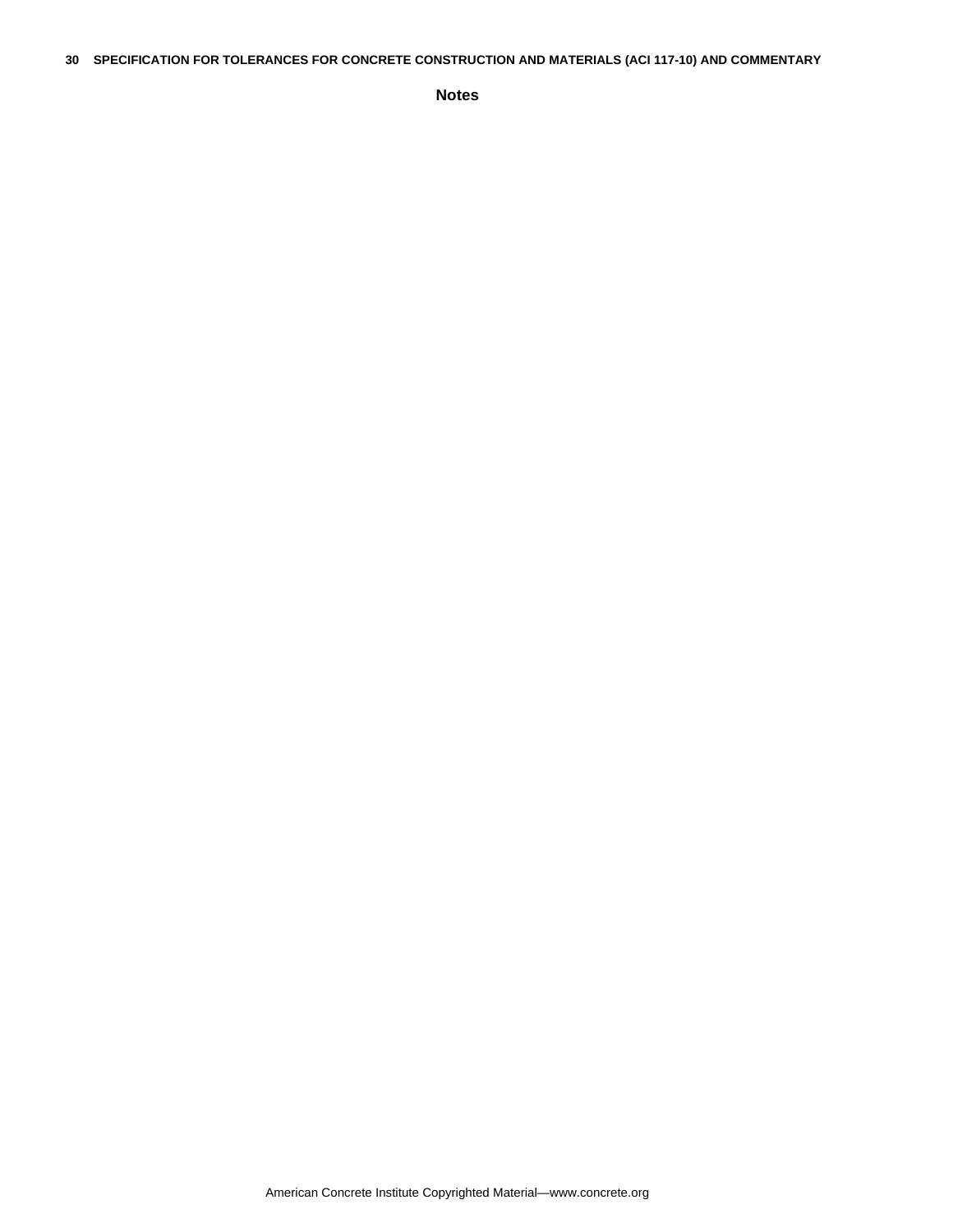# **SECTION 4—CAST-IN-PLACE CONCRETE FOR BUILDINGS**

# **SPECIFICATION COMMENTARY**

# **4.1—Deviation from plumb**

#### **4.1.1** *For heights less than or equal to 83 ft 4 in.*

For lines, surfaces, corners, and arrises: the lesser of 0.3% times the height above the top of foundations or lowest support level as shown on Project Drawings or ±1 in. This section shall not be used to evaluate local departure from a specified plane or form irregularities. Refer to Section 4.8.2 and 4.8.3, respectively.

For the outside corner of an exposed corner column and grooves in exposed concrete: the lesser of 0.2% times the height above the top of foundations or lowest support level as shown on Project Drawings or  $\pm 1/2$  in. This section shall not be used to evaluate local departure from a specified plane or form irregularities. Refer to Section 4.8.2 and 4.8.3, respectively.

### **R4.1—Deviation from plumb**

**R4.1.1** The tolerance for plumb varies with the height above the top of foundation or the lowest support level of the structure. Between the top of foundation and a height of 83 ft 4 in., the tolerance is 0.3% of the height until a maximum dimension of 1 in. is reached. Refer to Fig. R4.1.1(a) and (b). The tolerance for the outside corner of exposed corner columns and for contraction joint grooves in exposed concrete is more stringent.



*Fig. R4.1.1—Deviation from plumb.*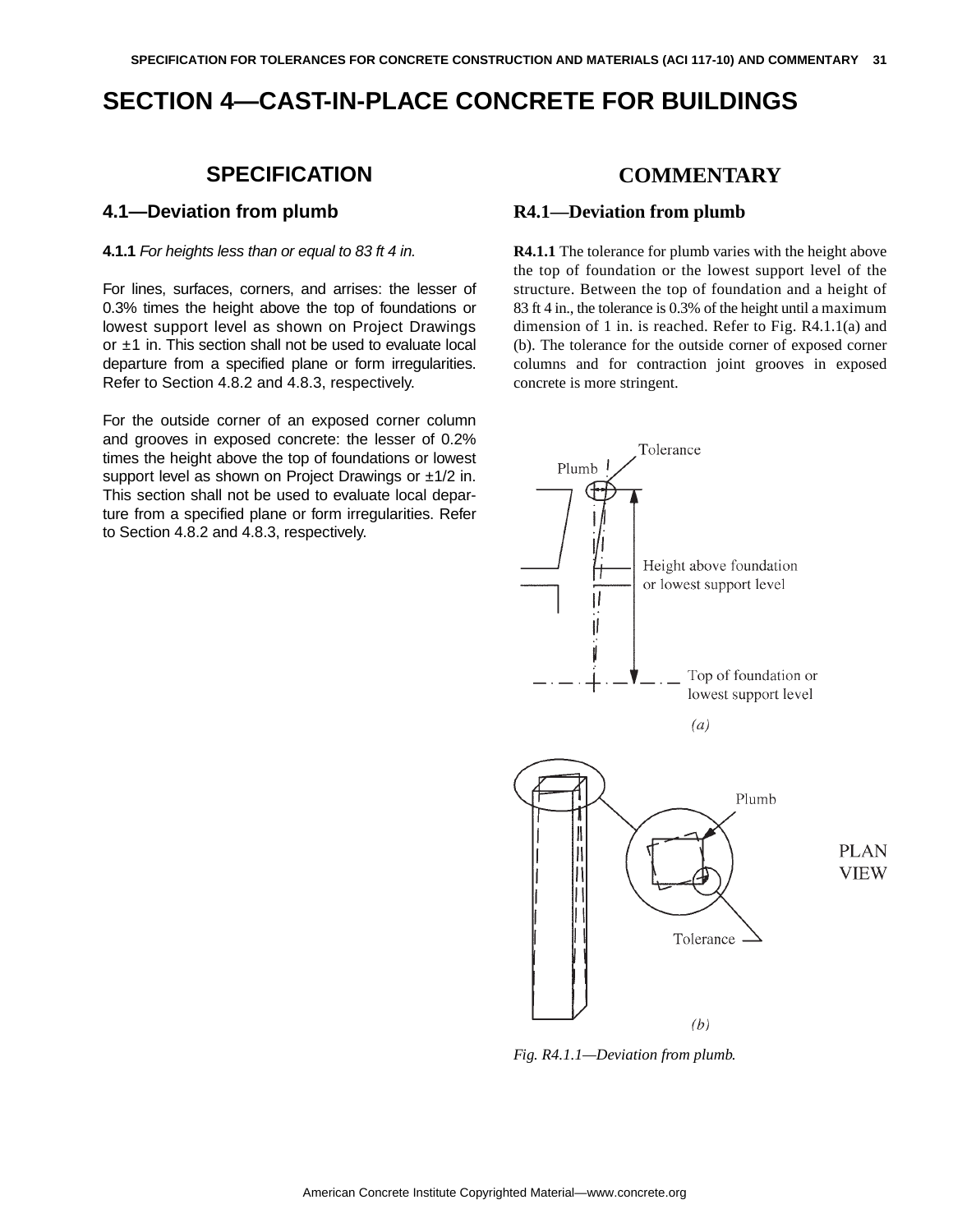### **4.1.2** *For heights greater than 83 ft 4 in.*

For lines, surfaces corners, arrises, and elements: the lesser of 0.1% times the height above the top of foundations or lowest support level as shown on Project Drawings or ±6 in. This section shall not be used to evaluate local departure from a specified plane or form irregularities. Refer to Section 4.8.2 and 4.8.3, respectively.

For the outside corner of an exposed corner columns and contraction joint grooves in concrete exposed to view: the lesser of 0.05% times the height above the top of foundations or lowest support level as shown on Project Drawings or 3 in. This section shall not be used to evaluate local departure from a specified plane or form irregularities. Refer to Section 4.8.2 and 4.8.3, respectively.

# **SPECIFICATION COMMENTARY**

**R4.1.2** From 83 ft 4 in. to 500 ft above the top of foundation, the tolerance for plumb is 1/1000 (0.1%) times the height. The maximum tolerance is 6 in. at heights more than 500 ft above the top of foundation of the structure. The structure and exterior cladding should not extend beyond legal boundaries established by the Contract Documents. Refer to Fig. R4.1.2(a) and (b).



*Fig. R4.1.2—Deviation from plumb.*

**4.1.3** Vertical edges of openings larger than 12 in., measured over the full height of the opening....... ±1/2 in. **R4.1.3** The plumb tolerance for edges of openings larger than 12 in. is established by this section. Refer to Fig. R4.1.3.



American Concrete Institute Copyrighted Material—www.concrete.org *Fig. R4.1.3—Deviation from plumb.*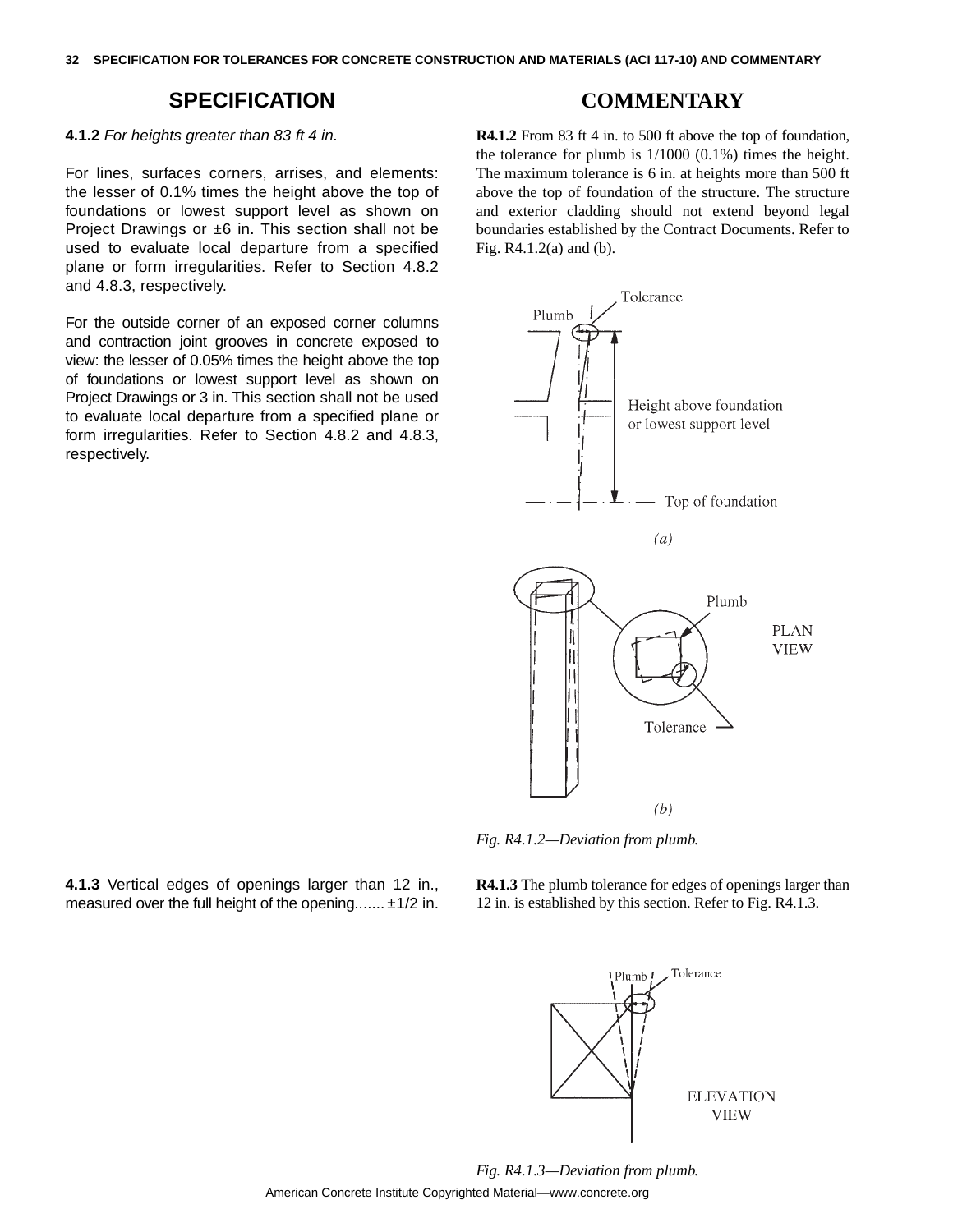# **4.2—Deviation from location**

### **4.2.1** *Horizontal deviation*

Vertical elements, measured at the top of element foundation or lowest support level .......................±1 in.

| Edge location of all openings±1/2 in. |  |  |
|---------------------------------------|--|--|
|---------------------------------------|--|--|

|  |  | Sawcuts, joints, and weakened plane embedments in |  |
|--|--|---------------------------------------------------|--|
|  |  |                                                   |  |

# **R4.2—Deviation from location**

**R4.2.1** Horizontal deviation is defined in Section 1.3. The tolerance for horizontal deviation would apply to the plan location of items such as the vertical edge of a floor opening or of a wall, beam, or column. The tolerance for horizontal deviation would also apply to items such as the vertical edges of openings in walls, beams, or columns. Refer to Fig. R4.2.1(a) to (c). The tolerance on sawcut location is driven by aesthetic concerns. Research (Martinez and Davenport 2005) suggests that for an 18 in. dowel the sawcut can be offset from the center as much as 3 in. without impacting joint performance.



*Fig. R4.2.1—Horizontal deviation.*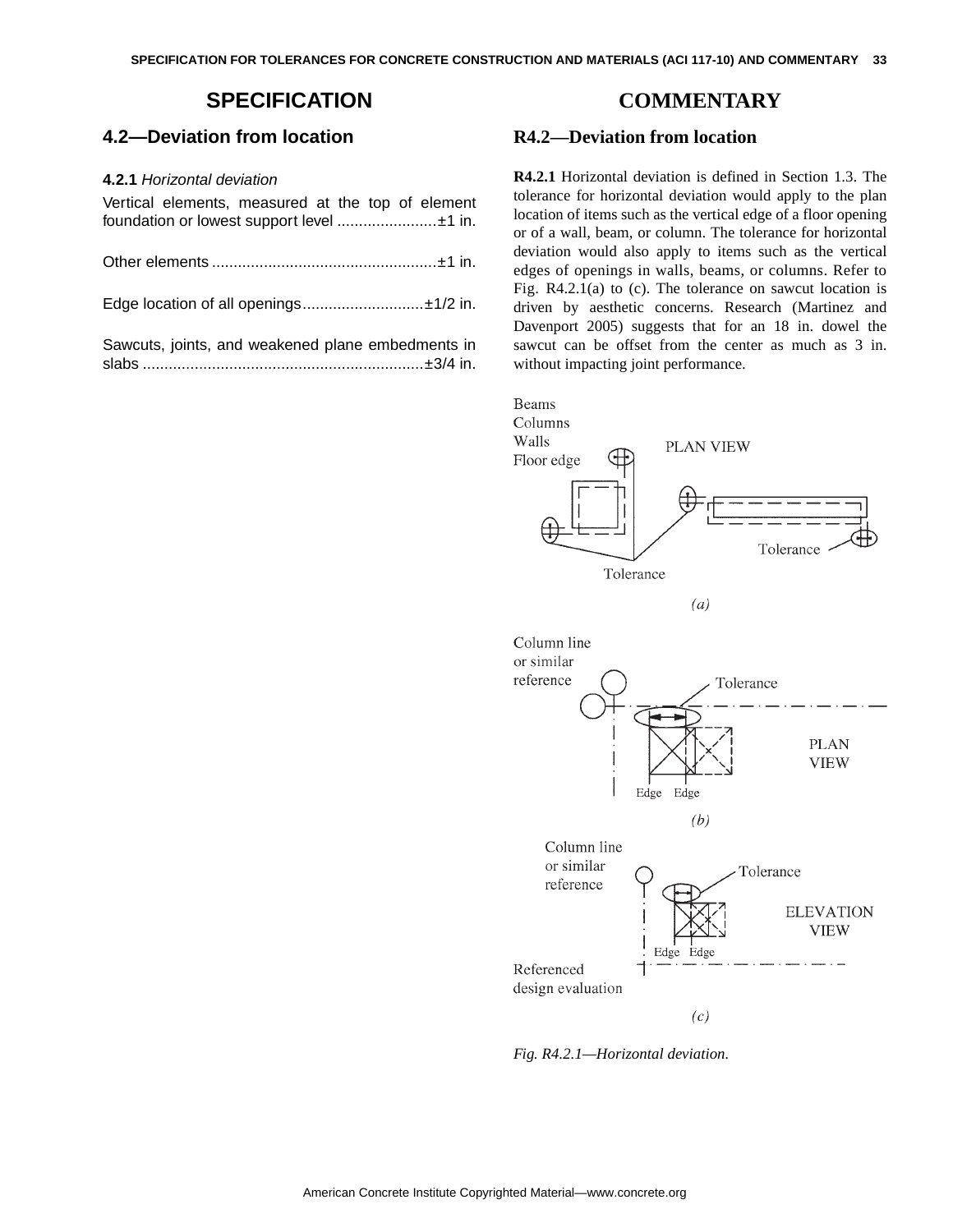### **4.2.2** *Vertical deviation*

Edge location of all openings ........................... ±1/2 in.

**R4.2.2** Vertical deviation is also defined in Section 1.3. The tolerance for vertical deviation would apply to the location of items such as the horizontal edges of a wall or column opening. The tolerance for vertical deviation would also apply to items such as the horizontal edges of openings in walls, beams, or columns. Refer to Fig. R4.2.2(a) and (b).



*Fig. R4.2.2—Vertical deviation.*

# **4.3—Not used**

# **4.4—Deviation from elevation**

| 4.4.1 Top surface of slabs                           |  |
|------------------------------------------------------|--|
| Formed suspended slabs, before removal of supporting |  |
| Slabs on structural steel or precast concrete        |  |
|                                                      |  |

### **R4.4—Deviation from elevation**

**R4.4.1** The top elevation for slabs on structural steel or precast concrete will be determined by elevation of the supporting steel or precast concrete, plus or minus variations in slab thickness, as specified in Section 4.5.3. In situations where this procedure may result in unsatisfactory slab elevations (for example, unshored beams that deflect or supporting steel or precast set with large deviations from specified elevation), the Architect/Engineer should specify, or the contractors involved should agree on, a satisfactory procedure. The concrete flooring contractor cannot control elevations of steel or precast concrete members upon which concrete slabs are cast. In the instance of slabs cast on metal deck, there is also a practical limitation on the increase of slab thickness to accommodate differential elevations or deflections. If the Specifier requires the concrete slab to be placed level on deflecting or cambered supporting steel or precast, the plus tolerance is likely to be exceeded.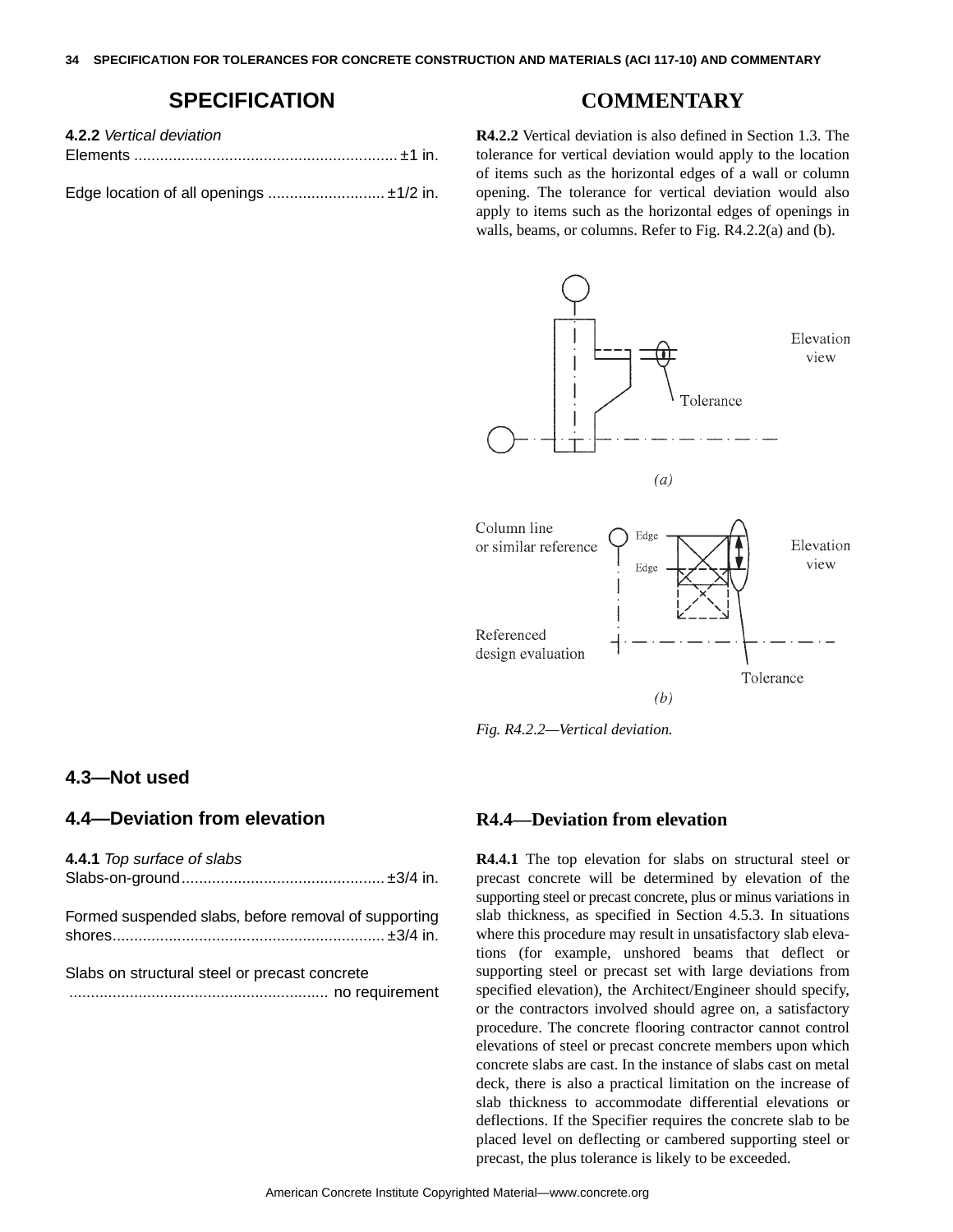| 4.4.2 Formed surfaces before removal of shores |  |
|------------------------------------------------|--|
|                                                |  |

**4.4.3** Lintels, sills, parapets, horizontal grooves, and other lines in exposed concrete ........................±1/2 in.

**R4.4.3** The term "exposed concrete" is used as defined in *ACI Concrete Terminology*. Exposed Concrete is addressed in the Mandatory Requirements Checklist, Section 1.1.2.

**4.4.4** Top of walls ..............................................±3/4 in.

**4.4.5** Fine grade of soil immediately below slabs-onground...............................................................±3/4 in. **R4.4.5** The elevation of the soil upon which a slab-onground is to be placed is generally more difficult to control than that of the concrete surface. The intent of establishing an elevation tolerance of  $\pm 3/4$  in. for fine grading below slabs-on-ground is to provide an environment in which a slab-on-ground installation can successfully comply with the thickness requirements established in Section 4.5.4. If more stringent tolerance requirements are deemed necessary by the Specifier, consider a fine grade elevation tolerance of  $\pm 1/2$  in. This tolerance is reasonable for industrial applications because more sophisticated equipment is normally used to establish the fine grade elevation and because of the performance requirements for industrial slabs.

# **4.5—Deviation from cross-sectional dimensions**

| 4.5.1 Thickness of elements, except slabs, where<br>specified cross-sectional dimension is |  |
|--------------------------------------------------------------------------------------------|--|
|                                                                                            |  |
|                                                                                            |  |
| More than 12 in., and not more than 36 in+1/2 in.                                          |  |
|                                                                                            |  |
|                                                                                            |  |

**4.5.2** *Unformed beams and walls cast against soil*

| Horizontal deviation from plan dimension: |  |
|-------------------------------------------|--|
|                                           |  |
|                                           |  |
|                                           |  |
|                                           |  |
|                                           |  |

## **R4.5—Deviation from cross-sectional dimensions**

Cross-sectional dimensions determine the permissible thickness of concrete members, or variation in opening width.

**R4.5.1** Inspection of formwork for conformance to specified placement thickness tolerances may involve measurements prior to placement of concrete. Specified tolerances apply to the completed concrete element.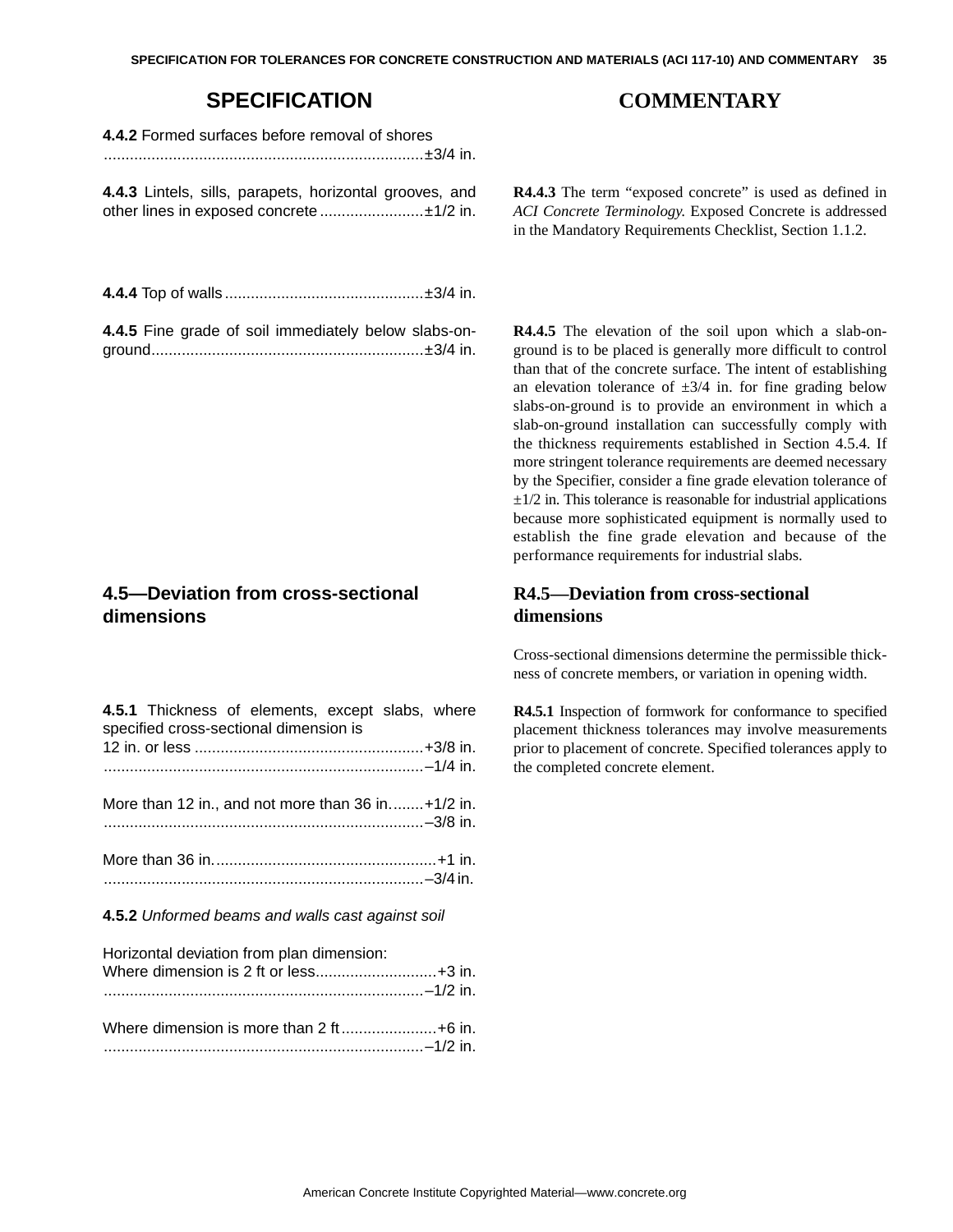**4.5.3** *Thickness of suspended slabs* ................ –1/4 in.

**4.5.3.1** Samples for slab thickness, when taken, shall conform to the requirements of Sections 4.5.4.1 through 4.5.4.6.

| 4.5.4 Thickness of slabs-on-ground |  |
|------------------------------------|--|
|                                    |  |

|--|--|

**4.5.4.1** Minimum number of slab thickness samples, when taken, shall be four (4) for each 5000 ft $^2$  or part thereof.

**4.5.4.2** Samples shall be taken within seven (7) days of placement.

**4.5.4.3** Samples shall be randomly located over the test area and shall be taken by coring of the slab or by using an impact-echo device.

**4.5.4.3.1** Where concrete core samples are taken, the length of each core sample shall be determined using ASTM C174/C174M.

## **SPECIFICATION COMMENTARY**

**R4.5.3** Suspended (elevated) slabs require only that a tolerance for elevation and cross-sectional dimension be established. Thickness of suspended slabs is of primary concern because insurance carriers establish a fire rating of the structure, depending on the occupancy. The fire rating is derived in part from the insulating properties of concrete and the thickness of the concrete slab. Achieving the minimum period of fire separation between floors depends in part on achieving a minimum thickness.

Variations in the elevation of erected steel or precast concrete and in deflections of the supporting metal deck and frame under weight of concrete often make it necessary to provide additional slab thickness in local areas where the intent is to produce a relatively level slab. Care should be taken to ensure that providing additional concrete in local areas does not overload the supporting formwork or metal deck. Significant increase to slab thickness can have a negative impact on structural performance.

**R4.5.4** Specifiers should anticipate localized occurrences of reduced thickness for slabs-on-ground. The slab-on-ground thickness tolerance has been set with respect to both average thickness for all the samples measured and a minimum thickness for individual samples.

Where the Specifier determines requirements of this section are inadequate for a particular application, the Specifier should incorporate within the Project Specifications specific sampling procedures and acceptance criteria for all elements impacting thickness of slabs-on-ground (Sections R4.4.1, R4.4.5, and R4.5.4). In such an instance, consideration might be given to statistical control of the subgrade, elevation of the concrete surface, and slab thickness.

**R4.5.4.1** Thickness samples are sometimes taken in combination with other testing, and the information gathered from that testing is valid for information purposes. Thickness samples taken for purposes of evaluating the slab with respect to tolerances in this specification, however, must meet the requirements of this section.

**R4.5.4.2** Sampling after the specified 7-day period will not adversely affect the measured values; however, it may affect the ability to take corrective action.

**R4.5.4.3** ACI 228.2R contains a discussion of the advantages and limitations of the various test methods. A short-pulse radar device can also provide slab thickness data. The precision of this method may require that a larger number of samples be taken to provide the same degree of reliability as the methods identified in this section. Proper use of the equipment requires calibration as established in ASTM D4748 and data collection in accordance with the provisions of ASTM D4748 using a non-contact horn antenna.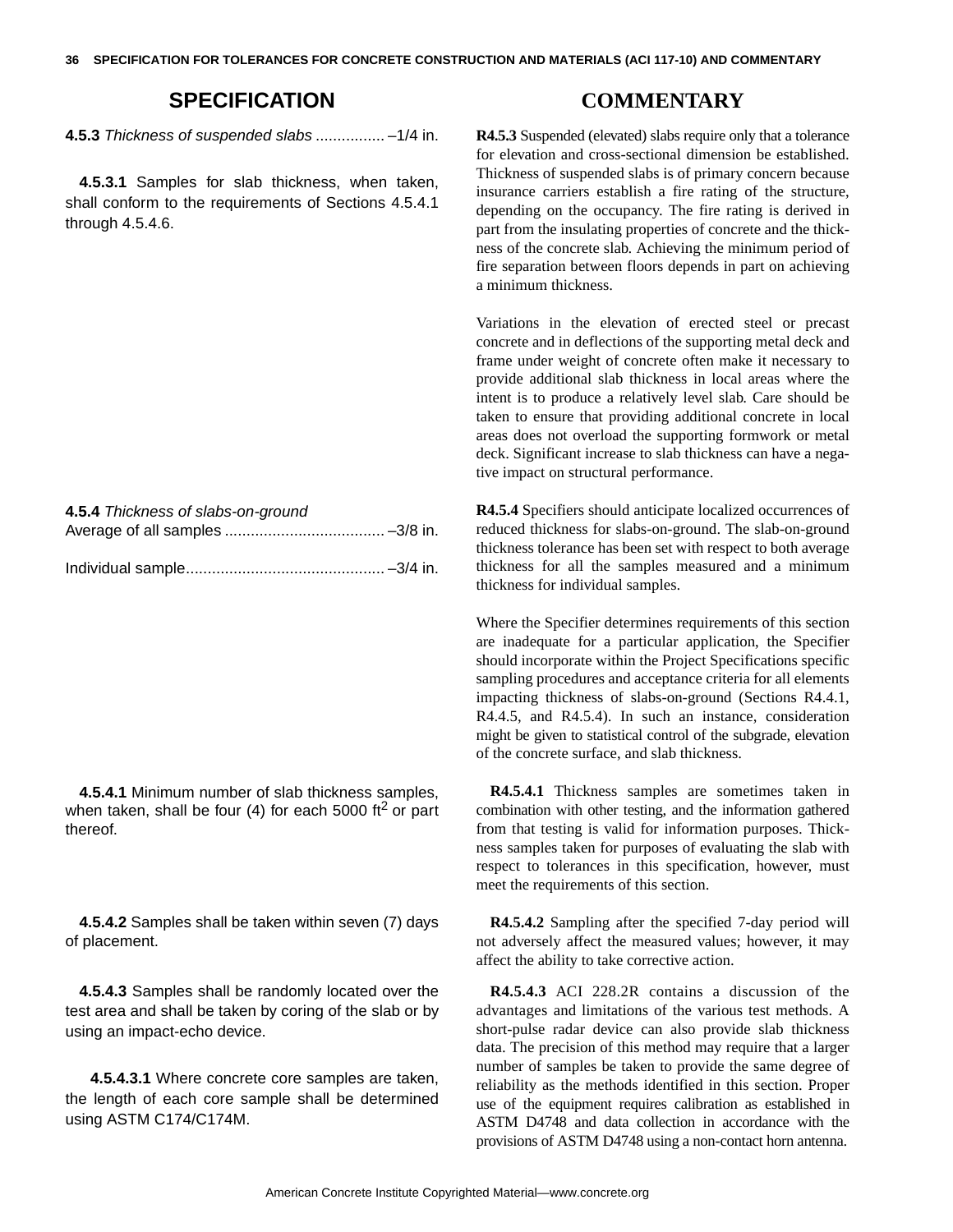**4.5.4.3.2** An impact-echo device, when used, shall be calibrated using a minimum of three random locations within the test area where the actual concrete thickness is known. The impact-echo test shall be conducted in accordance with ASTM C1383.

**4.5.4.4** Test results shall be reported in a manner that will allow the data to be verified or the test to be replicated.

**4.5.4.5** When computing the average of all samples, samples with a thickness more than 3/4 in. above the specified thickness shall be assumed to have a thickness 3/4 in. more than the specified thickness.

**4.5.4.6** When corrective action is required, additional samples shall be taken in the vicinity of unacceptable results to establish the extent of corrective action.

# **4.6—Deviation from formed opening width or height**

| 4.6.1 Opening width or height-1/2 in. |  |
|---------------------------------------|--|
|                                       |  |

# **4.7—Deviation from relative elevations or widths for stairs**

**4.7.1** *Stairs, measured along a line parallel to the stair axis*

Difference between largest and smallest tread or riser in any flight shall not exceed 3/8 in.

Difference in height of adjacent risers measured at the nose shall not exceed 3/16 in.

Difference in depth of adjacent treads shall not exceed 3/16 in.

# **4.8—Deviation from slope or plane**

**4.8.1** Stair tread from back to nosing................±1/4 in.

ASTM D4748 may not be appropriate for use on ACI 302 Class 6-8 floors. ASTM D4748, Table 1, shows that concrete has a dielectric constant range of 6 to 11 for portland-cement concrete, but does not distinguish between high-density or low-density concrete, which could magnify any error associated with incorrectly assuming the average dielectric constant. Section 1.2 of the ASTM test method shows pavements with increased attenuation of the electromagnetic signal should not be measured with this method. The ASTM Standard, Section 7.2.1 requires either actual cores for calibration or "best guess" practices from field operators. It is recommended that "best guess" not be used for purposes of this document.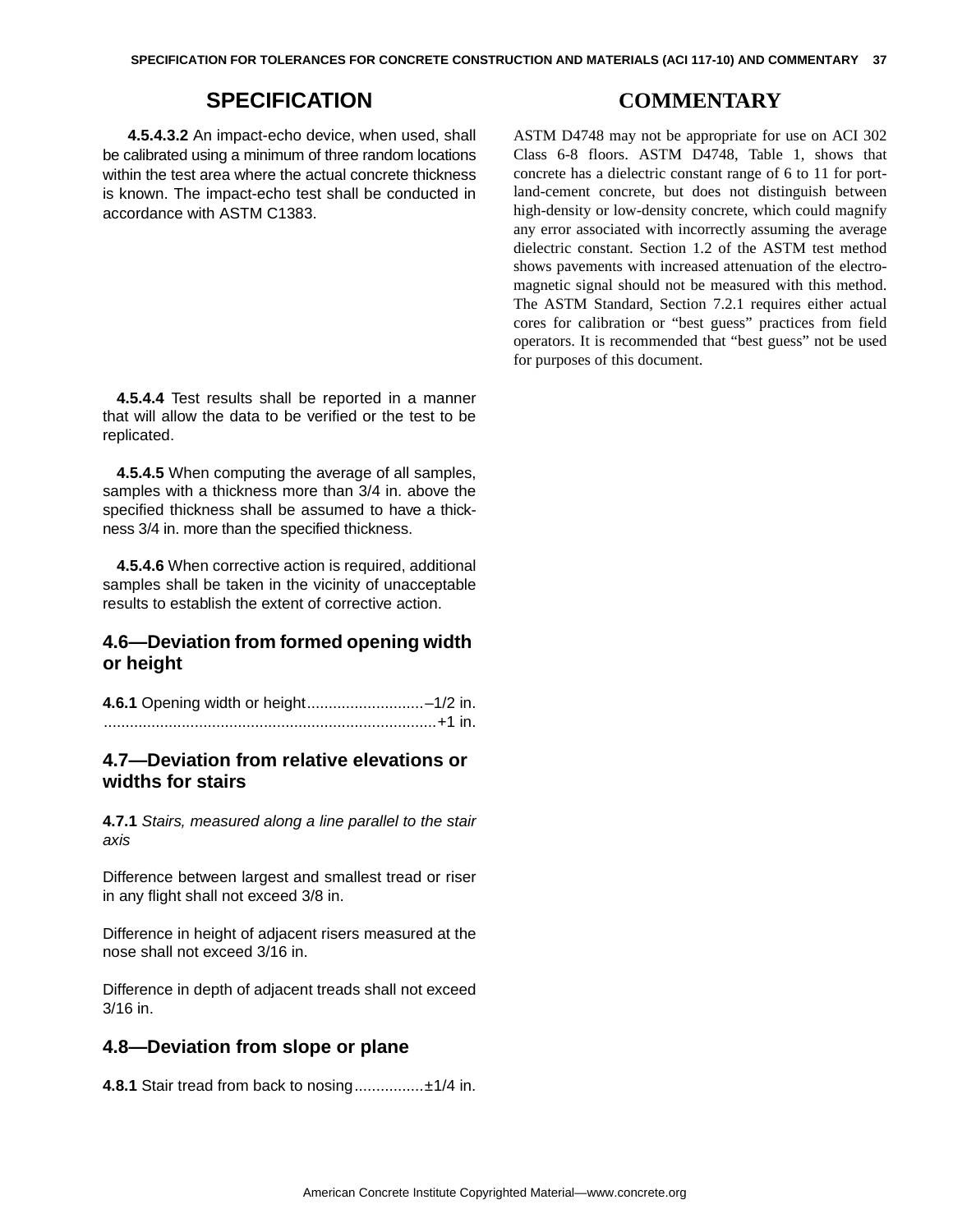**4.8.2** *Formed surfaces over distances of 10 ft* All conditions, unless noted otherwise in this section ...........................................................................±0.3%

Outside corner of exposed corner column .........±0.2%

Contraction joint grooves in exposed concrete...±0.2%

### **4.8.3** *Formed surface irregularities (gradual or abrupt)*

Abrupt irregularities shall be measured within 1 in. of the irregularity. Gradual surface irregularities shall be measured by determining the gap between concrete and near surface of a 5 ft straightedge, measured between contact points. Class A Surface................................................ +1/8 in.

**4.8.4** Random traffic floor surface finish tolerances shall meet the requirements of Section 4.8.5 or 4.8.6, as specified in the Contract Documents.

**4.8.4.1** A specified overall area is the entire floor surface specified to conform to a particular surface classification.

**4.8.4.2** The surface classification of all floors shall be specified in the Contract Documents.

**4.8.4.3** Each individual slab placement shall constitute a separate test surface.

## **SPECIFICATION COMMENTARY**

**R4.8.2** This is one of several paragraphs that address the proper location of formed surfaces. Local departure of the formed surface from the specified slope or plane is addressed in this section. A departure of 0.3% is approximately 3/8 in. over a distance of 10 ft. Tolerances are based on a 10 ft measured length. Interpolation or extrapolation of tolerances for dimensions greater than or less than 10 ft are not permitted. Other sections, such as Sections 4.1 and 4.4.2, establish a global tolerance for elements.

**R4.8.3** Specifiers should anticipate local irregularities in formed surfaces. The purpose of establishing different classes of surface is to define the magnitude of irregularities in a manner that is consistent with the exposure of the concrete when in service. As stated in Section R4.4.3, the term "exposed concrete" is used as defined in *ACI Concrete Terminology*. Exposed Concrete is addressed in the Mandatory Requirements Checklist, Section 1.1.2. The Specifier should also anticipate abrupt transitions at the surface of members where segmental steel void forms are used to form floor framing members. The Specifier should refer to the Mandatory Requirements Checklist.

**R4.8.4** The purpose of establishing floor surface tolerances is to define surface characteristics that are of importance to those who will be using the surface. The two surface characteristics thought to be of greatest importance for concrete floors are flatness and levelness. Flatness can be described as bumpiness of the floor, and is the degree to which a floor surface is smooth or plane. Levelness is the degree to which a floor surface parallels the slope established on the project drawings. Two methods are identified for use in the evaluation of floor surface finish tolerances. The F-Number System uses data taken at regular intervals along lines located in random locations on the test surface. The described methods use different criteria to evaluate the asconstructed data. Therefore, it is important that the Specifier select the method most applicable to the end user of the floor. The Waviness Index may be used instead of the two methods identified in Sections 4.8.5 and 4.8.6 by specifying parameters established in the Optional Checklist. Before contracting to build to any floor tolerance specification, it is suggested the constructor evaluate data from tests of its own floors. Data should be processed using the proposed floor tolerance specification to confirm an understanding of the specific approach and its implications on proposed construction means and methods. Specifiers may require the constructor to demonstrate proven ability by testing an existing floor slab installed by the constructor.

Each of the methods described herein will yield a slightly different result. Each of the described approaches uses a different method to evaluate flatness. The F-Number System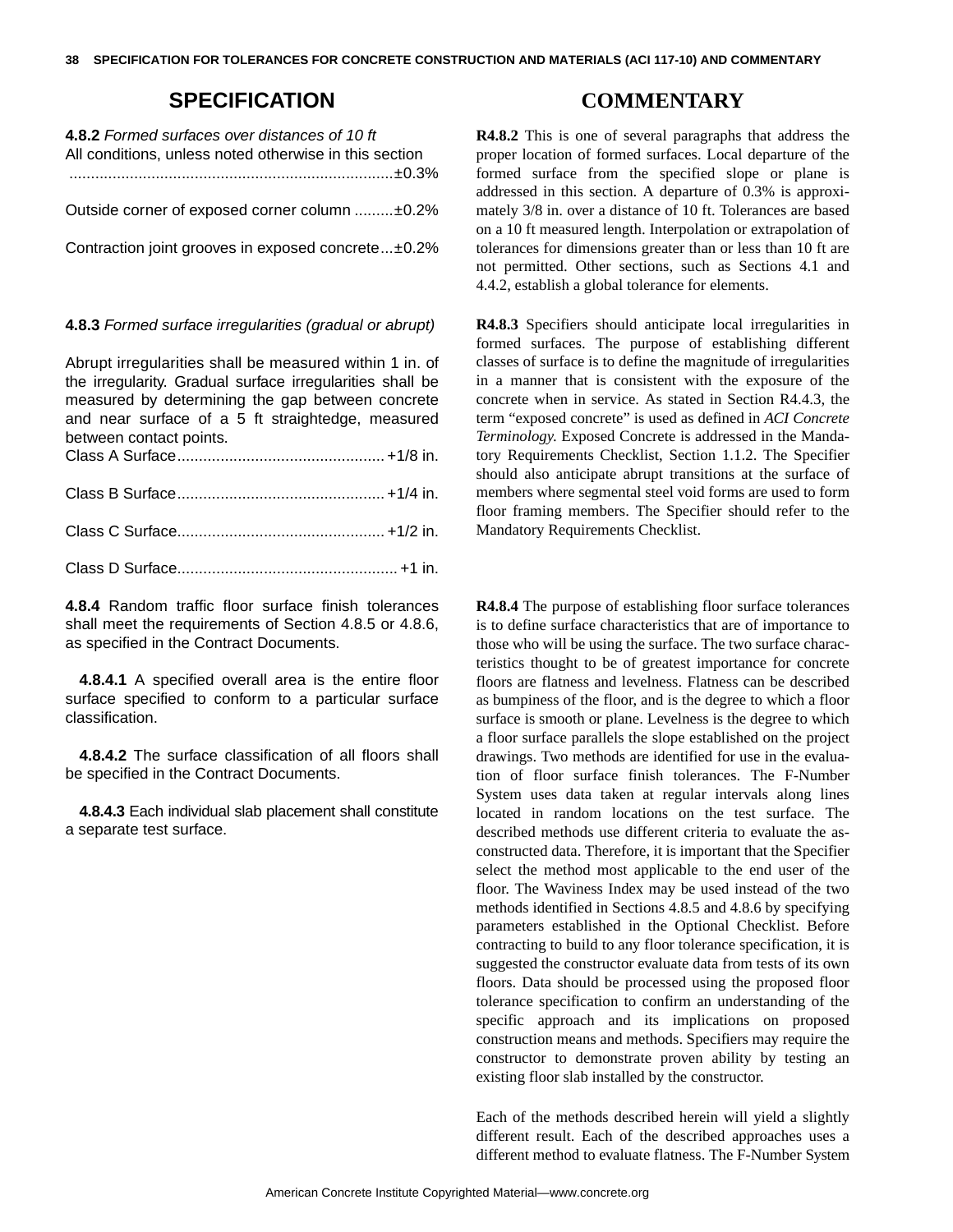uses only 2 ft slope changes (center offset from a 2 ft chord). The manual straightedge and computerized simulation of the manual straightedge methods both use maximum offsets from chords of varying lengths up to 10 ft.

To develop an understanding of the relationship among these approaches, the committee undertook a study of six groups of 100 individual profiles each (600 total). The profiles included all quality levels likely to be produced using current construction techniques; each of the profiles was 100 ft long. Table R4.8.4 shows partial results of that study. Evaluation of the results resulted in the tolerance values contained in Sections 4.8.5 and 4.8.6.

Floor surface classifications shown in Sections 4.8.5 and 4.8.6 vary from conventional at the low end to super flat at the high end of the flatness/levelness spectrum. Although there is no direct correlation among the described tolerancing methods, similarly classified floors in Sections 4.8.5 and 4.8.6 should provide the user with floor surfaces of approximately the same flatness and levelness.

Floor surfaces in the conventional category can be routinely produced using strikeoff and finishing techniques that include no restraightening operations after initial strikeoff. This classification of floor surface is generally not compatible with floor coverings such as carpeting and vinyl flooring. Conventional floor surface tolerances are appropriately applied to areas such as mechanical rooms, nonpublic areas, or surfaces under raised computer flooring or thick-set tile.

The moderately flat classification of surface tolerances will routinely require the use of float dish attachments to the power float machines or some restraightening of the concrete surface during finishing operations to consistently achieve flatness requirements. The moderately flat surface can routinely be produced by using a wide bull float (8 to 10 ft) to smooth the concrete and a modified highway straightedge

| Floor classification | $F_F$ flatness (SOF <sub>F</sub> )            | 10 ft manual straightedge<br>maximum gap, in. |
|----------------------|-----------------------------------------------|-----------------------------------------------|
| Conventional         | 20                                            | $0.628$ to $0.284$                            |
| Moderately flat      | 25                                            | 0.569 to 0.254                                |
| Flat                 | 35                                            | $0.359$ to $0.163$                            |
| Very flat            | 45                                            | $0.282$ to $0.144$                            |
| Super flat           | 60                                            | 0.253 to 0.135                                |
|                      |                                               |                                               |
| Floor classification | 10 ft manual straightedge<br>maximum gap, in. | $SOFF$ range                                  |
| Conventional         | 1/2                                           | 17.4 to 27.7                                  |
| Moderately flat      | 3/8                                           | 20.3 to 34.9                                  |
| Flat                 | 1/4                                           | 24.0 to 45.9                                  |
| Very flat            | 3/16                                          | 31.7 to 64.3                                  |

### **Table R4.8.4—Methods to evaluate flatness**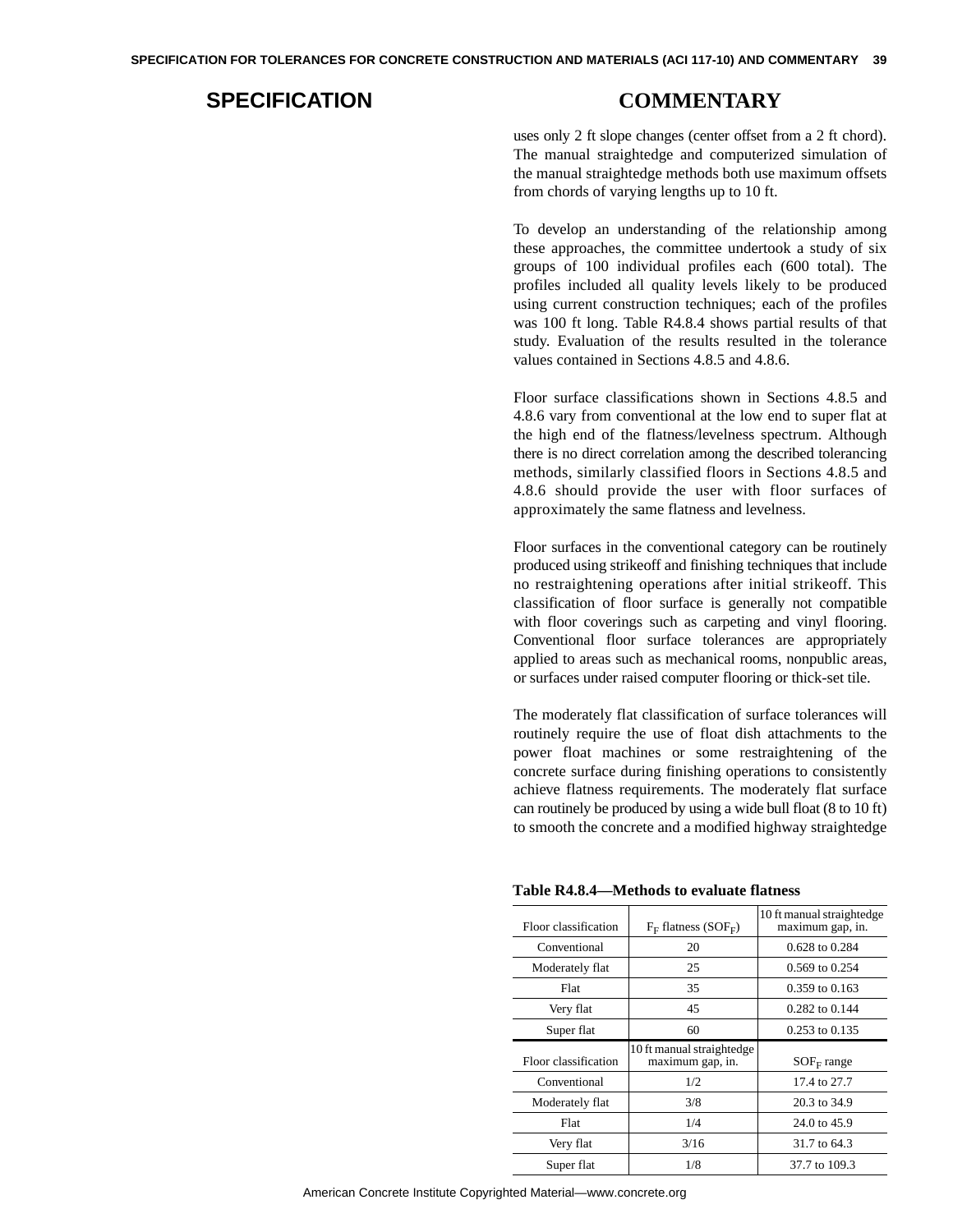to restraighten the surface after completion of the initial power float pass. The use of a rider with float dishes attached to the trowel blades can reduce the amount of restraightening required by the modified highway straightedge. An appropriate use of floor surfaces with this classification would be carpeted areas of commercial office buildings or industrial buildings with low-speed vehicular traffic.

Flat floor tolerances are appropriate for concrete floors under thin-set ceramic, vinyl tile, or similar coverings. Flat floor tolerances are also appropriate for use in warehouses employing conventional lift trucks and racks. The flat classification requires restraightening after floating and is the highest feasible tolerance level for suspended slabs.

Very flat floor tolerances are generally restricted to high-end industrial applications, such as might be required for successful operation of high-speed lift trucks, air pallets, or similar equipment. Multiple restraightenings in multiple directions following both the floating and initial finishing phases are required to produce floors conforming to very flat tolerances. The use of a laser screed or rigid edge forms up to 30 ft apart can achieve the required degree of levelness.

The super-flat category is the highest quality random traffic floor surface classification that can be routinely produced using current technology. Only skilled contractors, using sophisticated equipment, will be able to achieve this level of quality. Restraightening operations for this floor category are more rigorous than that described for the very flat category. The super-flat random traffic category is only appropriate for limited applications, such as TV production studios.

Another type of super-flat floor surface, one that falls outside the scope of random traffic specifications, is that which is required for defined traffic applications, such as narrow aisle industrial warehouse floors. The aisle width in these installations is typically about 5 ft wide, and the narrow clearance between the vehicles and racks requires construction of an extremely smooth and level surface. The tolerance requirements normally dictate strip placement of concrete using closely spaced rigid forms (approximately 15 ft on center), but they can occasionally be achieved without narrow strip placement by skilled contractors using sophisticated equipment.

The evaluation of the super-flat defined traffic surface classification requires specialized techniques that should be agreed on by all parties before construction. The test method should measure:

- 1. The maximum transverse elevation difference between wheel tracks;
- 2. The maximum elevation difference between front and rear axle; and
- 3. The maximum rate of change per foot for 1 and 2 as the vehicle travels down the aisle.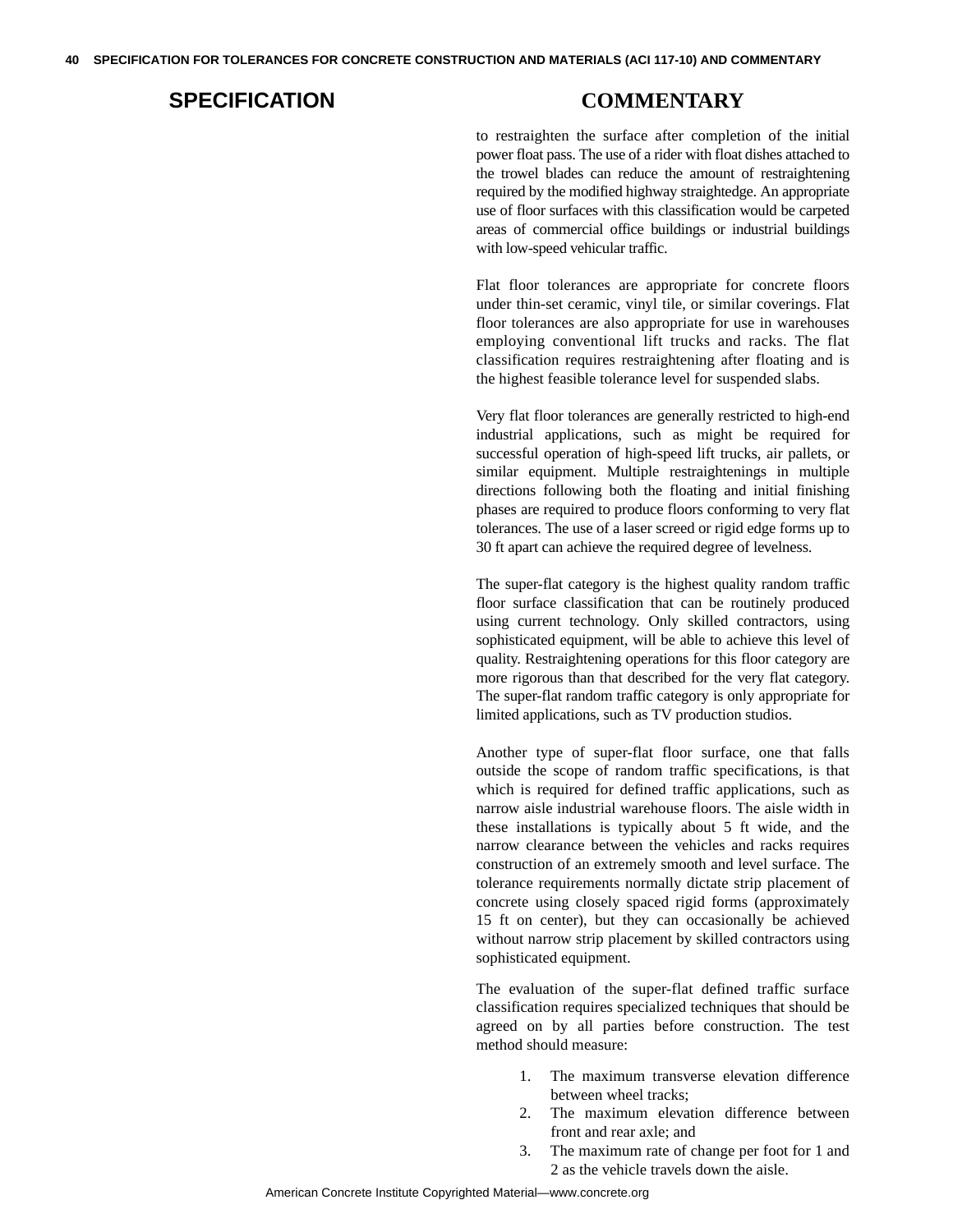Flatness of defined traffic wheel tracks can also be specified by reference to ASTM E1486, Section 4.9.

The remedy for noncompliance with specified defined flatness tolerances should be included in specification language. For random traffic slabs-on-grade, the remedy can range from liquidated damages, to localized grinding, to application of a topping, to removal and replacement, depending on the purpose for which the slab is being installed. The remedy for defined traffic installations is generally grinding of high spots.

**R4.8.4.4** The purpose for establishing a default 72-hour time limit on the measurement of floor surfaces is to avoid any possible conflict over the acceptability of the floor and to alert the Contractor of the need to modify finishing techniques on subsequent placements, if necessary, to achieve compliance. All slabs will shrink; joints and cracks in slabs-on-ground will curl with time, resulting in a surface that is less flat with the passage of time. If the needs of the user are such that a delay in testing is necessary to allow successful installation of subsequent Work, this requirement for delayed testing should be clearly stated in the specifications.

**R4.8.4.6** Ramped (sloped) surfaces can be toleranced by reference to ASTM E1486 or the average slope of 15 ft least squares fit of each survey line calculated in accordance with ASTM E1486, Section 4.11 and Eq. (21), (22), and (23). Survey lines should be parallel to the direction of slope. In instances where the Specifier chooses to provide a tolerance at construction joints, specific provisions for data collection

should be included in the Project Specifications.

**4.8.4.5** Test reports shall be distributed to the Owner, the Architect, the General Contractor, and the flatwork contractor.

**4.8.4.6** Test surface measurements shall not cross planned changes in floor surface slope.

**4.8.4.7** Test results shall be reported in a manner that will allow the data to be verified or the tests to be replicated.

**4.8.5** Random traffic floor finish tolerances as measured in accordance with ASTM E1155 shall conform to the following requirements:

**4.8.5.1** Specified overall values for flatness  $(SOF_F)$ and levelness  $(SOF<sub>L</sub>)$  shall conform to the specified Floor Surface Classifications, as listed in Table 4.8.5.1. **R4.8.5** The F-Number System evaluates the flatness of a floor surface by measuring slope changes over a distance of 2 ft. Specifics of the test procedure are dictated by ASTM E1155. The 2 ft slope change data are evaluated to develop an estimate of the floor's flatness. The system evaluates the levelness of a floor surface by measuring elevation changes relative to a horizontal plane and between points separated by a distance of 10 ft. These 10 ft elevation differences are evaluated to develop an estimate of the floor's levelness. Higher numbers indicate better quality in the surface characteristic being reported.

# **SPECIFICATION COMMENTARY**

**4.8.4.4** Floor test surfaces shall be measured and reported within 72 hours after completion of slab concrete finishing operations and before removal of any supporting shores.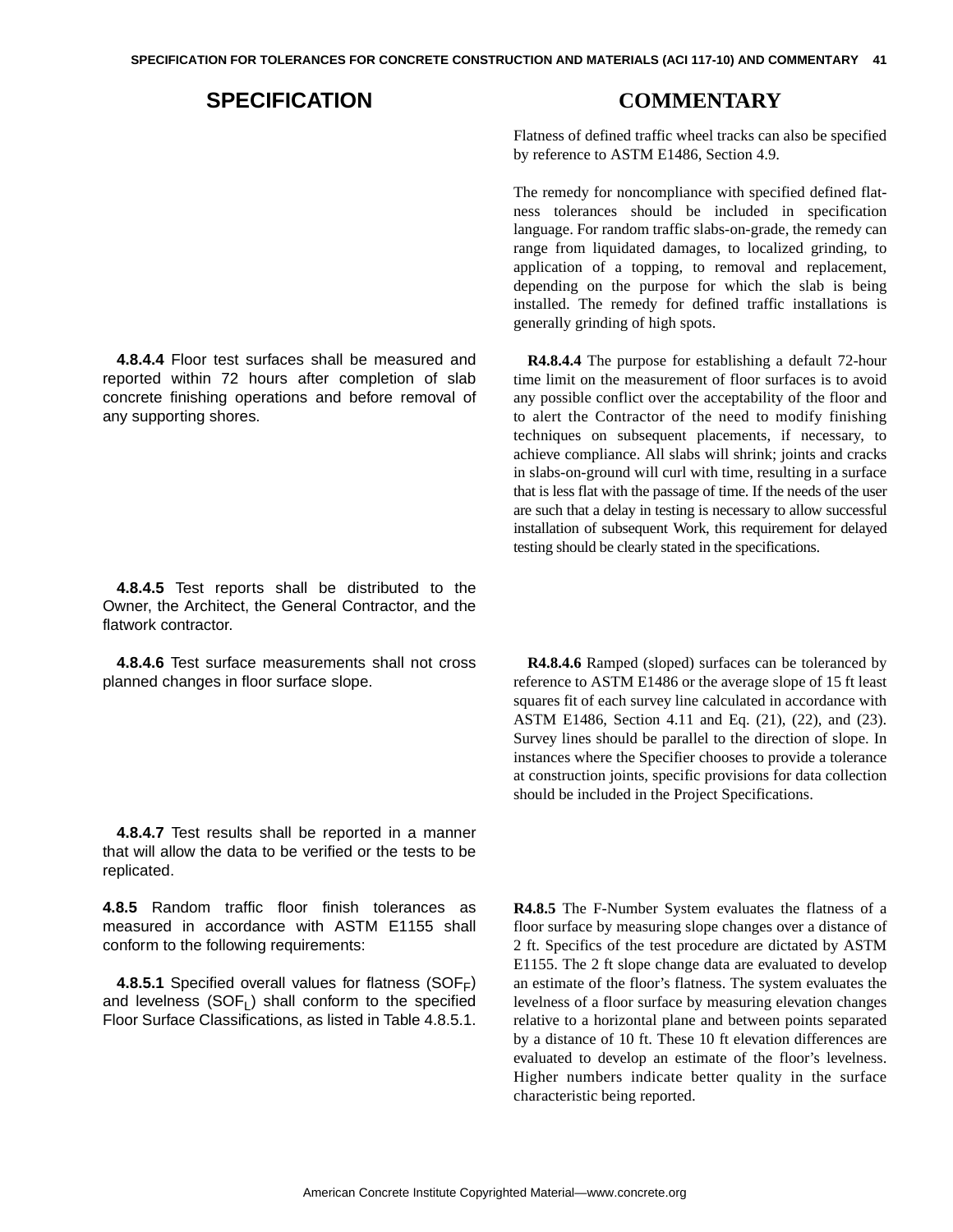### **Table 4.8.5.1—ASTM E1155 method**

| Floor surface<br>classification | Specified overall<br>flatness $SOF_F$ | Specified overall<br>levelness SOFL |
|---------------------------------|---------------------------------------|-------------------------------------|
| Conventional                    | 20                                    | 15                                  |
| Moderately flat                 | 25                                    | 20                                  |
| Flat                            | 35                                    | 25                                  |
| Very flat                       | 45                                    | 35                                  |
| Super flat                      | 60                                    |                                     |

**4.8.5.2** The SOF<sub>F</sub> and SOF<sub>I</sub> values shall apply solely to the specified overall area and no subdivision thereof.

**4.8.5.3** Minimum local values for flatness (MLF<sub>F</sub>) and levelness (MLF<sub>I</sub>) shall equal 3/5 of the SOF<sub>F</sub> and  $SOF<sub>L</sub>$  values, respectively, unless noted otherwise.

**4.8.5.4** The SOF<sub>L</sub> and MLF<sub>L</sub> levelness tolerances shall apply only to level slabs-on-ground, or to level suspended slabs that are shored when tested.

# **SPECIFICATION COMMENTARY**

**R4.8.5.2** The specified overall values  $SOF_F$  and  $SOF_L$  are the  $F_F$  and  $F_L$  numbers to which the completed project floor surface must conform viewed in its entirety. Daily  $F_F/F_L$ results may vary above and below  $SOF_F/SOF_L$  without consequence, provided: a) that the cumulative results ultimately equal or exceed  $SOF_F/SOF_L$ , and b) that the specified  $MLF_F$  and  $MLF_L$  values are satisfied at all locations. The F-Number System provides daily running totals of the aggregate in-place areas that are less than, equal to, and better than  $SOF_F$  and  $SOF_L$ . Consequently, after the entire floor has been installed, the system permits the immediate calculation of liquidated damages based on the final aggregate areas defective relative to either  $SOF_F$  or  $SOF_L$ (whichever yields the larger penalty).

**R4.8.5.3** Some local variation in floor surface quality should be anticipated by the Specifier, much as one should anticipate variations in results of concrete compressive tests. These variations can be caused by normal occurrences, such as inconsistent setting time of concrete, changes in ambient conditions, or delays in delivery or placement of the concrete. The specified  $MLF_F$  and  $MLF_L$  values establish the minimum surface quality that will be acceptable anywhere on any of the concrete placements. Experience has shown that the use of tools and techniques that will generally meet specific  $SOF_F/SOF_L$  requirements for the overall concrete placement are also sufficient to meet the associated  $MLF_F/MLF_L$  requirements in the minimum local areas. Acceptance or rejection of a minimum local area requires that data collection within the minimum local area in question meet the requirements of ASTM E1155. Because  $MLF_F$  and  $MLF_L$ , in theory, define the minimum usable floor,  $MLF_F/MLF_L$  defects normally require physical modification (that is, grinding, topping, or removal and replacement) of the entire affected minimum local area.

**R4.8.5.4** Initial camber, curling, and deflection all adversely affect the conformance of a floor surface to a plane. Limiting the use of  $F<sub>L</sub>$  to evaluation of level slabs-onground and level suspended slabs before shores or forms are removed ensures that the floor's levelness is accurately assessed.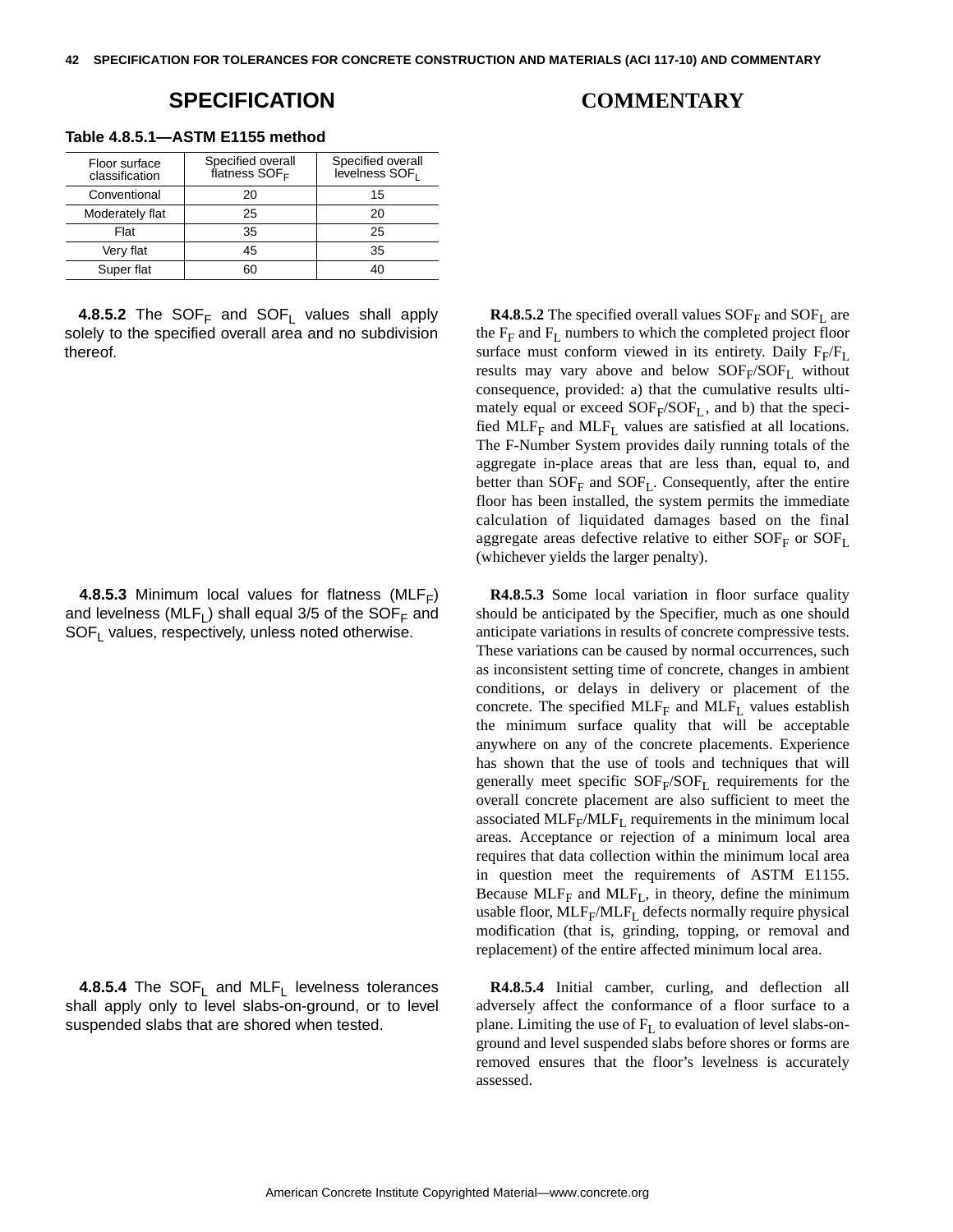**4.8.6** Random traffic floor finish tolerances as measured by manually placing a freestanding (unleveled) 10 ft straightedge anywhere on the slab and allowing it to rest naturally upon the test surface shall conform to the following requirements:

**4.8.6.1** The gap under the straightedge and between the support points shall not exceed either of the values as listed for the specified Floor Surface Classification in Table 4.8.6.1.

| Floor surface<br>classification | Maximum gap<br>90% compliance | Maximum gap<br>100% compliance<br>Samples not to exceed Samples not to exceed |
|---------------------------------|-------------------------------|-------------------------------------------------------------------------------|
| Conventional                    | $1/2$ in.                     | $3/4$ in.                                                                     |
| Moderately flat                 | $3/8$ in.                     | $5/8$ in.                                                                     |
| Flat                            | $1/4$ in.                     | $3/8$ in.                                                                     |
| Very flat                       | N/A                           | N/A                                                                           |
| Super flat                      | N/A                           | N/A                                                                           |

**Table 4.8.6.1—Manual straightedge method**

**4.8.6.2** The following minimum sampling requirements shall apply for test surfaces evaluated using this tolerance method:

**4.8.6.2.1** A test surface is deemed to meet specified tolerances if it complies with the maximum-gap-underthe-straightedge limitations given in Section 4.8.6.1 above. The maximum disparity between a taut string stretched between the bottom corners at the ends of the straightedge and the underside of the straightedge shall not exceed 1/32 in. at any point.

**4.8.6.2.2** The minimum number of samples = (0.01) area for floor areas measured in  $\text{ft}^2$ . A sample is a single placement of the straightedge.

**4.8.6.2.3** Orientation of the straightedge shall be parallel, perpendicular, or at a 45-degree angle to longest construction joint bounding the test surface.

**4.8.6.2.4** An equal number of samples shall be taken in perpendicular directions.

**4.8.6.2.5** Samples shall be evenly distributed over the test surface.

**4.8.6.2.6** Straightedge centerpoint locations for samples shall not be closer than 5 ft.

**4.8.6.2.7** Test results shall be reported in a manner that will allow the data to be verified or the test to be replicated, such as a key plan showing straightedge centerpoint location and straightedge orientation.

**R4.8.6** The manual straightedge approach evaluates the flatness of a floor surface by placing a 10 ft long straightedge on the floor surface and measuring the maximum gap that occurs under the straightedge and between the support points.

**R4.8.6.1** Measurements should be taken between straightedge support points and perpendicular to its base. Smaller gaps between the straightedge and supporting surface are indicative of higher flatness quality. The use of this approach requires that 90% of the data samples should comply with values in the second column, and 100% of the data samples should comply with values in the third column. This method is not sufficiently precise to evaluate very flat and super-flat categories.

**R4.8.6.2** At the time the document was prepared, no nationally accepted specification has been developed to govern evaluation of a floor surface using this procedure; therefore, minimum sampling requirements have been established in this section. The Specifier may provide alternative procedures as long as specific testing requirements and acceptance criteria are established. Test results should be reported in a manner that will allow the data to be verified or the test to be replicated. When using this approach to evaluate floor surfaces, levelness is subject to the provisions of Section 4.4.1; the manual straightedge approach does not directly measure levelness.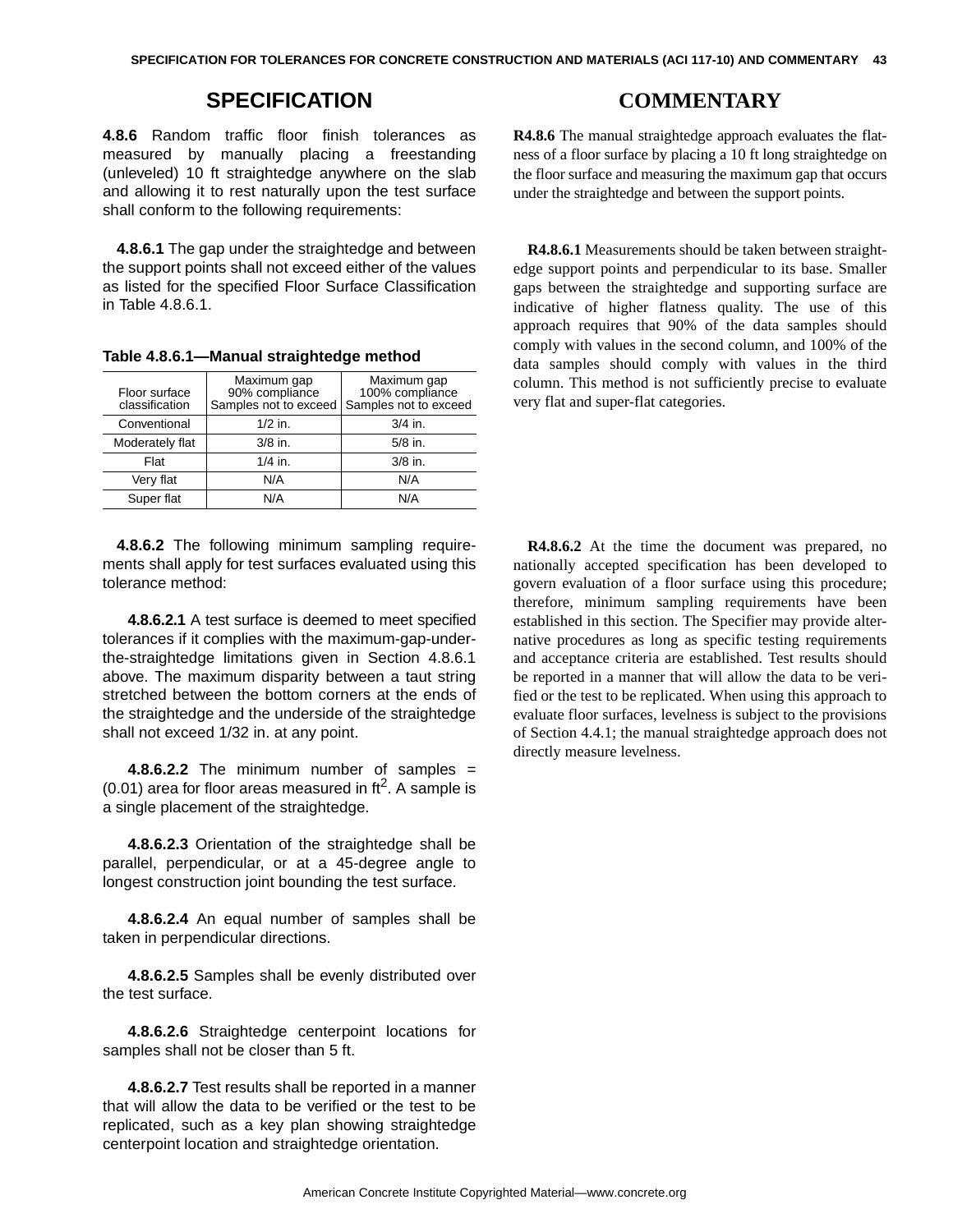**4.8.6.3** A computerized simulation of a freestanding 10 ft straightedge test shall be permitted to be used as an alternative to the test procedure established in the Contract Documents or the previous paragraph. Data collection procedures and evaluation of data shall comply with the requirements established in the Contract Documents or Section 4.8.6.2.

**4.8.7** Root mean square (RMS) levelness tolerance in in./ft for floors purposely pitched in one direction shall be obtained per the requirements of Paragraph 4.11 of ASTM E1486. Each survey line used in the RMS levelness calculation shall be parallel with the others and all lines shall be in the direction of the pitch or tilt.

# **4.9—Sawcut depth in slab-on-ground**

**4.9.1** Depth of sawcut joint ................................... ±1/4 in.

## **SPECIFICATION COMMENTARY**

**R4.8.6.3** A computerized simulation of a manual straightedge approach can be used to evaluate the flatness of a floor surface. Data are taken using an instrument other than a straightedge and processed using a computer to produce results similar to that achieved using a manual straightedge. This method requires that data be collected along lines in a manner similar to that described by ASTM E1155 or ASTM E1486. The flatness is evaluated by moving a simulated 10 ft long straightedge along each data line at 1 ft intervals. No ASTM standard has been developed to govern evaluation of a floor surface using this procedure, so the Specifier should provide specific testing requirements and acceptance criteria as described in the Mandatory Requirements Checklist. Results should be reproducible. When using this approach to evaluate floor surfaces, levelness is subject to the provisions of Section 4.4.1; the computerized simulation of a manual straightedge approach does not directly measure levelness. The Specifier is advised that current available software for computerized simulation of a freestanding 10 ft straightedge does not meet the requirements of Section 4.8.6.2.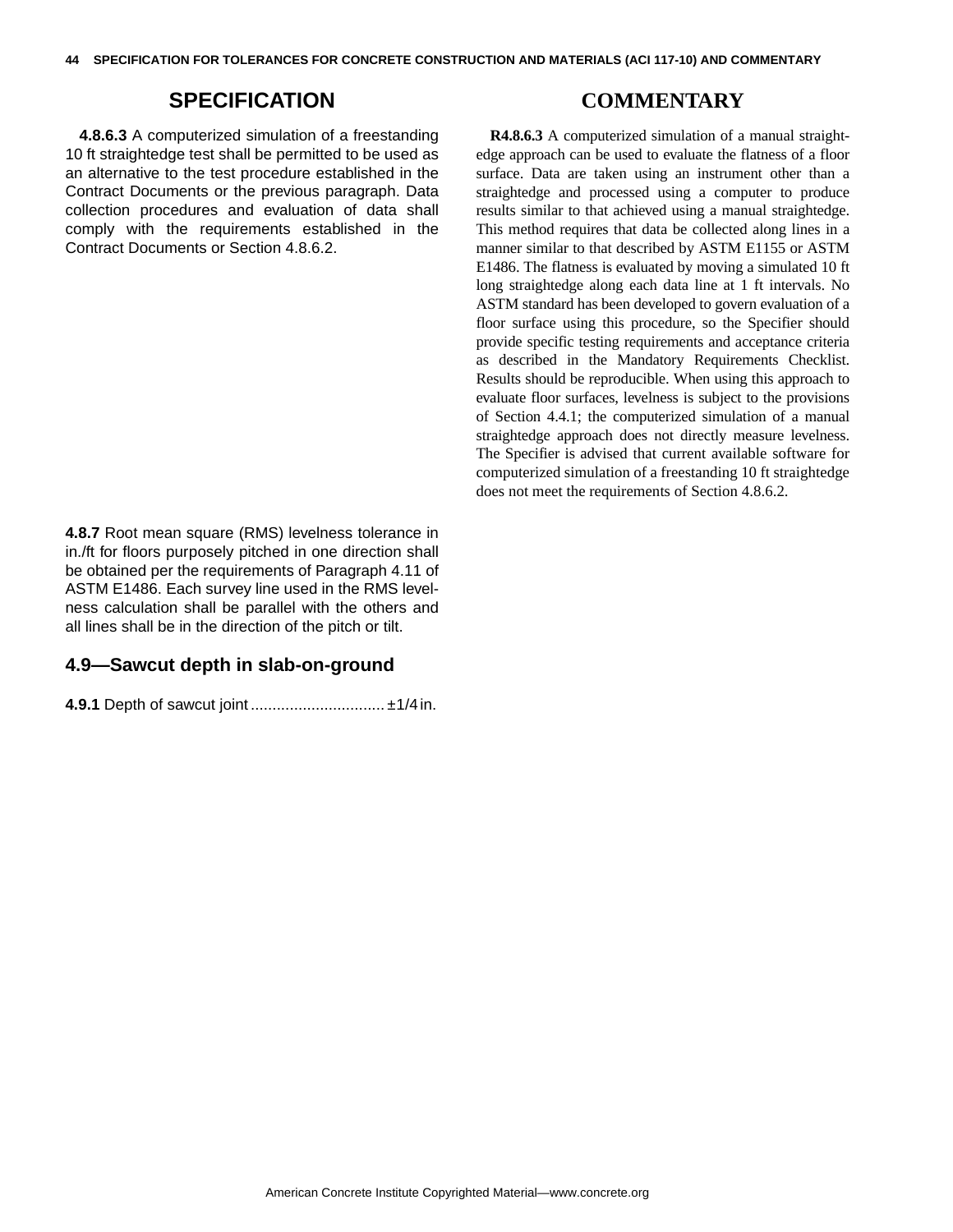# **SPECIFICATION COMMENTARY SECTION 5—CAST-IN-PLACE CONCRETE AT INTERFACE WITH PRECAST CONCRETE (EXCEPT TILT-UP CONCRETE)**

Tolerances for construction and erection of precast concrete units are not part of this standard. Refer to ITG-7 "Specification for Tolerances for Precast Concrete" for precast concrete tolerances. Tolerances in this standard apply to cast-in-place concrete elements that interface with precast concrete elements.

Tolerances for tilt-up concrete are specified in Section 15.

# **5.1—Deviation from elevation cast-in-place concrete**

**R5.1.1** *Isolated footing*—Refer to Fig. R5.1.1.

**R5.1.2** *Continuous footing*—Refer to Fig. R5.1.2.



*Fig. R5.1.1—Isolated footing: elevation view.*



*Fig. R5.1.2—Continuous footing: elevation view.*

# **5.1—Deviation from elevation cast-in-place concrete**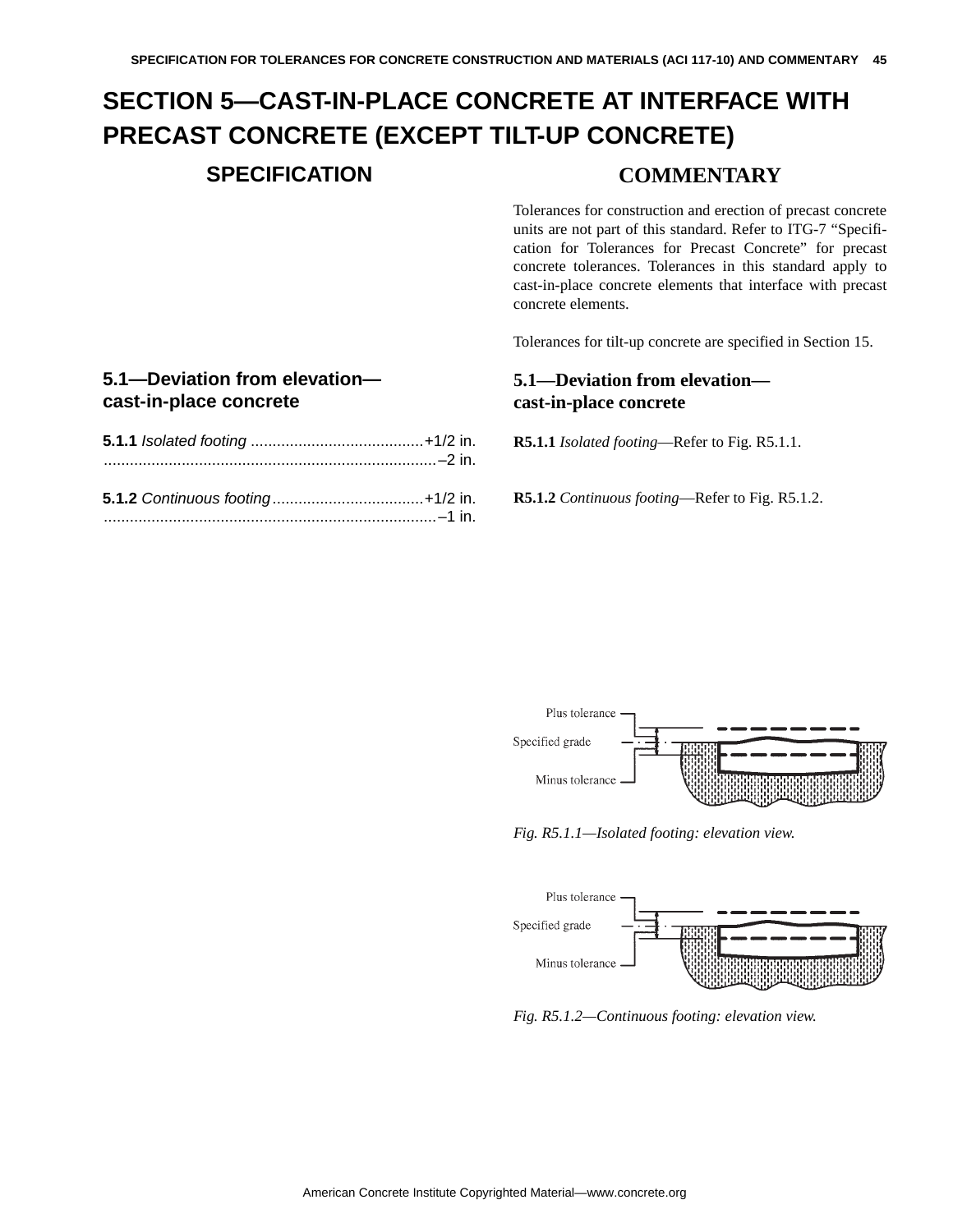| 5.1.3 Pilasters, pedestals, and columns +1/4 in.     |  |
|------------------------------------------------------|--|
|                                                      |  |
|                                                      |  |
|                                                      |  |
|                                                      |  |
|                                                      |  |
|                                                      |  |
|                                                      |  |
|                                                      |  |
|                                                      |  |
| 5.1.7 Embedded fabricated bearing surface            |  |
|                                                      |  |
|                                                      |  |
| 5.1.8 Grout-filled steel sleeve splice ±1/2 in.      |  |
| 5.1.8.1 Top of embedded dowel ±1/2 in.               |  |
|                                                      |  |
| 5.1.8.2 Top of embedded sleeve  +1 in.               |  |
|                                                      |  |
|                                                      |  |
| 5.1.9 Anchor bolts refer to Section 2.3.4            |  |
|                                                      |  |
|                                                      |  |
| 5.1.11 Inserts and assemblies with inserts  ±1/2 in. |  |
| .                                                    |  |

**5.1.12** *Embedded items flush with unformed concrete surface except grout-filled sleeves*..... ±1/2 in. **R5.1.3** *Pilasters, pedestals, and columns*—Refer to Fig. R5.1.3.

**R5.1.4 and R5.1.5** *Individual corbels and continuous ledges*—Refer to Fig. R5.1.4 and R5.1.5.



*Fig. R5.1.3—Pilasters, pedestals, and columns: elevation view.*



*Fig. R5.1.4 and R5.1.5—Individual corbels or continuous ledges: elevation view.*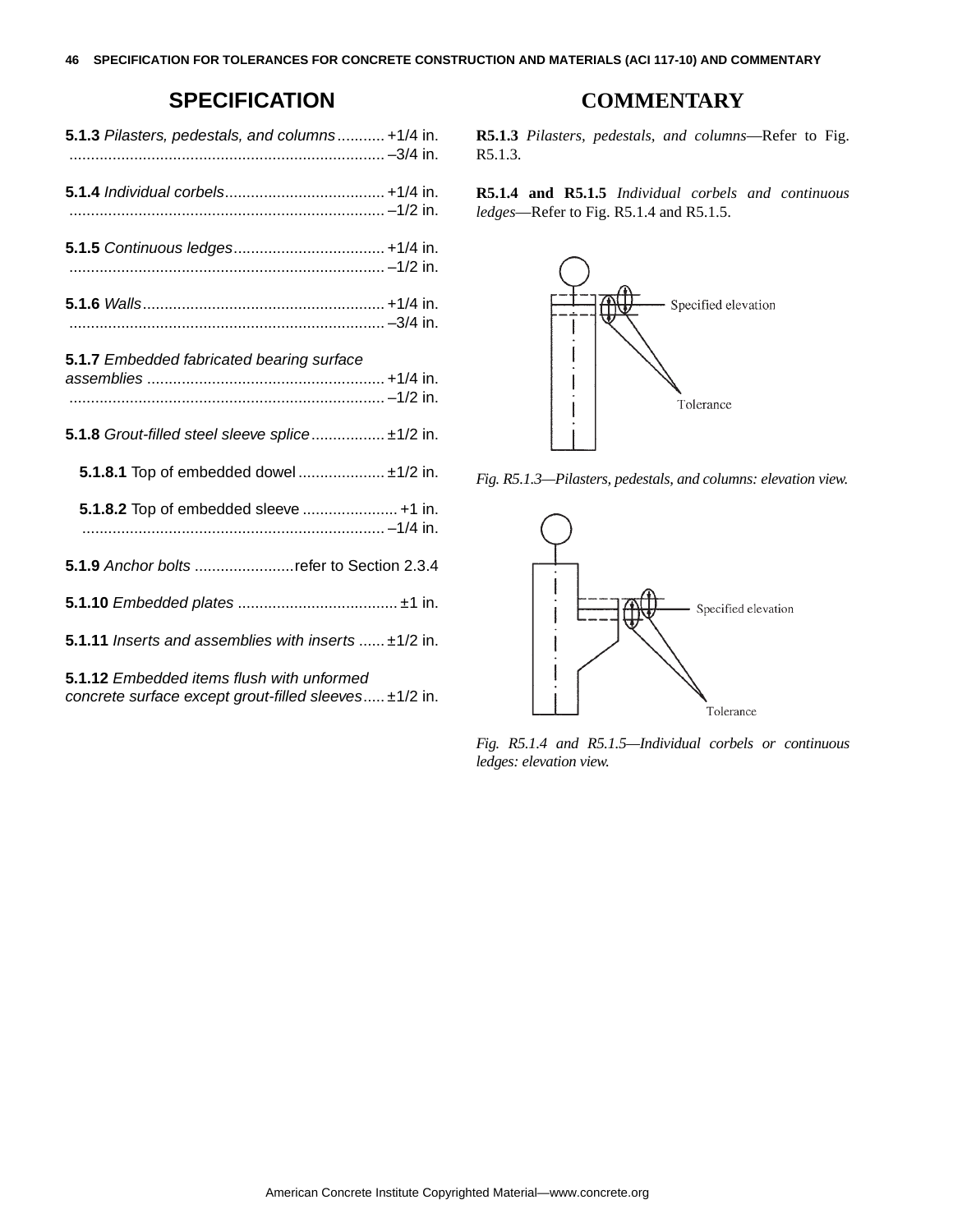# **5.2—Deviation from location cast-in-place concrete**

### **5.2.1** *Horizontal deviation*

| 5.2.1.1 To a step down in continuous footing+1 in.                                        |
|-------------------------------------------------------------------------------------------|
| 5.2.1.2 Pilasters, pedestals, and columns ±1 in.                                          |
|                                                                                           |
|                                                                                           |
| 5.2.1.5 Fabricated bearing surface assemblies flush                                       |
| 5.2.1.6 Grout-filled steel sleeve splice                                                  |
| 5.2.1.6.1 Embedded dowel or sleeve±1/4 in.                                                |
| <b>5.2.1.7</b> Anchor bolts refer to Section 2.3.4                                        |
| 5.2.1.8 Distance between vertical surfaces<br>at opposite ends of a precast member ±1 in. |
|                                                                                           |
| 5.2.1.10 Inserts and assemblies with inserts ±1/2 in.                                     |
| 5.2.1.11 Embedded items flush with formed                                                 |

**5.2—Deviation from location cast-in-place concrete**

**R5.2.1.1** *To a step down in continuous footing*—Refer to Fig. R5.2.1.1.

**R5.2.1.2** *Pilasters, pedestals, and columns*—Refer to Fig. R5.2.1.2.

**R5.2.1.3** Individual corbels-Refer to Fig. R5.2.1.3.



*Fig. R5.2.1.1—Continuous footing: elevation view.*



*Fig. R5.2.1.2—Pilasters, pedestals, and columns: plan view.*



*Fig. R5.2.1.3—Individual corbel: plan view.*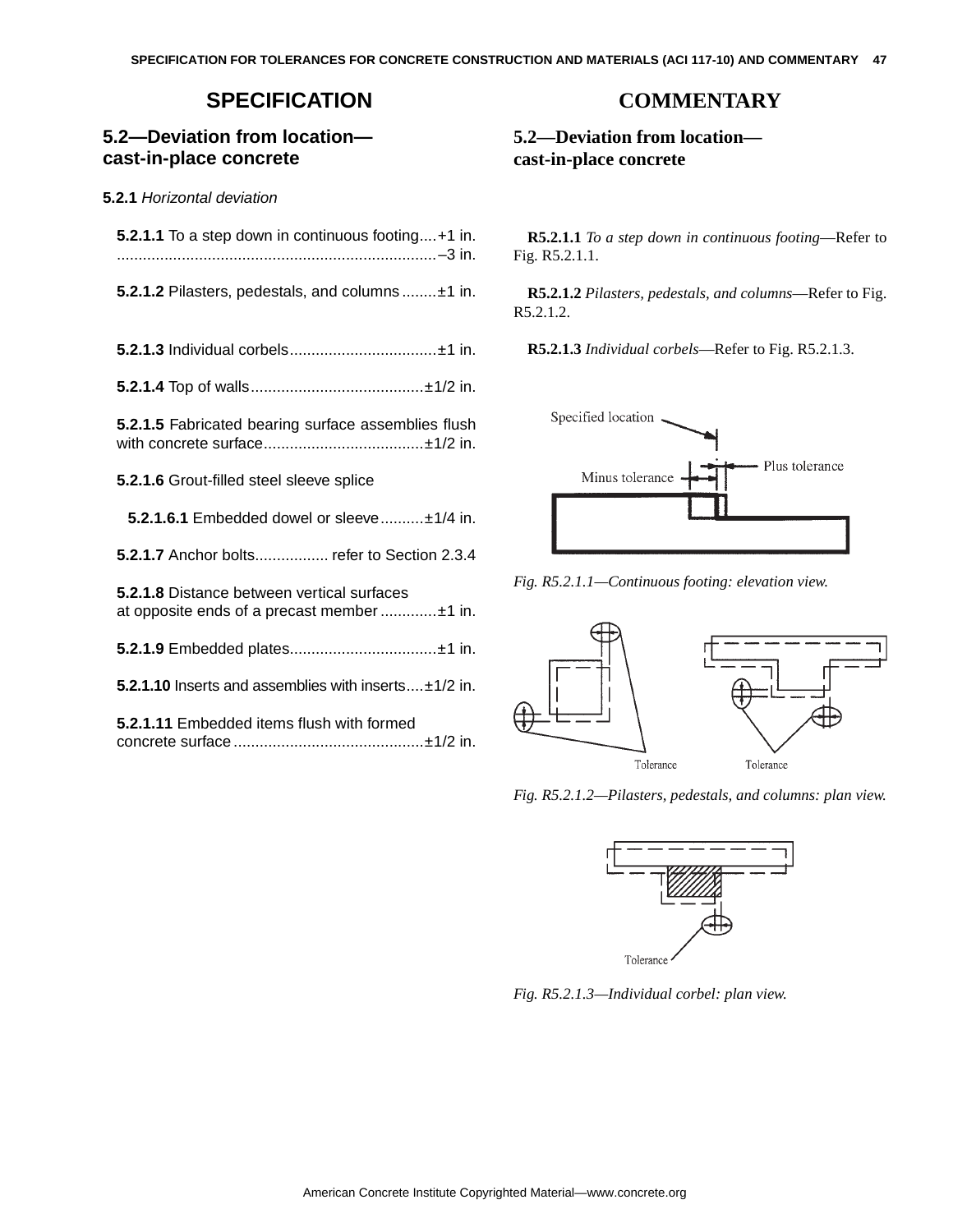# **5.3—Deviation from dimension cast-in-place concrete**

### **5.3.1** *Specified length*

**5.3.1.1** Projection of individual corbels and continuous ledges from face of support ........ ±3/8 in.

|  |  |  | 5.3.1.2 Walls or beams where precast members |
|--|--|--|----------------------------------------------|
|  |  |  |                                              |
|  |  |  |                                              |

**5.3.1.3** Steel sleeve for grout-filled steel sleeve splice............................................................. –1/4 in.

### **5.3.2** *Specified width*

| 5.3.2.2 Walls, where specified width is 12 in. or less |  |  |
|--------------------------------------------------------|--|--|
|                                                        |  |  |
|                                                        |  |  |

More than 12 in. but not more than 36 in.

**5.3.2.3** Exposed vertical exterior joint with a precast panel

**5.3.2.3.1** Up to  $\pm$ 1/3 of the joint width and not to exceed  $±1/2$  in.

**5.3.2.3.2** Variation in width over any 10 ft portion of the joint length or the full length if less than 10 ft .................................................................... ±1/2 in.

**5.3—Deviation from dimension cast-in-place concrete**

**R5.3.1.1** *Projection of individual corbels and continuous ledges from face of support*—Refer to Fig. R5.3.1.1(a) and (b).

**R5.3.2.1** *Individual corbels*—Refer to Fig. R5.3.2.1.





*Fig. R5.3.1.1—Projection of individual corbel and continuous ledges: plan view.*



*Fig. R5.3.2.1—Width of individual corbel: plan view.*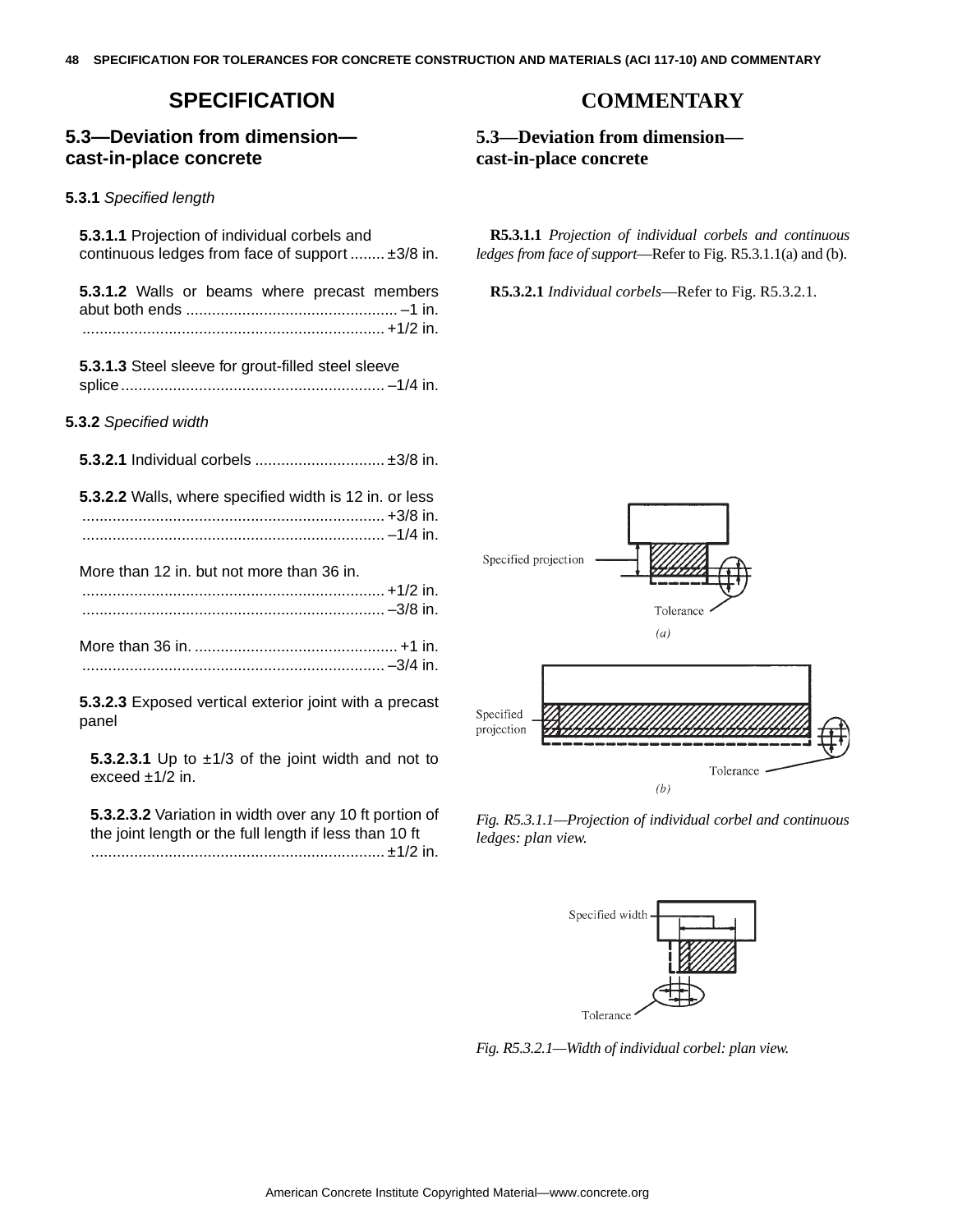# **5.4—Deviation from plane at bearing surface—cast-in-place concrete measured over length or width of bearing surface**

| <b>5.4.1 Walls where specified width is</b> |  |
|---------------------------------------------|--|
|                                             |  |
|                                             |  |
|                                             |  |

**5.4.2** Individual corbels.....................................±1/8 in.

|--|--|--|--|

**R.5.4—Deviation from plane at bearing surface—cast-in-place concrete measured over length or width of bearing surface**

Refer to Fig. R5.4.



*Fig. R5.4—Deviation from plane at bearing surface: elevation view.*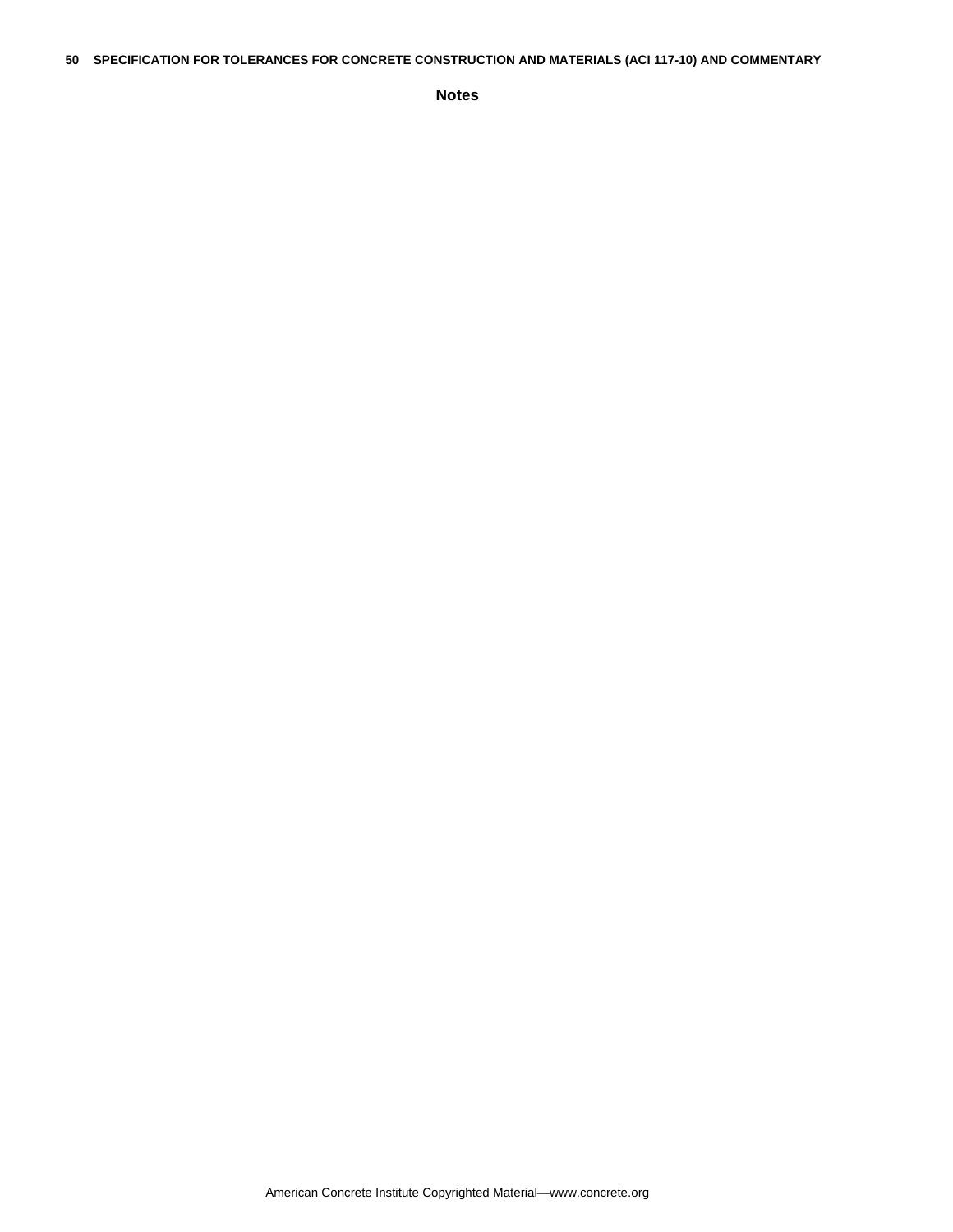# **SECTION 6—MASONRY**

# **SPECIFICATION COMMENTARY**

This specification does not address masonry construction. Refer to ACI 530.1, "Specification for Masonry Structures and Commentary," for masonry tolerances.

For guidance and tolerances for masonry, the Specifier should refer to the most recent edition of "Specification for Masonry Structures (TMS 602/ACI 530.1/ASCE 6)."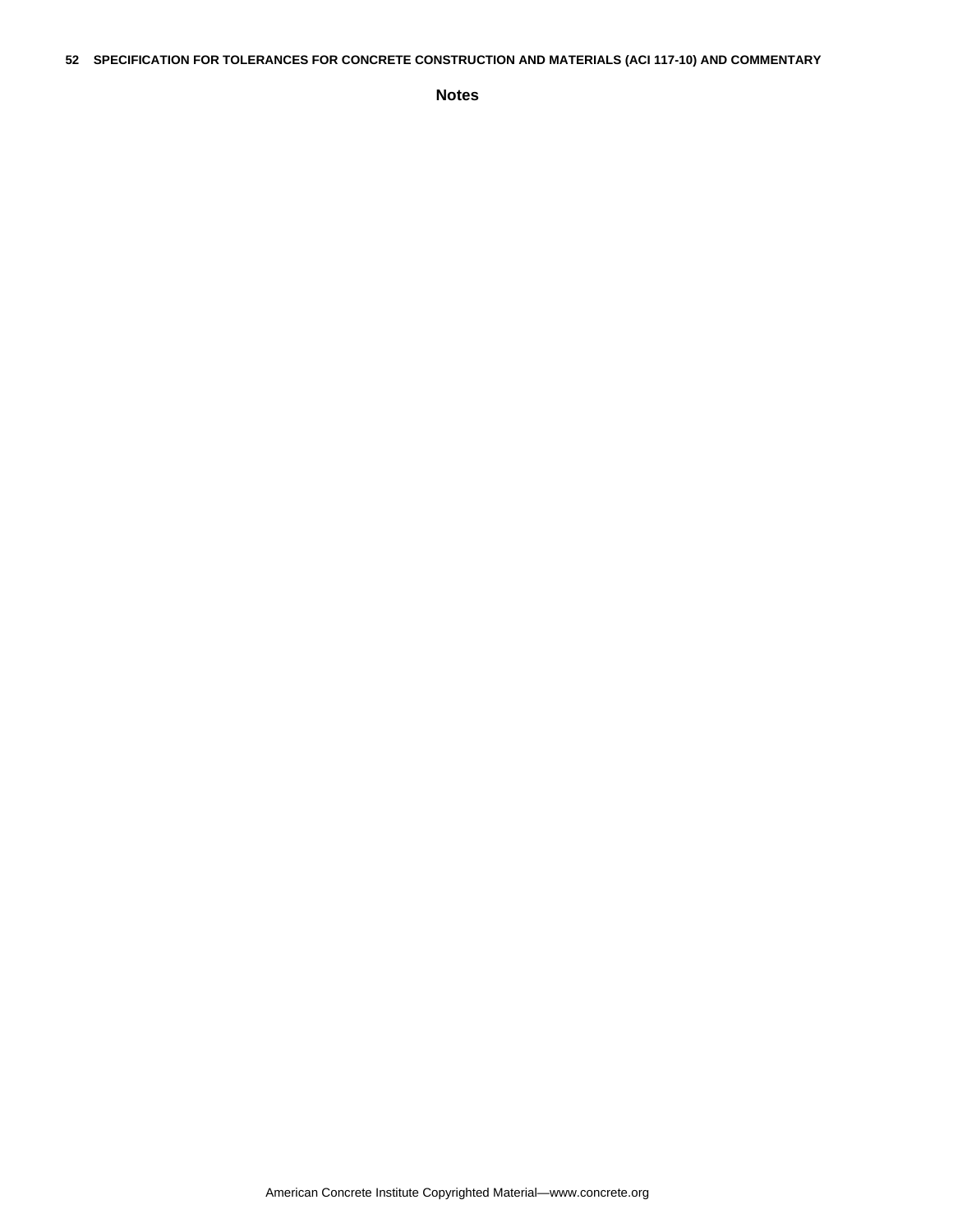# **SPECIFICATION COMMENTARY SECTION 7—CAST-IN-PLACE, VERTICALLY SLIPFORMED BUILDING ELEMENTS**

# **7.1—Deviation from plumb for buildings and cores**

**7.1.1** *Translation and rotation from a fixed point at the base of the structure* Heights 100 ft or less............................ ±1/2 in. per level ............................................................ ±2 in. maximum

Heights greater than 100 ft

## **R7.1—Deviation from plumb for buildings and cores**

Refer to Fig. R7.1.



*Fig. R7.1—Deviation from plumb for buildings and cores.*

# **7.2—Horizontal deviation**

**7.2.1** Between adjacent elements .......................±1 in.

### **7.2.2** *Horizontal elements*

|  |  | Edges of openings, sleeves, and embedments 12 in. |  |
|--|--|---------------------------------------------------|--|
|  |  |                                                   |  |

Edges of openings, sleeves, and embedments greater than 12 in.............................................................±2 in.

# **R7.2—Horizontal deviation**

Refer to Fig. R7.2.1 and R7.2.2.



*Fig. R7.2.1—Horizontal deviation.*



*Fig. R7.2.2—Edges of openings, sleeves, and embedments.*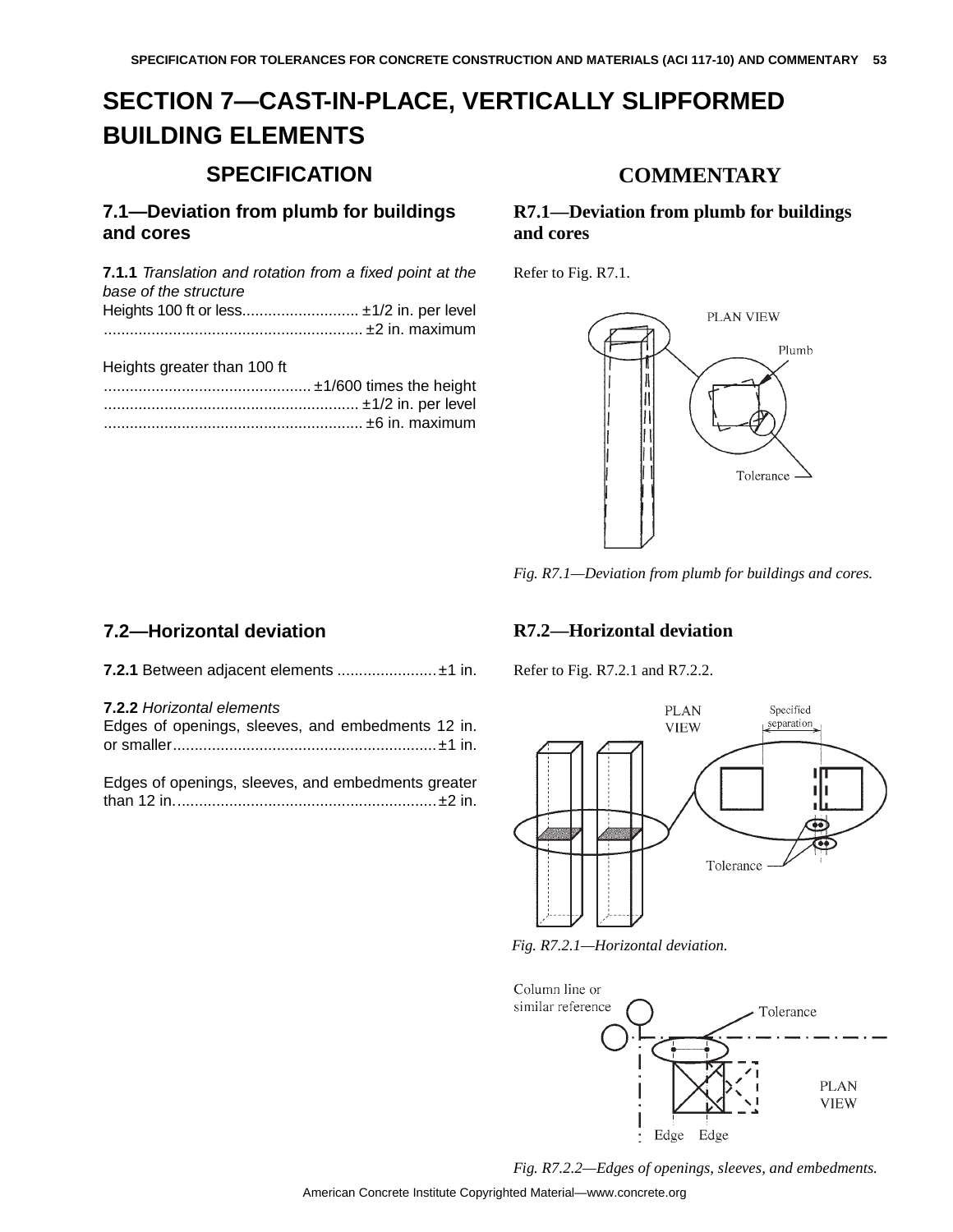## **7.3—Cross-sectional dimensions**

### **7.3.1** *Columns and walls*

### More than 12 in. and less than 36 in.

# ......................................................................... –3/4 in.

# **7.4—Openings through elements**

| 7.4.1 Door openings or walk-through type openings |  |
|---------------------------------------------------|--|
| 7.4.1.1 Length or width of opening +1-1/2 in.     |  |
|                                                   |  |

### **7.4.2** *Other openings and sleeves* **7.4.2.1** Length or width of opening................... +1 in. ......................................................................... –0 in.

## **7.5—Embedded plates**

| 7.5.1 Length or width of plate  + 2 in. |  |  |  |  |
|-----------------------------------------|--|--|--|--|
|                                         |  |  |  |  |

# **7.6—Deviation from plumb for slipformed and jumpformed silos**

### **7.6.1** *Deviation from plumb*

| Translation of silo centerline, or rotation of silo wall<br>from a fixed point at the base of the structure |
|-------------------------------------------------------------------------------------------------------------|
|                                                                                                             |
|                                                                                                             |
| <b>7.6.2</b> Inside diameter or distance between walls                                                      |
| Horizontal deviation ±1/2 in. per 10 ft                                                                     |
| 7.6.3 Cross-sectional dimensions of component                                                               |
|                                                                                                             |
|                                                                                                             |
| 7.6.4 Location of openings, embedded plates, and<br>anchors                                                 |
|                                                                                                             |

## **R7.3—Cross-sectional dimensions**

Refer to Fig. R7.3.1.



*Fig. R7.3.1—Cross-sectional dimensions.*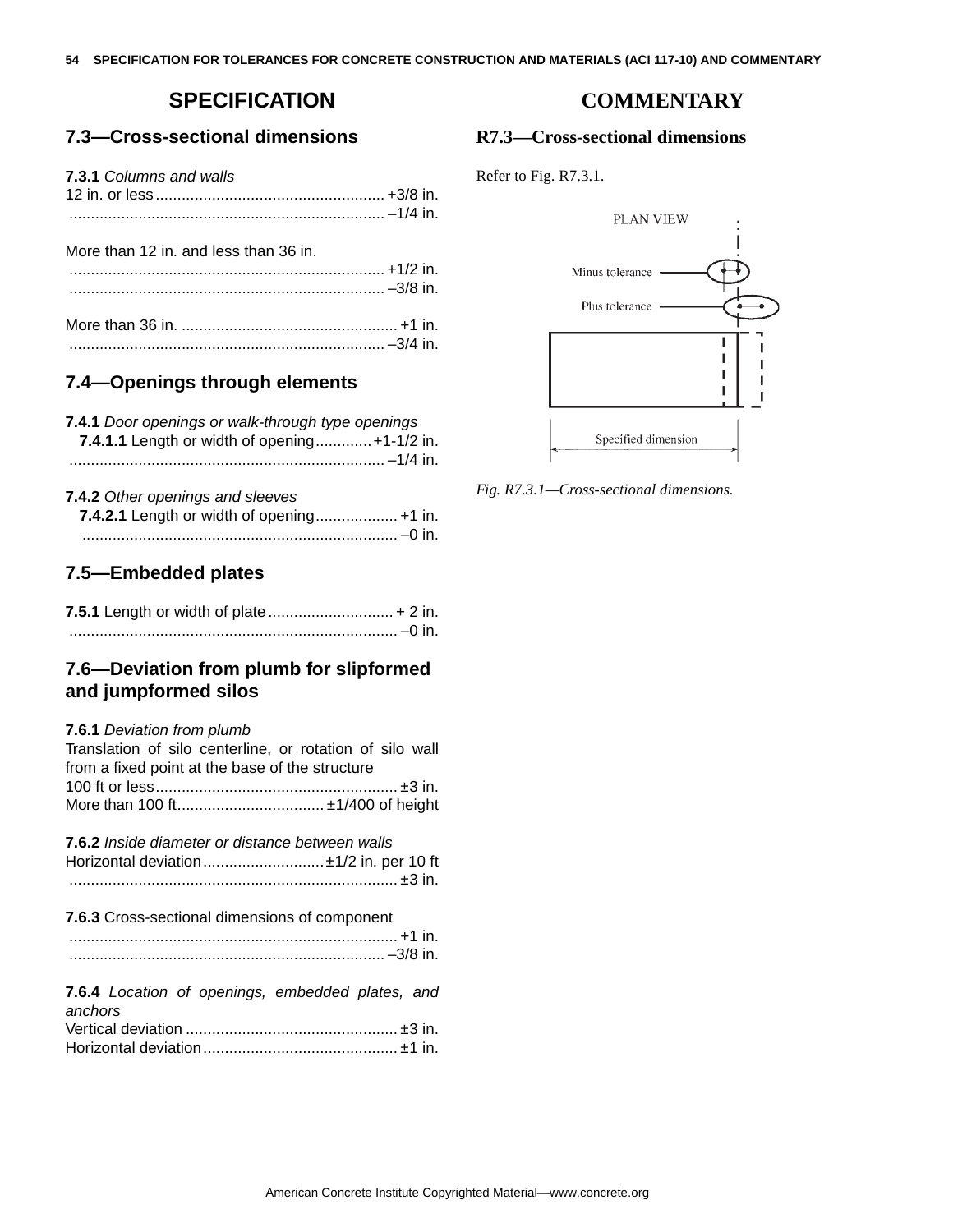# **SECTION 8—MASS CONCRETE**

# **SPECIFICATION COMMENTARY**

# **8.1—Deviation from plumb**

| 8.1.1 Surfaces |  |
|----------------|--|
|                |  |
|                |  |

|  |  |  |  | 8.1.2 Side walls for radial gates and similar watertight |  |
|--|--|--|--|----------------------------------------------------------|--|
|  |  |  |  |                                                          |  |

# **8.2—Horizontal deviation**

# **8.3—Vertical deviation**

**8.3.1** *General*

| Visible flatwork and formed surfaces  ±1/2 in. |  |
|------------------------------------------------|--|
| Concealed flatwork and formed surfaces  ±1 in. |  |

|  | 8.3.2 Sills of radial gates and similar watertight joints |  |  |  |
|--|-----------------------------------------------------------|--|--|--|
|  |                                                           |  |  |  |

# **8.4—Cross-sectional dimension**

# **8.5—Deviation from plane**

**8.5.1** Slope of formed surfaces with respect to the specified plane shall not exceed the following amounts:

| 8.5.1.1 Slopes, vertical deviation |  |
|------------------------------------|--|
|                                    |  |
|                                    |  |

| 8.5.1.2 Slopes, horizontal deviation |  |
|--------------------------------------|--|
|                                      |  |
|                                      |  |

The Specifier should review the ACI standards referenced in this document and designate which portions of the structure are mass concrete.

### **R8.1, R8.2, R8.3, R8.4, and R8.5**

Refer to commentary Sections R4.1.1, R4.2.1, R4.2.2, R4.5, and R4.8.2, respectively.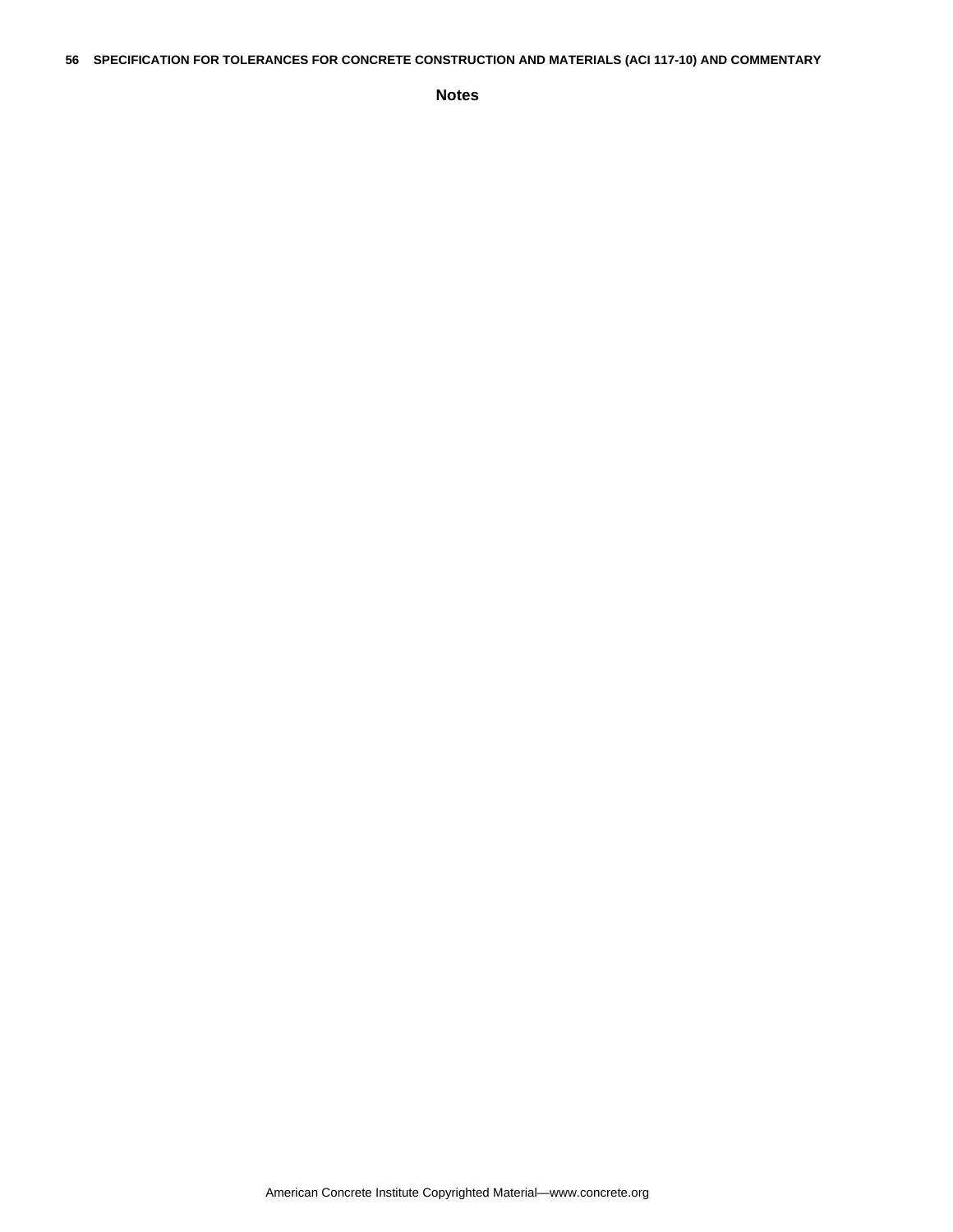# **SECTION 9—CANAL LINING**

# **SPECIFICATION COMMENTARY**

# **9.1—Horizontal deviation**

**9.1.1** *Surfaces* Visible surfaces..............................................±1-1/4 in.

**9.1.2** Alignment of curves ....................................±4 in.

| <b>9.1.3</b> Width $(W)$ of section at any height |  |
|---------------------------------------------------|--|
|                                                   |  |

# **9.2—Vertical deviation**

| <b>9.2.4</b> Height (h) of lining $\pm (0.005h + 1 \text{ in.})$ |
|------------------------------------------------------------------|

# **9.3—Cross-sectional dimensions**

Thickness of lining cross section ......................................... ±10% of specified thickness

### **R9.1, R9.2, and R9.3**

Refer to commentary Sections R4.2.1, R4.2.2, and R4.5, respectively.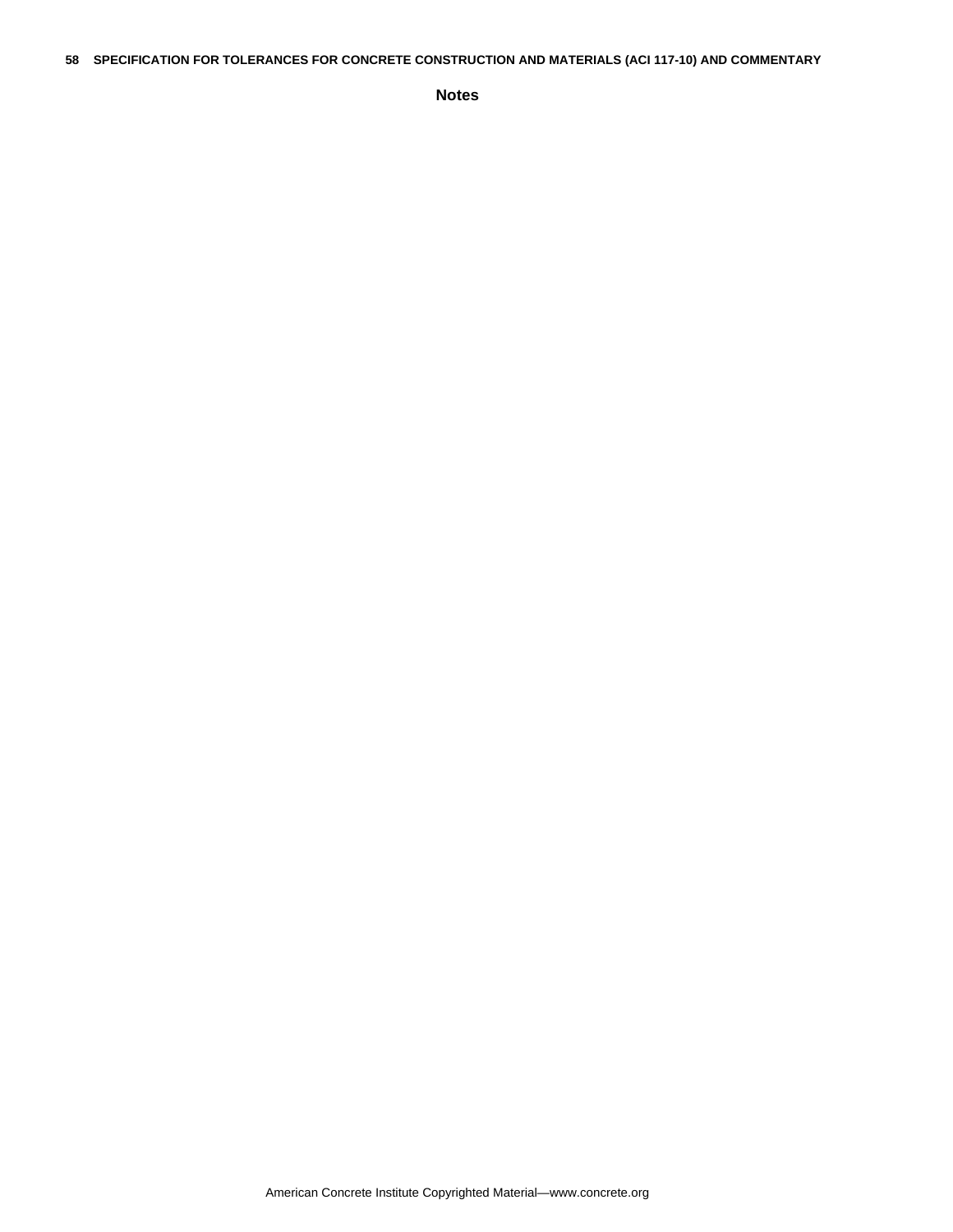# **SPECIFICATION COMMENTARY SECTION 10—MONOLITHIC WATER-CONVEYING TUNNELS, SIPHONS, CONDUITS, AND SPILLWAYS**

# **10.1—Horizontal deviation**

**10.1.1** Centerline alignment..............................±1/2 in.

**10.1.2** Inside dimensions ......................................±0.5% times inside dimension

# **10.2—Vertical deviation**

**10.2.3** Surface of side slope .............................±1/2 in.

# **10.3—Cross-sectional dimensions**

**10.3.1** *Cross section thickness at any point* Increase thickness: greater of 5% of thickness, or ..........................................................................+1/2 in.

Decrease thickness: greater of 2.5% of thickness, or ..........................................................................–1/4 in.

# **10.4—Deviation from plane**

**10.4.1** Slope of formed surfaces with respect to the specified plane shall not exceed the following amounts when measured with a 10 ft straightedge:

| <b>10.4.1.1</b> Vertical deviation |  |
|------------------------------------|--|
|                                    |  |
|                                    |  |

### **R10.1, R10.2, R10.3, and R10.4**

Refer to commentary Sections R4.2.1, R4.2.2, R4.5, and R4.8.2, respectively.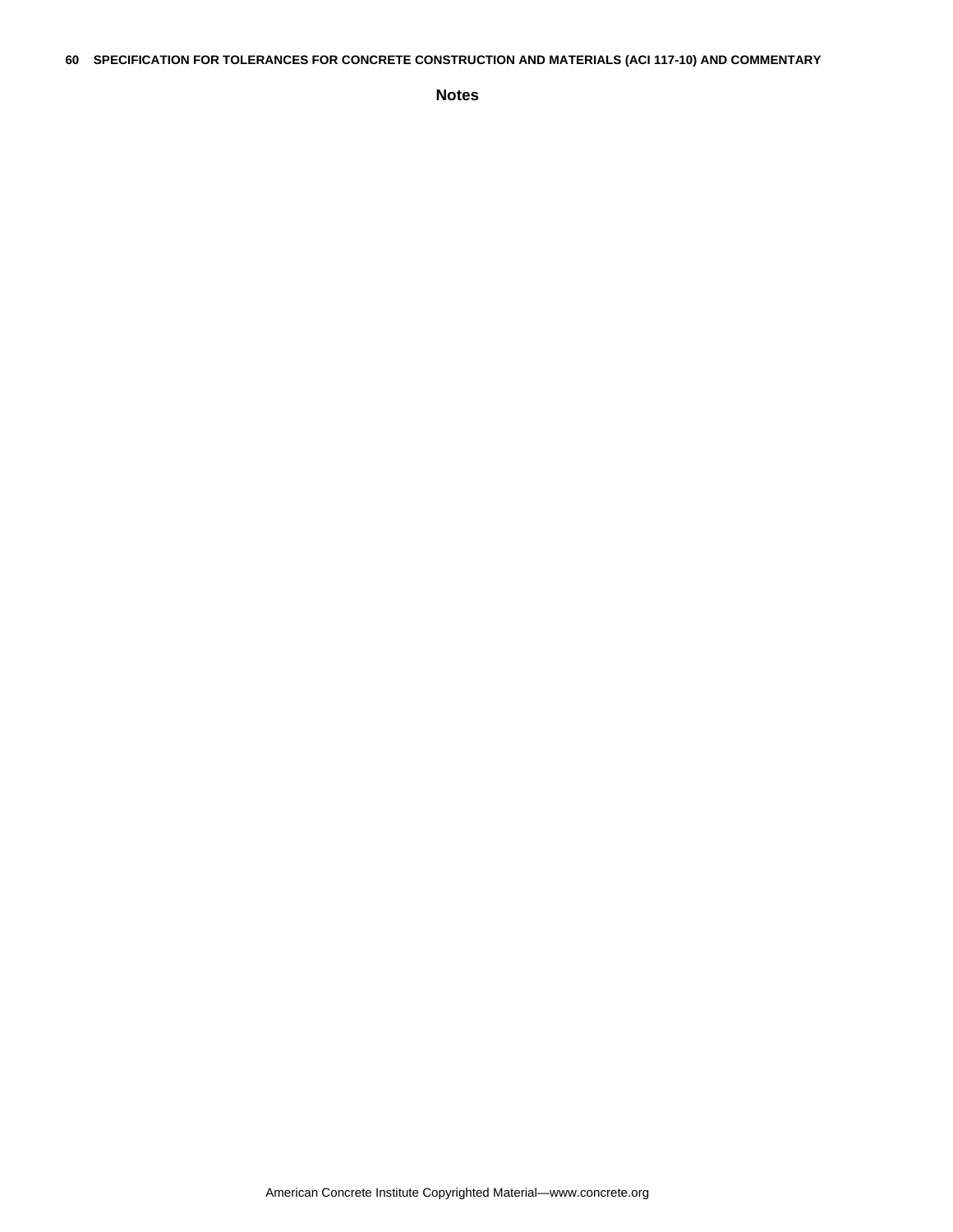# **SECTION 11—CAST-IN-PLACE BRIDGES**

# **SPECIFICATION COMMENTARY**

### **11.1—Deviation from plumb**

**11.1.1** Exposed surfaces ..................................±3/4 in.

**11.1.2** Concealed surfaces ............................±1-1/2 in.

### **11.2—Horizontal deviation**

**11.2.1** Centerline alignment..............................±1/2 in.

- 
- **11.2.2** Centerline of bearing .............................±1/8 in.

**R11.2.2** Centerline of bearing refers to the primary girders or stringers. On highway plans, dimensions are usually given in hundredths of a foot. Inches are used here to conform to the rest of this document.

**11.2.3** Abrupt form offset at barrier rail.................±1/8 in.

**11.2.3.1** Location of openings through concrete elements ...........................................................±1/2 in.

# **11.3—Vertical deviation**

**11.3.1** Profile grade .............................................±1 in.

| 11.3.2 Top of other concrete surfaces and horizontal |  |
|------------------------------------------------------|--|
| grooves                                              |  |
|                                                      |  |
|                                                      |  |
|                                                      |  |

**11.3.3** Location of openings through concrete elements ..........................................................................±1/2 in.

## **11.4—Length, width, or depth of specified elements**

| 11.4.2 Elements such as columns, beams, piers, and |  |
|----------------------------------------------------|--|
|                                                    |  |
|                                                    |  |
|                                                    |  |

**11.4.3** Openings through concrete elements .....±1/2 in.

### **R11.3—Vertical deviation**

**R11.2—Horizontal deviation**

**R11.3.1** Profile grade refers to the upper surface of an overpass. If the structure creates a highway underpass, then the clearance from the profile grade to the bottom of the lowest structural element should be  $+1$  in.,  $-0$  in.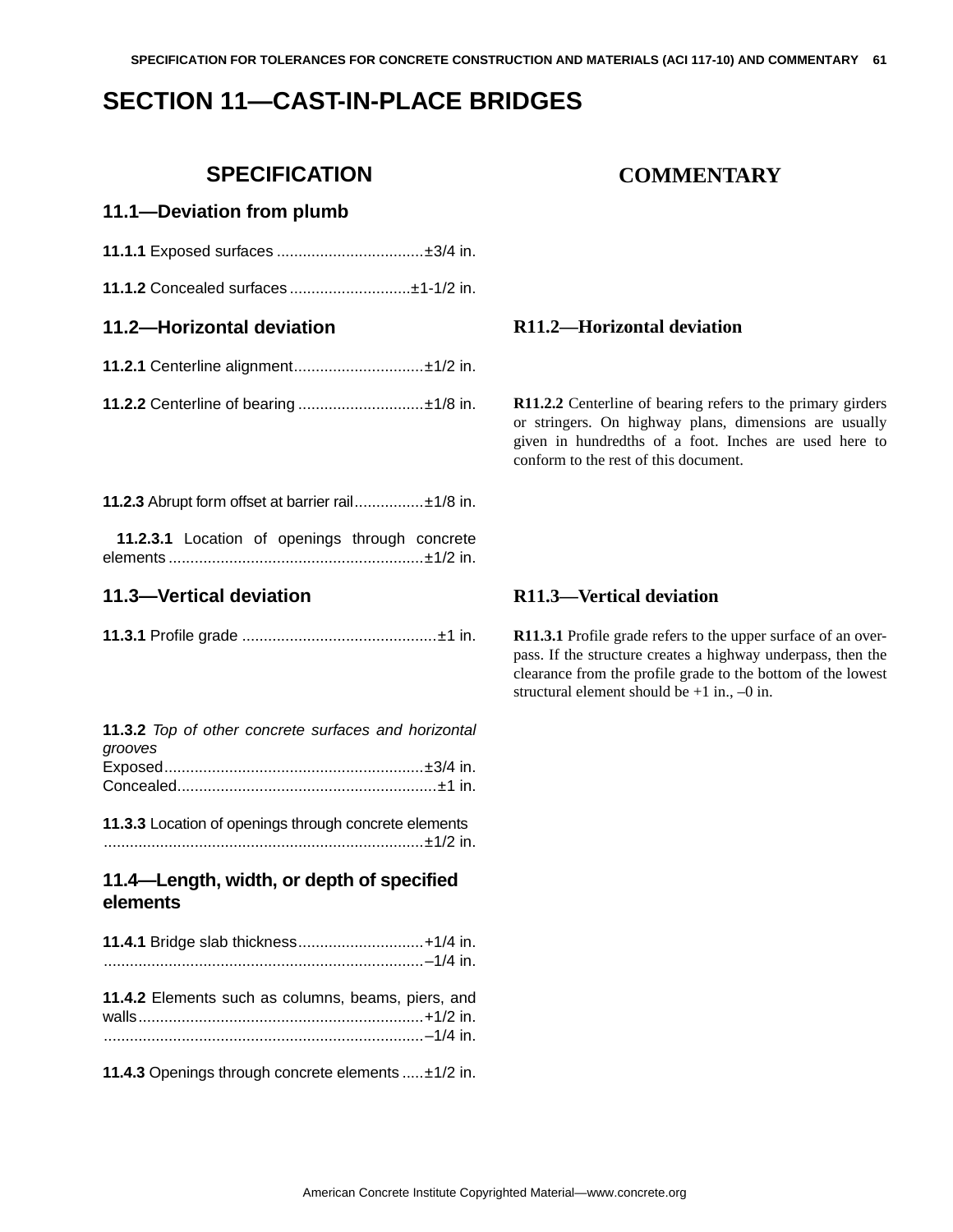## **11.5—Deviation from plane**

**11.5.1** Slope of formed and unformed surfaces with respect to the specified plane shall not exceed the following amounts in 10 ft:

**11.5.2** Driving surface finish tolerances and method of measuring.................................................not specified

# **11.6—Deck reinforcement cover**

# **11.7—Bearing pads**

| 11.7.1 Horizontal deviation of centerline  ±1 in. |  |
|---------------------------------------------------|--|
|                                                   |  |
| 11.7.3 Deviation from plane±0.10%                 |  |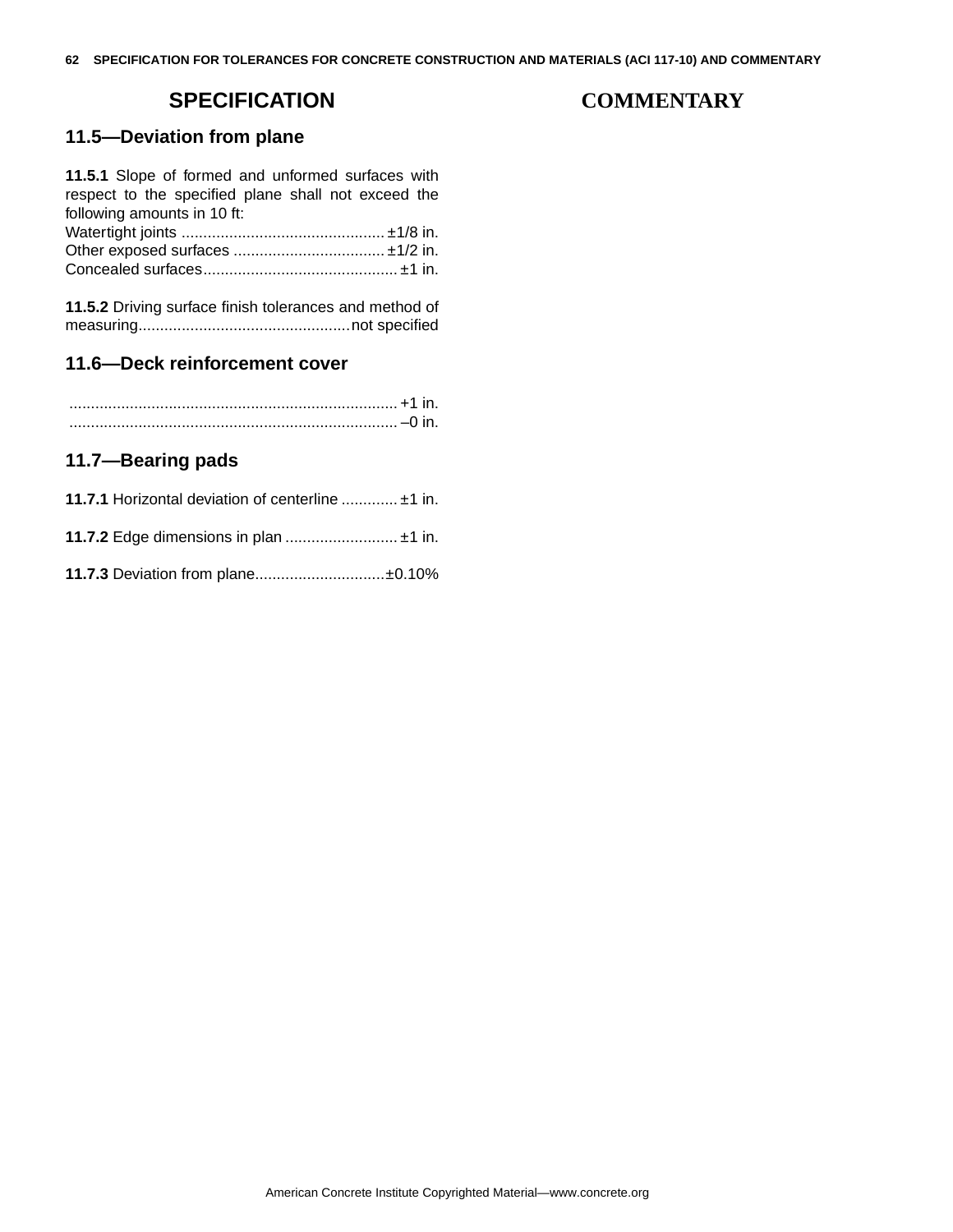# **SECTION 12—EXTERIOR PAVEMENTS AND SIDEWALKS**

# **SPECIFICATION COMMENTARY**

# **12.1—Horizontal deviation**

**12.1.1** Placement of dowels...........................±1-1/4 in.

**12.1.2** *Alignment of dowels, relative to centerline of pavement* 18 in. or less projection.....................................±1/4 in. Greater than 18 in. projection ...............not established

### **12.2—Vertical deviation of surface**

**12.2.1** Mainline pavements in longitudinal direction, the gap below a 10 ft unleveled straightedge resting on highspots shall not exceed ...................... not specified

**12.2.2** Mainline pavements in transverse direction, the gap below a 10 ft unleveled straightedge resting on highspots shall not exceed ...................... not specified

**12.2.3** Ramps, sidewalks, and intersections, in any direction, the gap below a 10 ft unleveled straightedge resting on highspots shall not exceed...............+1/4 in.

**12.2.4** Driving surface finish tolerances as specified in Contract Documents.

**R12.2.1 and R12.2.2** Smoothness tolerances are not addressed within this document. Engineers and contractors should refer to the regional and local highway and roadway departments, including the American Association of State Highway and Transportation Officials (AASHTO).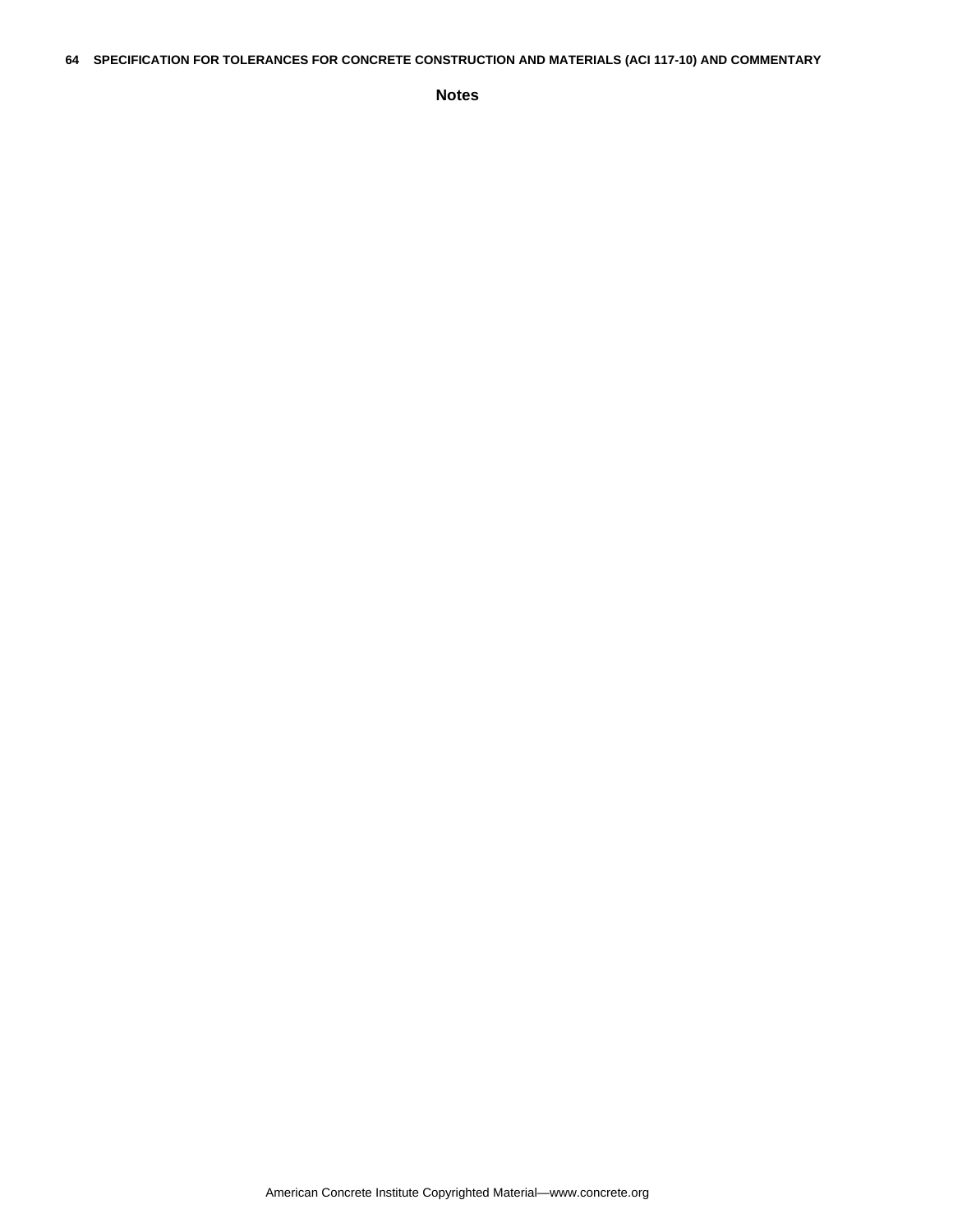# **SECTION 13—CHIMNEYS AND COOLING TOWERS**

# **SPECIFICATION COMMENTARY**

### **13.1—Deviation from plumb**

Translation, rotation, or variance from the vertical axis shall not exceed the greater of  $\pm 0.1\%$  times the height at time of measurement or  $\pm 1$  in.

In any 10 ft of height, the geometric center of the chimney or cooling tower element shall not change more than.............................................................±1 in.

### **13.2—Outside shell diameter**

Outside shell diameter ±1% of the specified diameter plus 1 in.

# **13.3—Wall thickness**

The average of four wall thickness measurements taken over a 60-degree arc shall not exceed: specified wall thickness 10 in. or less

specified wall thickness greater than 10 in.

Tolerance requirements for openings and items embedded within concrete chimneys must be established on an individual basis depending on the specific nature of their use.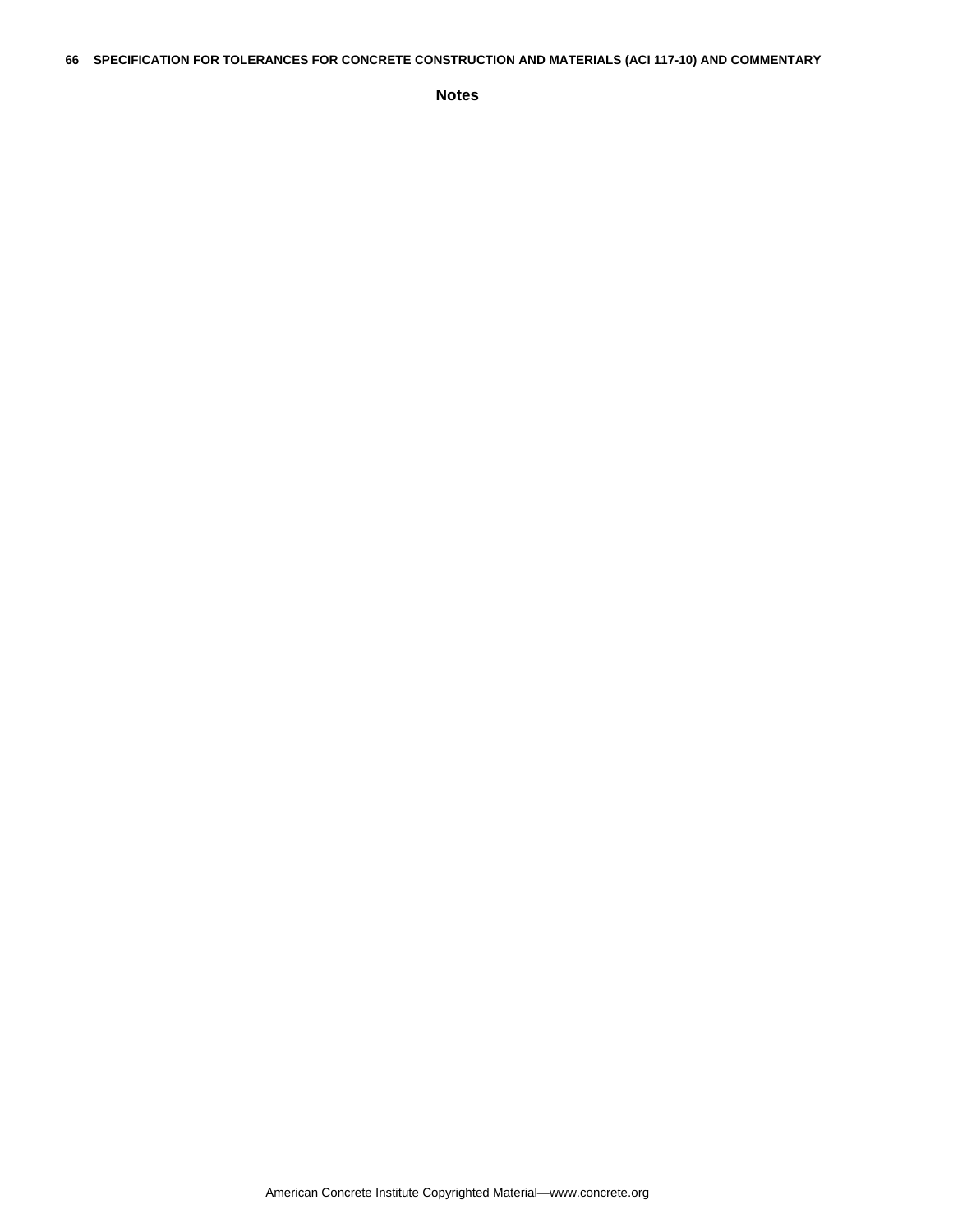# **SECTION 14—CAST-IN-PLACE NONREINFORCED PIPE**

# **SPECIFICATION COMMENTARY**

## **14.1—Wall thickness**

Wall thickness at any point shall be equal to the specified wall thickness of the pipe but no greater than the specified thickness plus 0.07 multiplied by the specified inside diameter

 $\ldots$ ... $\ldots$  –0 in., + 0.07  $\times$  the specified inside diameter

### **14.2—Pipe diameter**

The internal diameter at any point shall not be less than 98% of the design diameter.

### **14.3—Offsets**

At form laps and horizontal edges shall not exceed: For pipe with an internal diameter not less than 42 in. ..........................................................................±1/2 in.

For pipe with an internal diameter greater than 42 in. or less than or equal to 72 in. ...........................±3/4 in.

For pipe with an internal diameter greater than 72 in. .............................................................................±1 in.

## **14.4—Surface indentations**

Maximum allowable ..........................................±1/2 in.

### **14.5—Grade and alignment**

**14.5.1** Vertical deviation from grade

...............................................................±1 in. per 10 ft ......................................................±1-1/2 in. maximum

**14.5.2** Horizontal deviation from alignment ...............................................................±2 in. per 10 ft ............................................................ ±4 in. maximum

### **14.6—Concrete slump**

For pipe with an internal diameter less than 42 in. .......................................................................±1-1/2 in. For pipe with an internal diameter from 42 in. up to 72 in. .............................................................................±1 in. For pipe with an internal diameter greater than 72 in. ..........................................................................±1/2 in.

Cast-in-place concrete pipe tolerances relate to the accuracy of construction that can be achieved using machinery and equipment consistent with the standard practice for local soil types.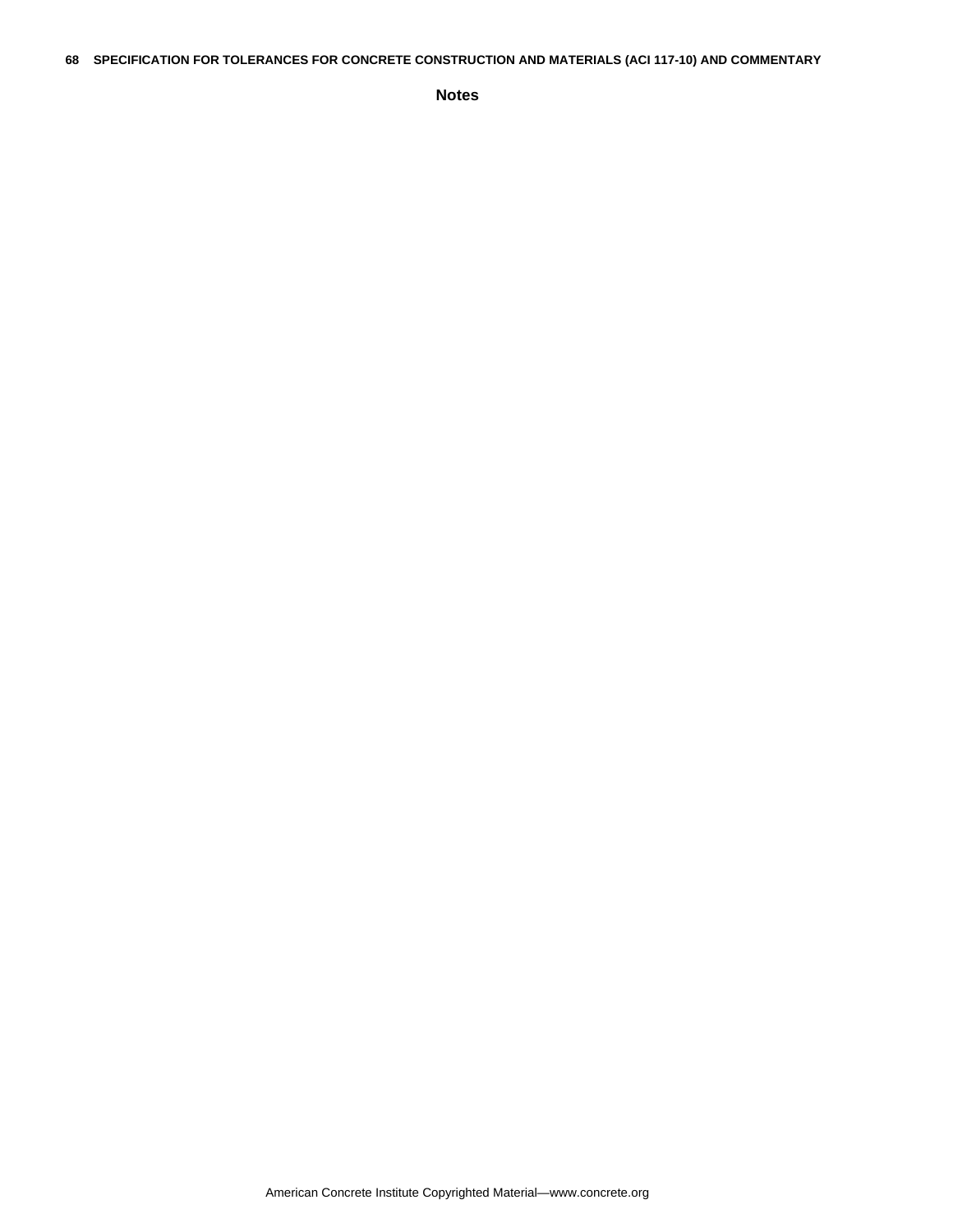# **SECTION 15—TILT-UP CONCRETE**

# **SPECIFICATION COMMENTARY**

### **15.1—Panel forming**

### **15.1.1** *Deviation from specified height or width*

| Where specified height or width is 20 ft or less ±1/4 in. |  |
|-----------------------------------------------------------|--|
| Each additional 10 ft or part thereof ±1/8 in.            |  |
|                                                           |  |

**15.1.2** *Deviation from specified thickness, measured (before edge form removal) using a string stretched taut over 1/2 in. thick blocks attached to the tops of the edge forms* Unformed surface .............................................–1/4 in.

**15.1.3** *Difference in length of the two diagonals, of a rectangular member or opening, where length of diagonal is* 6 ft or less .........................................................±1/8 in. Each additional 6 ft or part thereof ...................±1/8 in. Not to exceed....................................................±1/2 in.

**15.1.4** Opening dimension................................±1/4 in.

### **15.2—Deviation from plumb**

**15.2.1** *For heights less than or equal to 83 ft 4 in.* The lesser of 0.3% times the height above the top of foundations as shown on Project Drawings or.....±1 in.

### **15.2.2** *For heights greater than 83 ft 4 in.*

The lesser of 0.1% times the height above the top of foundations as shown on Project Drawings or ......±2 in.

**R15.1.2** To conform to the +1/2 in. thickness tolerance, the unformed surface of the panel should not touch the string at any location. To conform to the  $-1/4$  in. tolerance, the panel should not be more than 3/4 in. below the string at any location.

Rather than measuring the panel thickness directly, string testing the upper panel surface before form removal infers compliance with the specified thickness tolerances by assuming that:

- The edge form height equals the nominal panel thickness;
- The edge forms are erected directly on the casting bed; and
- The surface profile of the casting bed is no worse than  $F_F$ - $18/F_{L} - 13$ .

Note that  $F_F-18/F_L-13$  is the lowest-quality floor profile discussed in ACI 302.1R, and panels cast on such an irregular surface may have aesthetic problems.

**R15.1.4** A perfectly rectangular opening or member will have diagonals of equal length.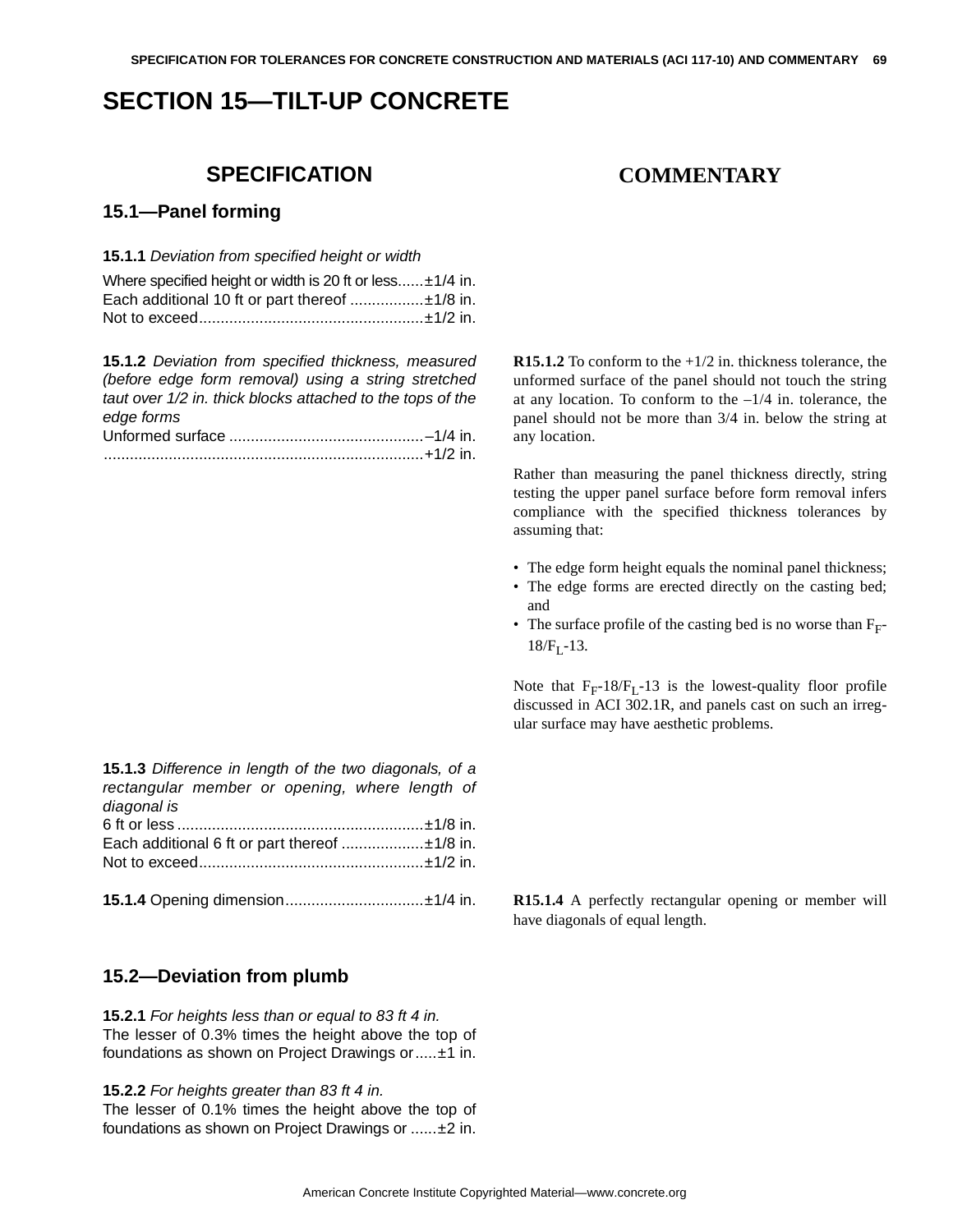## **15.3—Deviation from elevation**

| Top of exposed individual panel  ±1/2 in.                        |  |
|------------------------------------------------------------------|--|
| Top of non-exposed individual panel  ±3/4 in.                    |  |
| Difference at top of adjacent exposed panels $\dots \pm 1/2$ in. |  |
| Difference at top of adjacent non-exposed panels                 |  |
|                                                                  |  |
|                                                                  |  |
|                                                                  |  |

# **15.4—Deviation from location**

### **15.4.1** *Fabrication*

## **15.4.2** *Erection*

|  |  |  |  | From centerline of steel (governs over grid datum) |  |
|--|--|--|--|----------------------------------------------------|--|
|  |  |  |  |                                                    |  |

|  |  | From building grid datum, measured at base of panel |
|--|--|-----------------------------------------------------|
|  |  |                                                     |

# **15.5—Deviation from slope or plane**

| 15.5.1 Fabrication |  |
|--------------------|--|
|                    |  |

Edge of panel from centerline of panel............. ±3/8 in.

### **15.5.2** *Erection*

**15.5.2.1** *Bowing (due to erection stresses), measured within 72 hours after erection* ......1/360 times the panel diagonal dimension, but not more than  $±1$  in.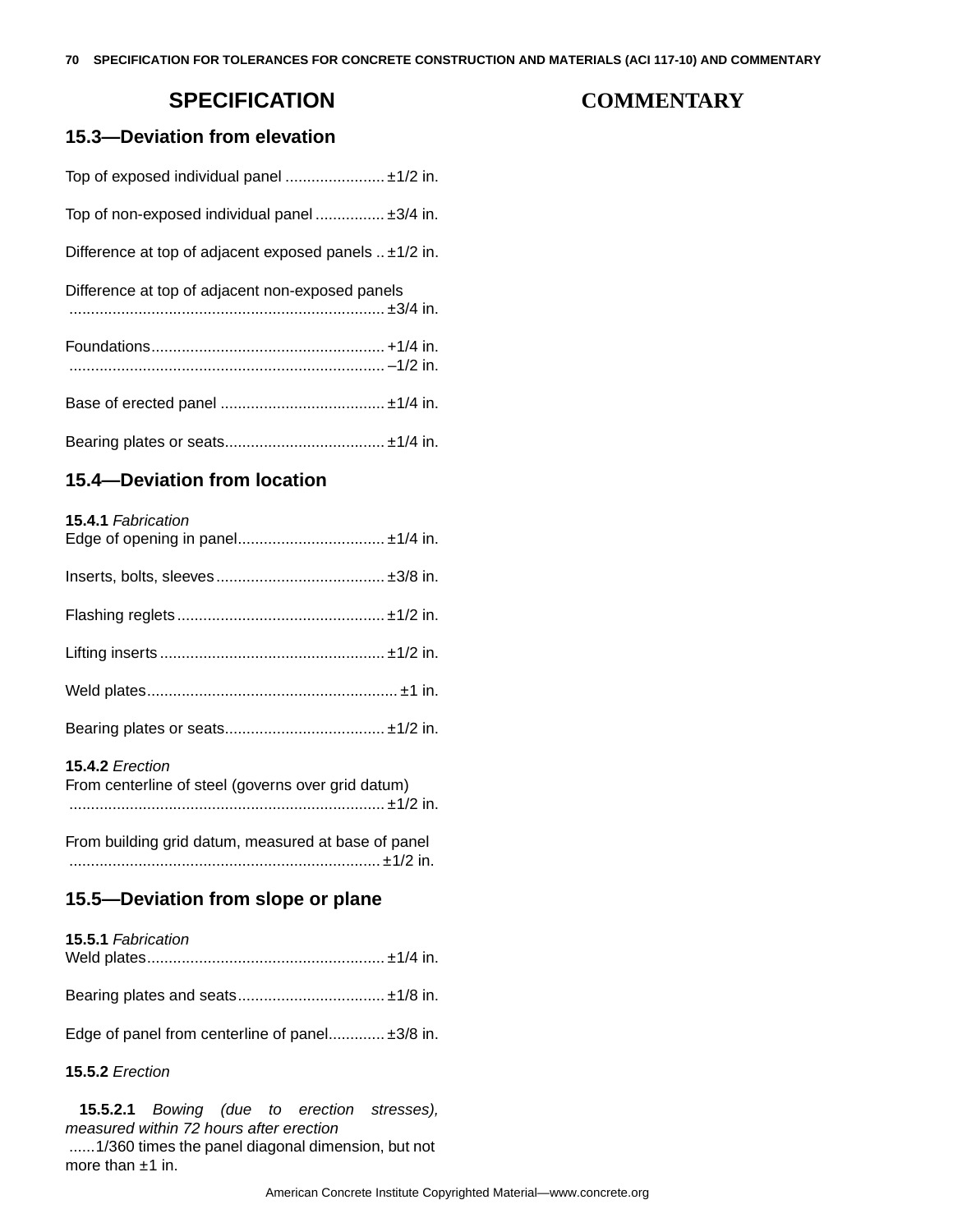### **SPECIFICATION COMMENTARY**

**15.5.2.2** Differential bowing, as erected, between adjacent members of the same design..............±1/2 in.

**15.5.2.3** *Warping (due to erection stresses), measured within 72 hours after erection* .....1/16 in. per foot from nearest adjacent corner, but not more than  $\pm$  1 in.

### **15.5.2.4** *Joint taper*

**15.5.2.5** *Offset in alignment of adjacent matching faces* Exposed............................................................±3/8 in. Non-exposed ....................................................±3/4 in.

Corners, exposed and non-exposed.................±1/2 in.

### **15.6—Deviation from relative widths**

Joint width (governs over variation in joint width) ..........................................................................±3/8 in.

Variation in joint width over length of panel.......±1/2 in.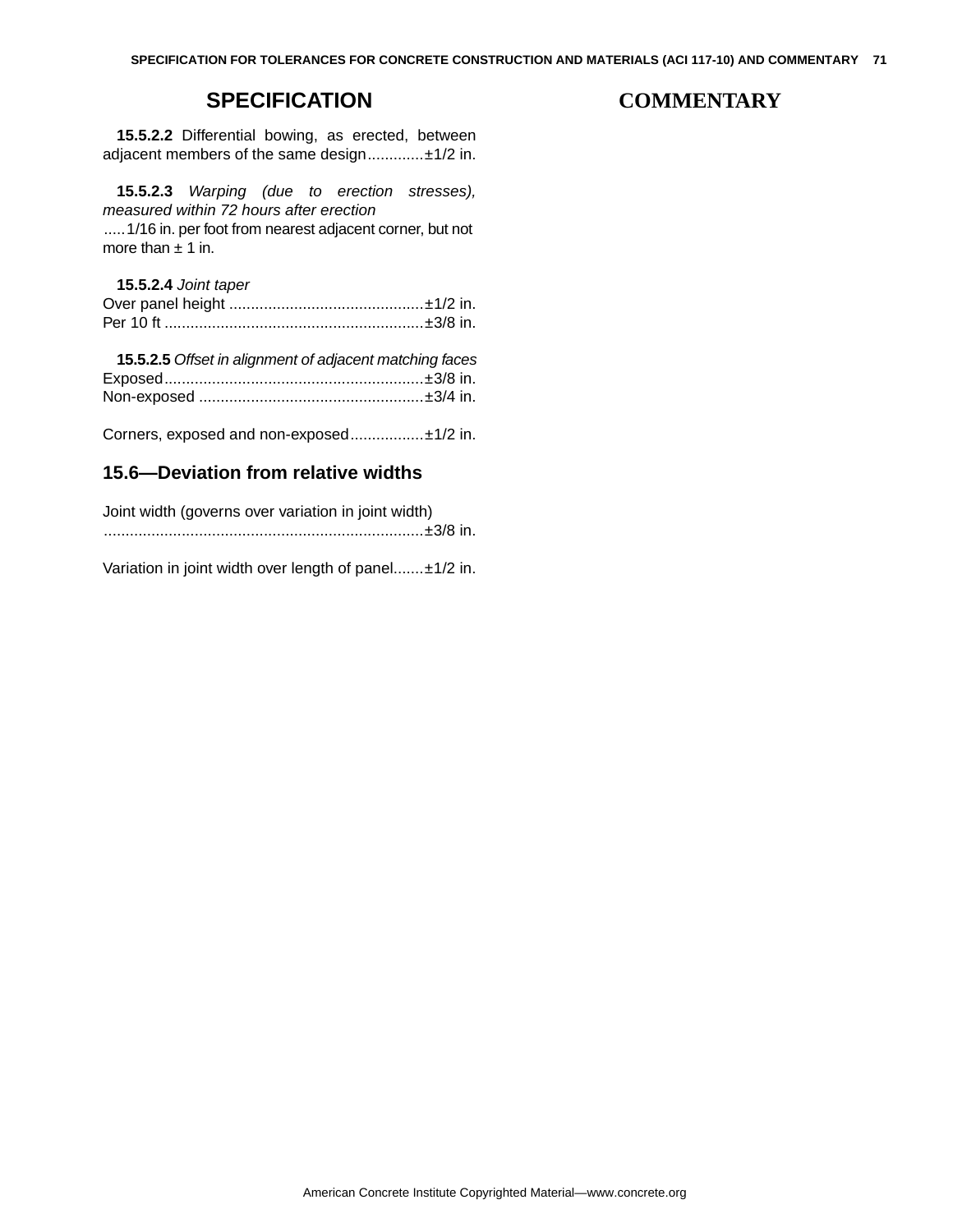**Notes**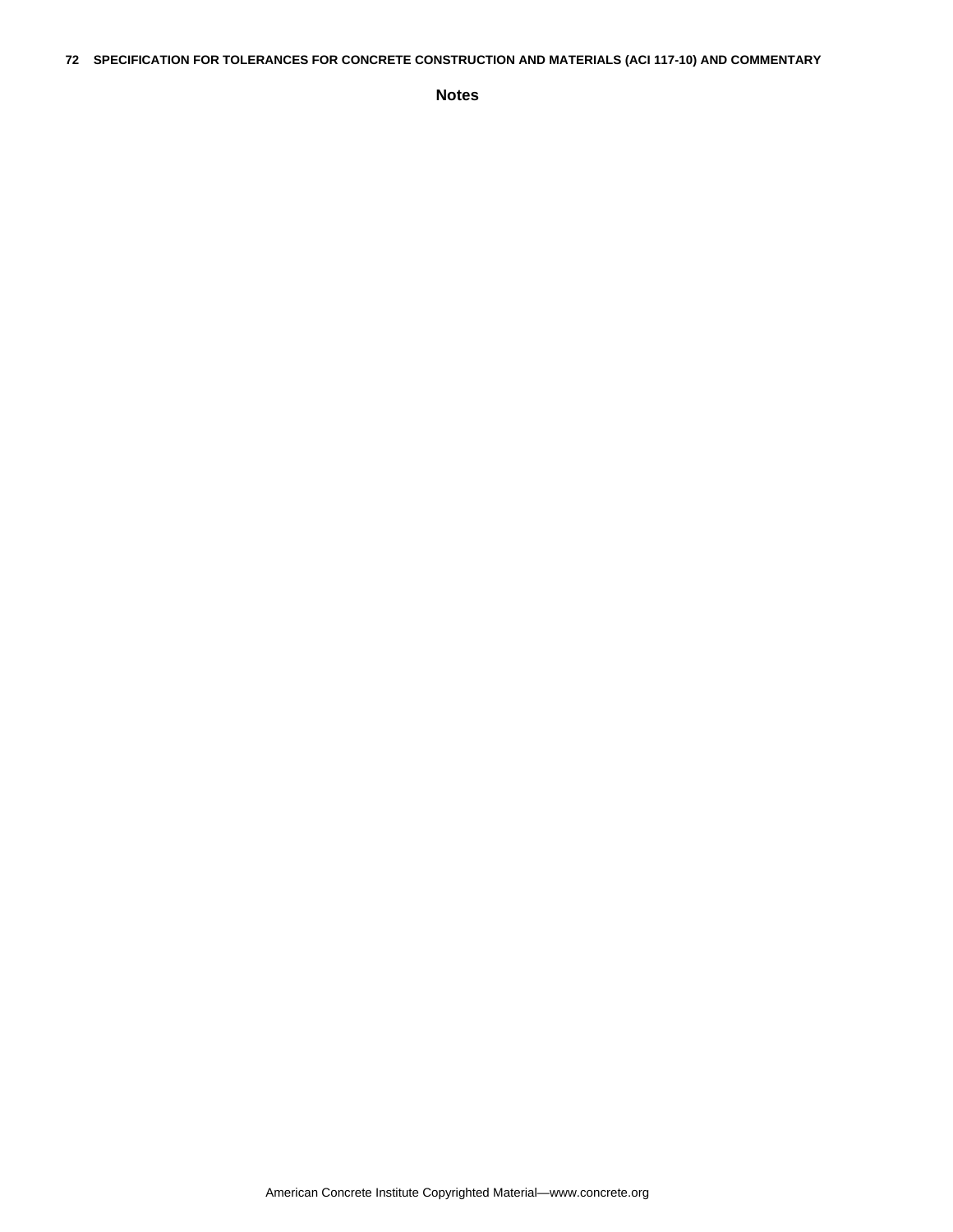### **COMMENTARY**

#### **SPECIFIER COMMENTARY NOTES TO SPECIFIER**

ACI Specification 117-10 is incorporated by reference in the Project Specification using the wording in G3 of the General Notes. The Specifier may include information from the Mandatory Requirements Checklist and Optional Requirements Checklist that follow the Specification. The Specifier, however, must select the items and include them separately in the Project Specifications.

### **General notes**

**G1**. ACI Specification 117-10 is intended to be used by reference or incorporation in its entirety in the Project Specification. Do not copy individual Sections, Parts, Articles, or Paragraphs into the Project Specification, because taking them out of context may change their meaning.

**G2.** If Sections or Parts of ACI Specification 117-10 are copied into the Project Specification or any other document, do not refer to them as an ACI specification because the specification has been altered.

**G3.** A statement such as the following will serve to make ACI Specification 117-10 a part of the Project Specification:

"Work on (Project Title) shall conform to all requirements of ACI 117-10, published by the American Concrete Institute, Farmington Hills, Michigan, except as modified by these Contract Documents."

**G4.** Each technical section of ACI Specification 117-10 in this Standard associated with items in the Mandatory Requirements Checklist are accompanied by text indicating an item in the section is specified in the Contract Documents. Sections in this Standard associated with items in the Optional Requirements Checklist establish a default value and are accompanied by the following text, "unless noted otherwise." The language in each technical Section of ACI Specification 117-10 is imperative and terse.

**G5.** ACI Specification 117-10 is written to the Contractor. When a provision of this Specification requires action by the Contractor, the verb "shall" is used. If the Contractor is allowed to exercise an option when limited alternatives are available, the phrasing "either... or..." is used. Statements provided in the specification as information to the Contractor use the verbs "may" or "will." Informational statements typically identify activities or options that "will be taken" or "may be taken" by the Owner or Architect/Engineer.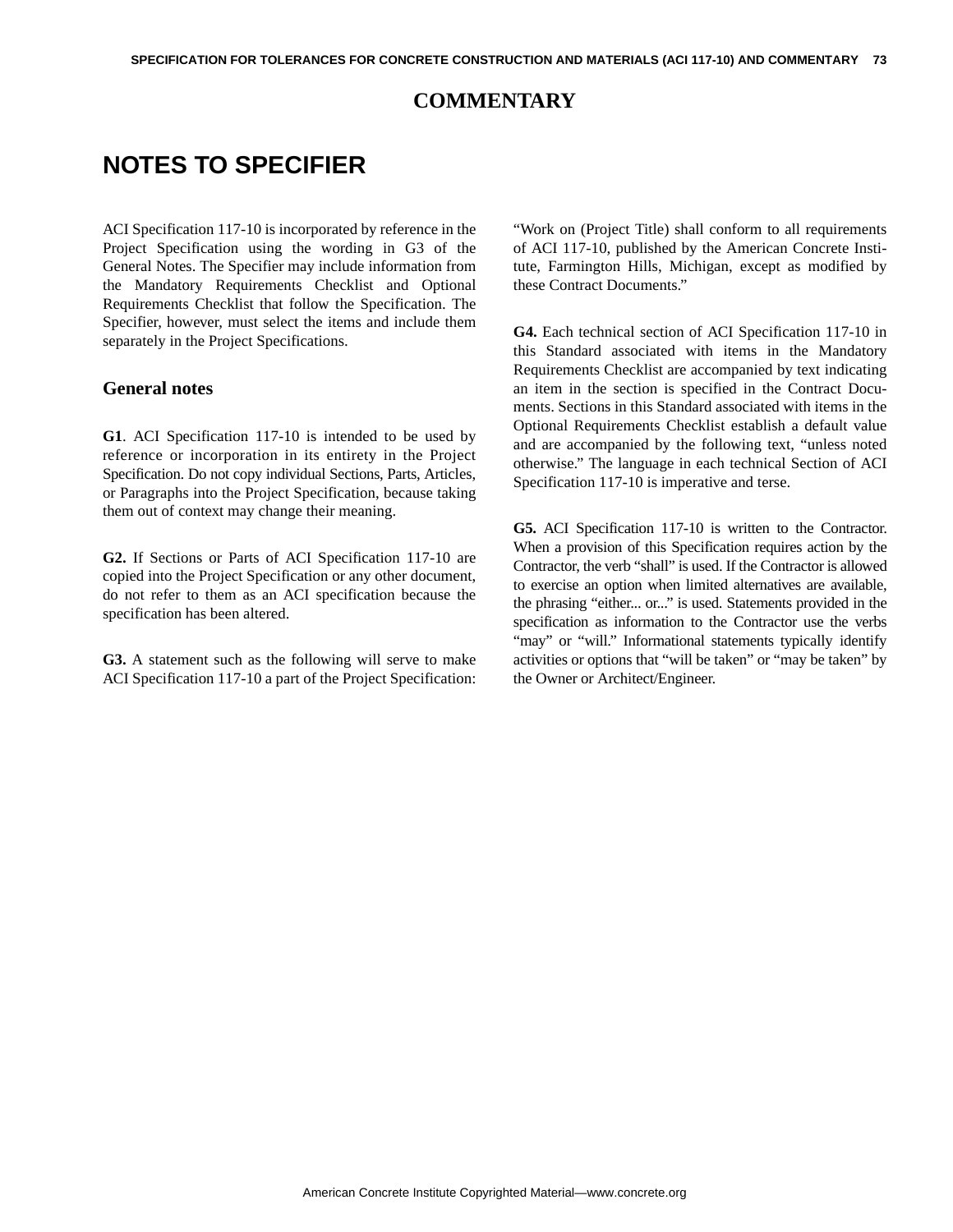**Notes**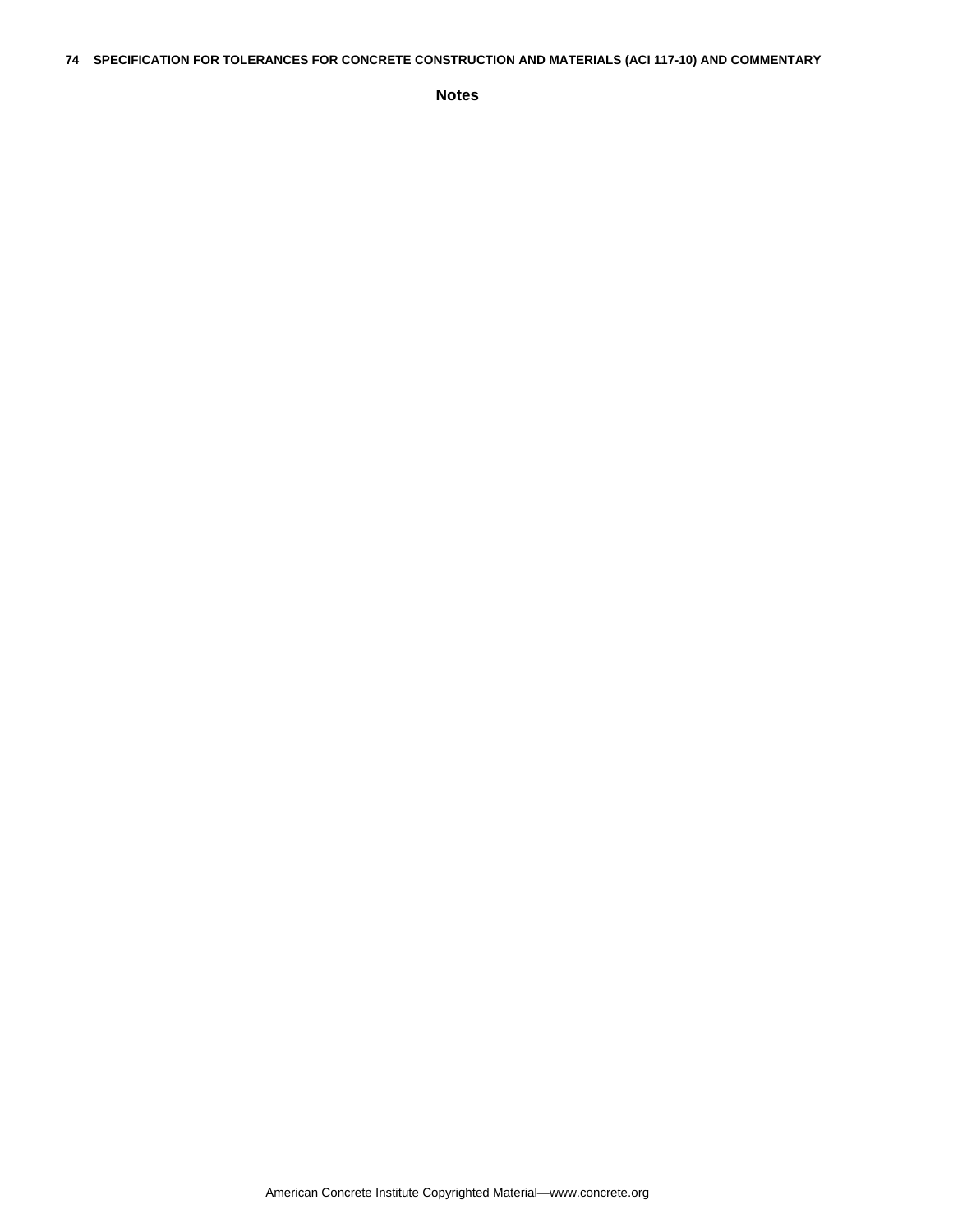# **SPECIFICATION COMMENTARY COMMENTARY**

# **FOREWORD TO CHECKLISTS**

**F1.** This Foreword is included for explanatory purposes only; it does not form a part of ACI Specification 117-10.

**F2.** ACI Specification 117-10 may be referenced by the Specifier in the Project Specification for any building project, together with supplementary requirements for the specific project. Responsibilities for project participants must be defined in the Project Specifications. ACI Specification 117-10 cannot and does not address responsibilities for any project participant other than the Contractor.

**F3.** Checklists do not form a part of ACI Specification 117-10. Checklists assist the Specifier in selecting and specifying project requirements in the Project Specifications.

**F4.** Building codes set minimum requirements necessary to protect the public. ACI Specification 117-10 may stipulate requirements more restrictive than the minimum. The Specifier shall make adjustments to the needs of a particular project by reviewing each of the items in the checklists and including those the Specifier selects as mandatory requirements in the Project Specifications.

**F5.** The Mandatory Requirements Checklist indicates Work requirements regarding specific qualities, procedures, materials, and performance criteria that are not defined in ACI Specification 117-10.

**F6.** The Optional Requirements Checklist identifies Specifier choices and alternatives. The Checklist identifies the Sections, Parts, and Articles of the Reference Specification 117-10 and the action required or available to the Specifier. The Specifier should review each of the items in the Checklist and make adjustments to the needs of a particular project by including those selected alternatives as mandatory requirements in the Project Specifications.

**F7.** *Recommended references*—Documents and publications that are referenced in the Commentary of ACI Specification 117-10 are listed below. These references provide guidance to the Specifier and are not considered to be part of ACI Specification 117-10.

Martinez, J., and Davenport, B., 2005, "The Relationship Between Sawed Joints and Dowel Bars," *Concrete Pavement Progress*, The American Concrete Pavement Association, Skokie, IL, V. 41, No. 3, Mar., 12 pp.; also as an electronic newsletter: http://www.pavement.com/CPP/2005/ CPP-March05.pdf. (accessed March 16, 2010)

| <b>Section/Part/Article</b>                    | Notes to the Specifier                                                                                                                                                                                                                                                                                                                                                                                                                                                                                                                                                                                                                                                                                                                                                                                                                                                                                                                                                                                                                                                                                                                                                                                                                                                                                                                                                                                                                                                                                                                |  |
|------------------------------------------------|---------------------------------------------------------------------------------------------------------------------------------------------------------------------------------------------------------------------------------------------------------------------------------------------------------------------------------------------------------------------------------------------------------------------------------------------------------------------------------------------------------------------------------------------------------------------------------------------------------------------------------------------------------------------------------------------------------------------------------------------------------------------------------------------------------------------------------------------------------------------------------------------------------------------------------------------------------------------------------------------------------------------------------------------------------------------------------------------------------------------------------------------------------------------------------------------------------------------------------------------------------------------------------------------------------------------------------------------------------------------------------------------------------------------------------------------------------------------------------------------------------------------------------------|--|
| <b>Section 1-General requirements</b>          |                                                                                                                                                                                                                                                                                                                                                                                                                                                                                                                                                                                                                                                                                                                                                                                                                                                                                                                                                                                                                                                                                                                                                                                                                                                                                                                                                                                                                                                                                                                                       |  |
| $1.1.2$ Scope                                  | Tolerance values affect construction cost. Specific use of a tolerance item may warrant less or more stringent tolerances than<br>contained in the specification. Identify in the Contract Documents any tolerances the Contractor is required to achieve, but are not<br>addressed in ACI 117. Designate Exposed Concrete and Architectural Concrete in the Contract Documents. Coordinate tolerances<br>for concrete construction and those of any materials that interface with, or attach to, the concrete structure. Specify concrete toler-<br>ances that are more or less stringent than those contained in this specification. Specification of more restrictive tolerances for<br>specialized constructions, such as architectural concrete, often results in an increase in material cost and time of construction.<br>The Specifier should specify dimensional tolerances considered essential to successful execution of the design. Success may require<br>one or more of the individual tolerances to be more restrictive than those contained in ACI 117.<br>The preconstruction meeting provides an opportunity for the design/construction team to identify and resolve, before actual<br>construction, any tolerance compatibility issues relative to concrete Work and materials with which concrete interfaces. Successful<br>resolution of any questions will almost certainly require active participation of the Design Professional.<br>Specify acceptance criteria in accordance with ACI 301 or equivalent. |  |
| <b>Section 2-Materials</b>                     |                                                                                                                                                                                                                                                                                                                                                                                                                                                                                                                                                                                                                                                                                                                                                                                                                                                                                                                                                                                                                                                                                                                                                                                                                                                                                                                                                                                                                                                                                                                                       |  |
| 2.2 Reinforcement                              | Tolerances for fabrication, placement, and lap splices for welded wire reinforcement must be specified by the Specifier.                                                                                                                                                                                                                                                                                                                                                                                                                                                                                                                                                                                                                                                                                                                                                                                                                                                                                                                                                                                                                                                                                                                                                                                                                                                                                                                                                                                                              |  |
| <b>Section 3-Foundations</b>                   |                                                                                                                                                                                                                                                                                                                                                                                                                                                                                                                                                                                                                                                                                                                                                                                                                                                                                                                                                                                                                                                                                                                                                                                                                                                                                                                                                                                                                                                                                                                                       |  |
| 3.1 Drilled piers                              | Specify category of drilled pier. The Specifier should be aware that the recommended vertical alignment tolerance of 1.5% of the<br>shaft length indicated in Category B drilled piers is based on experience in a wide variety of soil situations combined with a limited<br>amount of theoretical analysis using the beam on elastic foundation theory and minimum assumed horizontal soil restraint.                                                                                                                                                                                                                                                                                                                                                                                                                                                                                                                                                                                                                                                                                                                                                                                                                                                                                                                                                                                                                                                                                                                               |  |
| Section 4-Cast-in-place concrete for buildings |                                                                                                                                                                                                                                                                                                                                                                                                                                                                                                                                                                                                                                                                                                                                                                                                                                                                                                                                                                                                                                                                                                                                                                                                                                                                                                                                                                                                                                                                                                                                       |  |
| 4.8.3 Form offsets                             | Designate class of surface (A, B, C, D) (also refer to ACI 301 and 347):<br>Class A: For surfaces prominently exposed to public view where appearance is of special importance;<br>Class B: Coarse-textured, concrete-formed surfaces intended to receive plaster, stucco, or wainscoating;<br>Class C: General standard for permanently exposed surfaces where other finishes are not specified; and<br>Class D: Minimum quality surface where roughness is not objectionable, usually applied where surfaces will be concealed.                                                                                                                                                                                                                                                                                                                                                                                                                                                                                                                                                                                                                                                                                                                                                                                                                                                                                                                                                                                                     |  |
| 4.8.4 Floor finish                             | Designate Section 4.8.5 and 4.8.6. Refer to Table R4.8.4.                                                                                                                                                                                                                                                                                                                                                                                                                                                                                                                                                                                                                                                                                                                                                                                                                                                                                                                                                                                                                                                                                                                                                                                                                                                                                                                                                                                                                                                                             |  |
| 4.8.4.1                                        | Designate the surface classification for all floors. Refer to Tables 4.8.5.1 and 4.8.6.1.                                                                                                                                                                                                                                                                                                                                                                                                                                                                                                                                                                                                                                                                                                                                                                                                                                                                                                                                                                                                                                                                                                                                                                                                                                                                                                                                                                                                                                             |  |
| 4.8.5.1                                        | Designate Floor Surface Classification.                                                                                                                                                                                                                                                                                                                                                                                                                                                                                                                                                                                                                                                                                                                                                                                                                                                                                                                                                                                                                                                                                                                                                                                                                                                                                                                                                                                                                                                                                               |  |
| 4.8.6.1                                        | Designate Floor Surface Classification.                                                                                                                                                                                                                                                                                                                                                                                                                                                                                                                                                                                                                                                                                                                                                                                                                                                                                                                                                                                                                                                                                                                                                                                                                                                                                                                                                                                                                                                                                               |  |

#### **MANDATORY REQUIREMENTS CHECKLIST**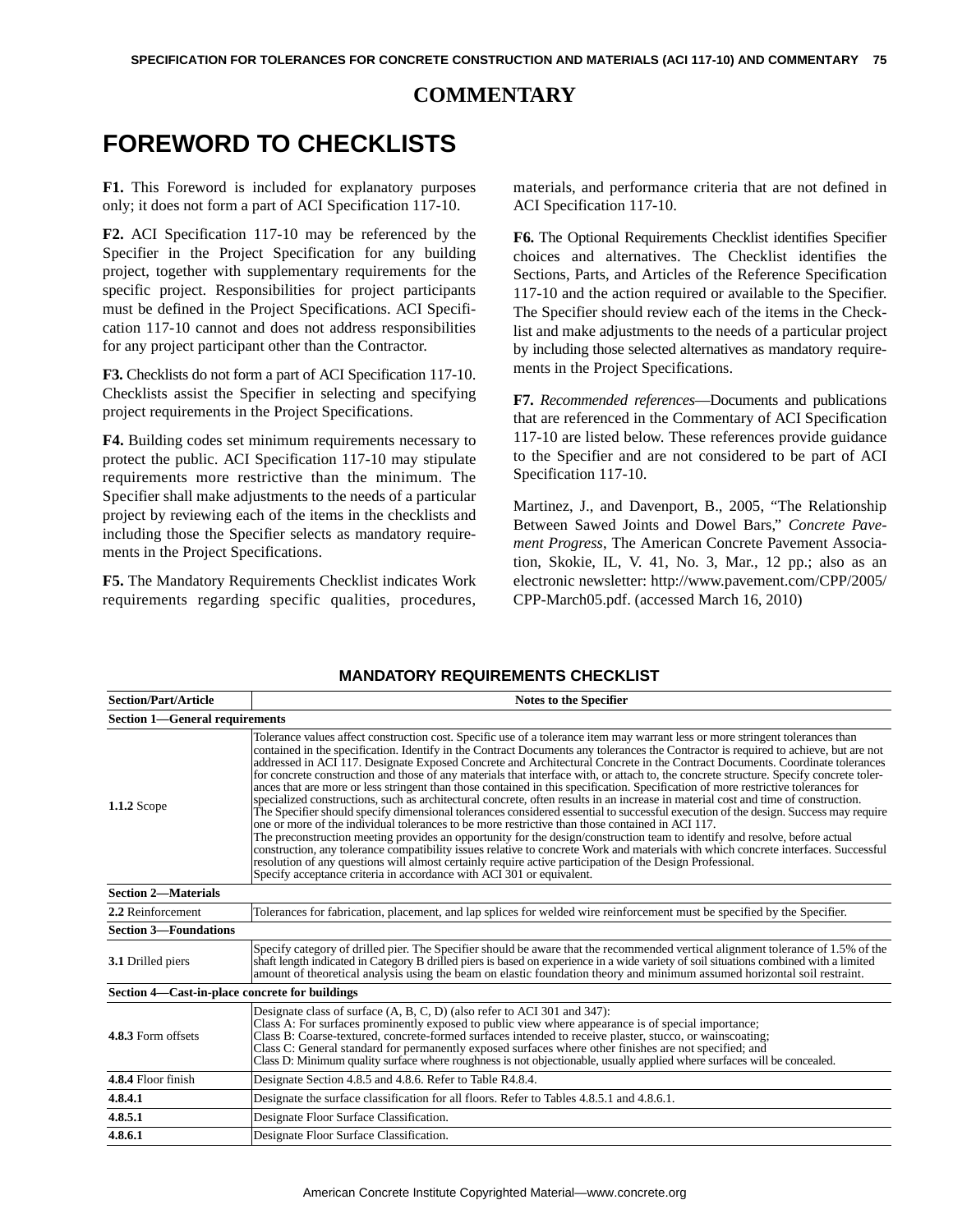# **SPECIFICATION COMMENTARY COMMENTARY**

### **MANDATORY REQUIREMENTS CHECKLIST (cont.)**

| <b>Section 5-Precast concrete</b>           |                                                                       |  |  |
|---------------------------------------------|-----------------------------------------------------------------------|--|--|
|                                             | Specify tolerances for precast concrete.                              |  |  |
| <b>Section 6-Masonry</b>                    |                                                                       |  |  |
|                                             | Specify tolerances for masonry elements.                              |  |  |
| Section 11—Cast-in-place bridges            |                                                                       |  |  |
| 11.5.2 Driving surface<br>finish tolerances | Specify driving surface finish tolerances and method of testing.      |  |  |
| Section 12-Exterior pavements and sidewalks |                                                                       |  |  |
| 12.2.4                                      | Specify driving surface finish tolerances. Specify method of testing. |  |  |

#### **OPTIONAL REQUIREMENTS CHECKLIST**

| <b>Section/Part/Article</b>                                | <b>Notes to the Specifier</b>                                                                                                                                                                                                                                                                                                                                                                                                          |  |  |  |
|------------------------------------------------------------|----------------------------------------------------------------------------------------------------------------------------------------------------------------------------------------------------------------------------------------------------------------------------------------------------------------------------------------------------------------------------------------------------------------------------------------|--|--|--|
| <b>Section 1-General requirements</b>                      |                                                                                                                                                                                                                                                                                                                                                                                                                                        |  |  |  |
| 1.1 Scope                                                  | Specialized concrete construction or construction procedures require the Specifier to include specialized tolerances.<br>ACI committee documents covering specialized construction may provide guidance on specialized tolerances.<br>Specify tolerances for Architectural Concrete. Refer to ACI 303.1 for guidance.                                                                                                                  |  |  |  |
| <b>Section 2-Materials</b>                                 |                                                                                                                                                                                                                                                                                                                                                                                                                                        |  |  |  |
| 2.2                                                        | CRSI 10MSP, Appendix C, provides valuable information concerning development of details for placement of<br>reinforcement.                                                                                                                                                                                                                                                                                                             |  |  |  |
| 2.2.2 Concrete cover                                       | The tolerance for reduction in cover in reinforcing steel may require a reduction in magnitude where the reinforced<br>concrete is exposed to chlorides or the environment. Where possible, excess cover to other protection of the reinforcing<br>steel should be specified instead of reduced tolerance because of the accuracy of locating reinforcing steel using<br>standard fabrication accessories and installation procedures. |  |  |  |
| 2.2.6.1                                                    | The Specifier may elect to specify alternate tolerance for horizontal deviation of prestressing reinforcing or prestressing<br>ducts.                                                                                                                                                                                                                                                                                                  |  |  |  |
| 2.3.2 Embedded items                                       | Tolerance given is for general application. Specific design use of embedded items may required the Specifier to desig-<br>nate tolerances of reduced magnitude for various embedded items.                                                                                                                                                                                                                                             |  |  |  |
| <b>Section 3-Foundations</b>                               |                                                                                                                                                                                                                                                                                                                                                                                                                                        |  |  |  |
| 3.1, 3.2, 3.3, 3.4, and 3.5                                | Tolerances given are for general application. Refer to ACI 336.1 for guidance.                                                                                                                                                                                                                                                                                                                                                         |  |  |  |
| 3.5.3                                                      | Plus tolerance for the vertical dimension is not specified because no limit is imposed. Specifier should designate plus<br>tolerance if desired.                                                                                                                                                                                                                                                                                       |  |  |  |
| -Cast-in-place concrete for buildings<br><b>Section 4-</b> |                                                                                                                                                                                                                                                                                                                                                                                                                                        |  |  |  |
| 4.5.3                                                      | Chose plus tolerance for slab thickness.                                                                                                                                                                                                                                                                                                                                                                                               |  |  |  |
| 4.6.1                                                      | Specifiers are cautioned that a tighter tolerance should be specified where there is a potential for cutting reinforcement.                                                                                                                                                                                                                                                                                                            |  |  |  |
| 4.8                                                        | Choose Waviness Index as alternative to methods specified in Section 4.8.5 or 4.8.6. Testing shall be in accordance with<br>ASTM E1486. Specified Overall Surface Waviness Index and Minimum Local Surface Waviness Index must be specified.                                                                                                                                                                                           |  |  |  |
| 4.8.4.3                                                    | Designate testing agency.                                                                                                                                                                                                                                                                                                                                                                                                              |  |  |  |
| 4.8.4.4                                                    | Designate distribution of test reports.                                                                                                                                                                                                                                                                                                                                                                                                |  |  |  |
| 4.8.6.3                                                    | Choose computerized simulation of manual straightedge.<br>Specify minimum number of samples, test procedure (must be reproducible), and acceptance criteria.                                                                                                                                                                                                                                                                           |  |  |  |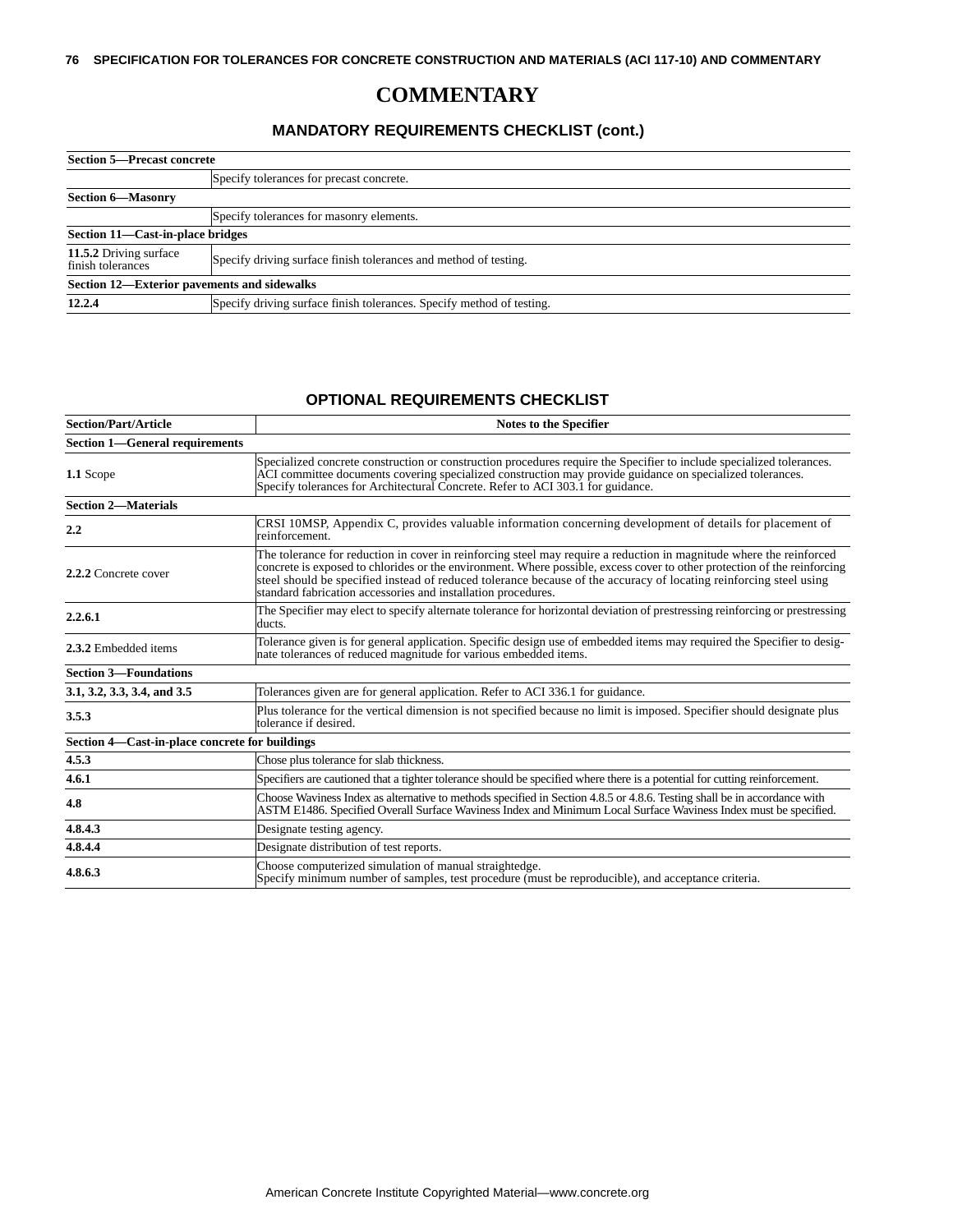

As ACI begins its second century of advancing concrete knowledge, its original chartered purpose remains "to provide a comradeship in finding the best ways to do concrete work of all kinds and in spreading knowledge." In keeping with this purpose, ACI supports the following activities:

- **·** Technical committees that produce consensus reports, guides, specifications, and codes.
- **·** Spring and fall conventions to facilitate the work of its committees.
- **·** Educational seminars that disseminate reliable information on concrete.
- **·** Certification programs for personnel employed within the concrete industry.
- **·** Student programs such as scholarships, internships, and competitions.
- **·** Sponsoring and co-sponsoring international conferences and symposia.
- **·** Formal coordination with several international concrete related societies.
- **·** Periodicals: the *ACI Structural Journal* and the *ACI Materials Journal*, and *Concrete International*.

Benefits of membership include a subscription to *Concrete International* and to an ACI Journal. ACI members receive discounts of up to 40% on all ACI products and services, including documents, seminars and convention registration fees.

As a member of ACI, you join thousands of practitioners and professionals worldwide who share a commitment to maintain the highest industry standards for concrete technology, construction, and practices. In addition, ACI chapters provide opportunities for interaction of professionals and practitioners at a local level.

**American Concrete Institute 38800 Country Club Drive Farmington Hills, MI 48331 U.S.A. Phone: 248-848-3700 Fax: 248-848-3701**

**www.concrete.org**